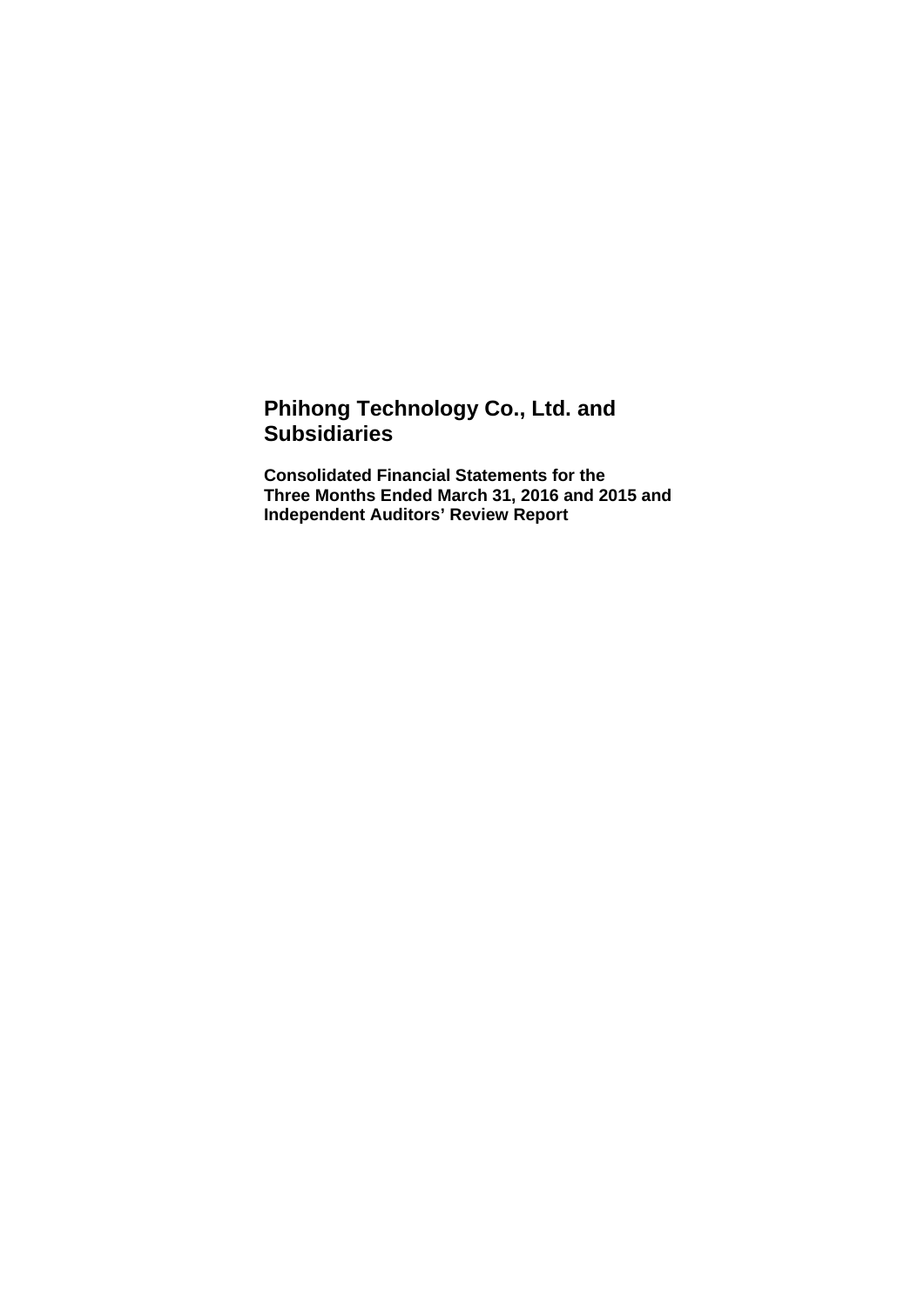## **INDEPENDENT AUDITORS' REVIEW REPORT**

The Board of Directors and Stockholders Phihong Technology Co., Ltd.

We have reviewed the accompanying consolidated balance sheets of Phihong Technology Co., Ltd. (the "Company") and its subsidiaries (collectively referred to as the "Group") as of March 31, 2016 and 2015, and the related consolidated statements of comprehensive income, changes in equity and cash flows for the three months ended March 31, 2016 and 2015. These consolidated financial statements are the responsibility of the Company's management. Our responsibility is to issue a report based on our reviews.

Except as explained in the following paragraph, we conducted our reviews in accordance with Statement of Auditing Standards No. 36 "Engagements to Review Financial Statements" issued by the Auditing Standards Committee of the Accounting Research and Development Foundation of the Republic of China. A review consists principally of applying analytical procedures to financial data and of making inquiries of persons responsible for financial and accounting matters. It is substantially less in scope than an audit conducted in accordance with auditing standards generally accepted in the Republic of China, the objective of which is the expression of an opinion regarding the consolidated financial statements taken as a whole. Accordingly, we do not express such an opinion.

As disclosed in Note 12 to the consolidated financial statements, long-term equity investments accounted for under the equity method for the three months ended March 31, 2016 and 2015 were based on unreviewed financial statements. As of March 31, 2016 and 2015, the aggregate balances of the Company's investments in its investees whose financial statements have not been reviewed by independent accountants amounted to \$254,975 thousand and \$305,017 thousand, respectively. For the three months ended March 31, 2016 and 2015, the Company's investment comprehensive loss from such investments amounted to \$23,528 thousand and investment comprehensive income \$1,623 thousand, respectively.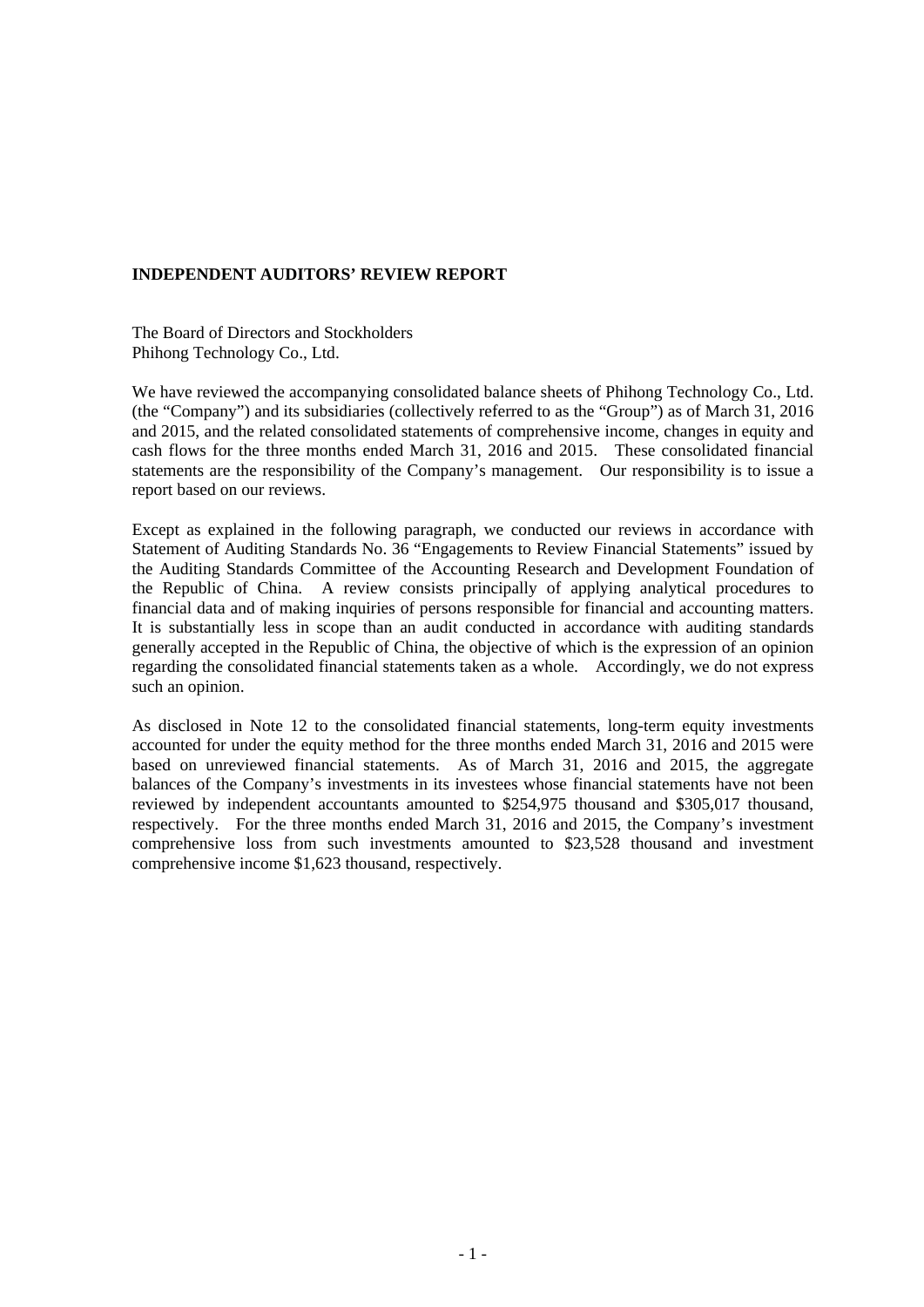Based on our reviews, except for the effects of such adjustments, if any, as might have been determined to be necessary had the long-term equity investments and investment comprehensive income of investees mentioned above been recognized based on reviewed financial statements, we are not aware of any material modifications that should be made to the consolidated financial statements referred to above for them to be in conformity with the Regulations Governing the Preparation of Financial Reports by Securities Issuers and International Accounting Standard 34 "Interim Financial Reporting" endorsed by the Financial Supervisory Commission of the Republic of China.

May 6, 2016

## *Notice to Readers*

*The accompanying consolidated financial statements are intended only to present the consolidated financial position, financial performance and cash flows in accordance with accounting principles and practices generally accepted in the Republic of China and not those of any other jurisdictions. The standards, procedures and practices to review such consolidated financial statements are those generally applied in the Republic of China.* 

*For the convenience of readers, the independent auditors' review report and the accompanying consolidated financial statements have been translated into English from the original Chinese version prepared and used in the Republic of China. If there is any conflict between the English version and the original Chinese version or any difference in the interpretation of the two versions, the Chinese-language independent auditors' review report and consolidated financial statements shall prevail.*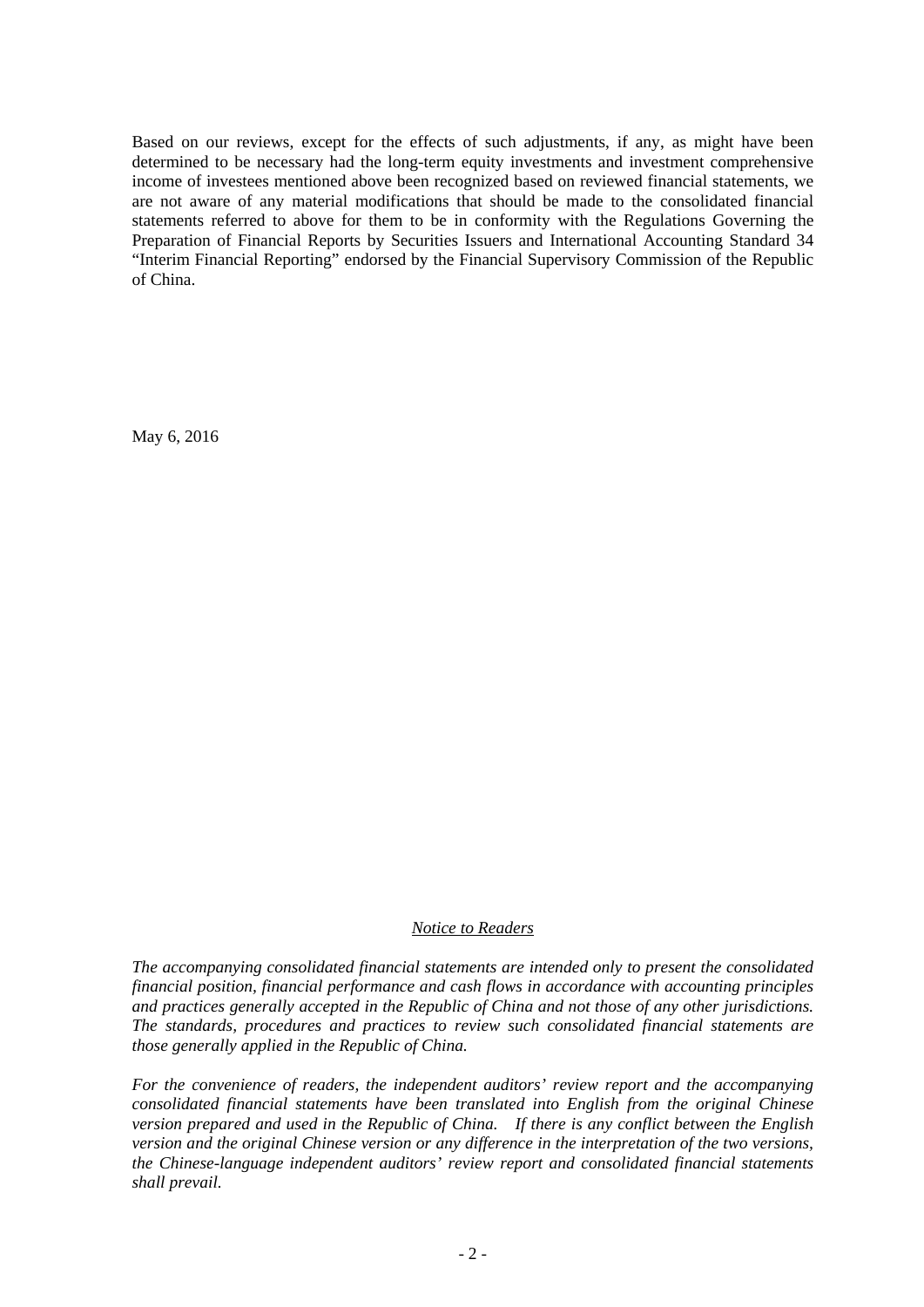**March 31, 2016 (Reviewed) December 31, 2015 (Audited) March 31, 2015 (Reviewed) ASSETS Amount % Amount % Amount %**  CURRENT ASSETS Cash and cash equivalents (Note 6)  $$ 1,536,972$   $14$   $$ 1,489,934$   $13$   $$ 1,606,952$   $15$ Financial assets at fair value through profit or loss - current (Note 7) 99,548 1 147,522 1 371,600 4 Trade receivables (Note 9)<br>
Other receivables (Note 9)<br>  $1,912,795$ <br>  $56,181$ <br>  $1$ <br>  $57,530$ <br>  $1$ <br>  $57,530$ <br>  $1$ <br>  $44,028$ <br>  $-$ Other receivables 2008 1 44,028 - 56,181 1 57,530 1 44,028 - 56,181 1 57,530 1 44,028 Inventories (Note 10) 1,316,932 12 1,555,586 14 1,732,791 16 Prepayment for lease (Note 16) 3,918 - 3,987 - 4,012 -Other financial assets - current (Note 6) 586,160 5 375,723 3 Other current assets 138,706 138,706 1 130,636 1 119,852 1 Total current assets 5,651,212 5,651,212 51 6,023,771 53 5,534,847 52 NON-CURRENT ASSETS Financial assets measured at cost - non-current (Note 8) 84,615 94,615 1 69,615 1 84,410 1 Investments accounted for using equity method (Note 12) 254,975 2 278,503 3 305,017 3 Property, plant and equipment (Note 13)  $4,067,938$   $37$   $4,121,639$   $36$   $4,262,826$   $40$ Investment properties (Note 14) <br>
Intangible assets (Note 15) <br>
Intangible assets (Note 15) <br>  $35.823$   $40.538$   $42.481$   $-$ Intangible assets (Note 15) 35,823 - 40,538 - 42,481 -Deferred tax assets (Notes 4 and 23) 50,746 1 45,976 - 49,360 -Long-term prepayments for lease (Note 16) 150,140 1 153,778 1 157,744 1 Other non-current assets 43,816 1 45,591 - 64,701 1 Total non-current assets **5,346,213** 49 5,423,818 47 5,203,884 48 TOTAL 6 10,997,425 100 \$ 11,447,589 100 \$ 10,738,731 100

#### **CONSOLIDATED BALANCE SHEETS (In Thousands of New Taiwan Dollars)**

#### **LIABILITIES AND EQUITY**

| <b>CURRENT LIABILITIES</b>                             |                         |                  |              |                          |              |                           |
|--------------------------------------------------------|-------------------------|------------------|--------------|--------------------------|--------------|---------------------------|
| Short-term debt (Note 17)                              | $\mathbb{S}$<br>604,915 | 5                | \$<br>98,580 | $\mathbf{1}$             | \$           |                           |
| Trade payable                                          | 2,060,101               | 19               | 2,405,829    | 21                       | 2,002,066    | 19                        |
| Trade payables to related parties (Note 27)            | 56,569                  | 1                | 61,232       | $\overline{\phantom{a}}$ | 85,495       | $\mathbf{1}$              |
| Other payables (Note 19)                               | 712,335                 | 6                | 852,660      | $\tau$                   | 808,816      | $\tau$                    |
| Current tax liabilities (Notes 4 and 23)               | 66,561                  |                  | 72,036       |                          | 92,885       | 1                         |
| Current portion of long-term borrowings (Note 17)      | 14,080                  |                  | 76,288       |                          |              |                           |
| Other current liabilities                              | 98,696                  | $\mathbf{1}$     | 88,534       |                          | 90,336       | $\perp$                   |
| Total current liabilities                              | 3,613,257               | $\frac{33}{2}$   | 3,655,159    | $\frac{32}{2}$           | 3,079,598    | $-29$                     |
| NON-CURRENT LIABILITIES                                |                         |                  |              |                          |              |                           |
| Bonds payable (Note 18)                                | 1,249,201               | 11               | 1,266,468    | 11                       | 1,435,189    | 13                        |
| Long-term borrowings (Note 17)                         | 624,638                 | 5                | 702,576      | 6                        |              |                           |
| Deferred tax liabilities (Notes 4 and 23)              | 79,832                  |                  | 79,832       | $\mathbf{1}$             | 79,832       | $\mathbf{1}$              |
| Accrued pension liabilities (Notes 4 and 20)           | 82,826                  |                  | 83,016       | $\mathbf{1}$             | 76,000       | -1                        |
| Other non-current liabilities                          | 6,342                   | $\sim$           | 4,048        | $\overline{\phantom{a}}$ | 4,626        | $\equiv$                  |
| Total non-current liabilities                          | 2,042,839               | 18               | 2,135,940    | 19                       | 1,595,647    | 15                        |
| <b>Total liabilities</b>                               | 5,656,096               | $-51$            | 5,791,099    | $-51$                    | 4,675,245    | $-44$                     |
| EQUITY ATTRIBUTABLE TO OWNERS OF THE COMPANY (Note 21) |                         |                  |              |                          |              |                           |
| Common stock                                           | 2,776,884               | $-25$            | 2,776,884    | $-24$                    | 2,776,884    | $-26$                     |
| Capital surplus                                        | 1,026,456               | $-10$            | 1,026,456    | $\frac{9}{2}$            | 1,026,456    | $\frac{9}{2}$             |
| Retained earnings                                      |                         |                  |              |                          |              |                           |
| Legal reserve                                          | 1,113,185               | 10               | 1,113,185    | 10                       | 1,098,401    | 10                        |
| Special reserve                                        | 230,859                 | $\boldsymbol{2}$ | 230,859      | $\mathbf{2}$             | 230,859      | $\overline{2}$            |
| Unappropriated earnings                                | (21, 475)               | $\sim$           | 177,165      | $\mathbf{1}$             | 710,696      | $\frac{7}{2}$             |
| Total retained earnings                                | 1,322,569               | $-12$            | 1,521,209    | 13                       | 2,039,956    | 19                        |
| Other equity                                           |                         |                  |              |                          |              |                           |
| Exchange differences on translating foreign operations | 203,242                 | $\boldsymbol{2}$ | 294,758      | $\mathfrak{Z}$           | 265,405      | $\overline{2}$            |
| Unrealized loss on available-for-sale financial assets | 22,167                  |                  | 47,351       |                          | (35,598)     |                           |
| Total other equity                                     | 225,409                 | $\frac{2}{2}$    | 342,109      | $\frac{3}{2}$            | 229,807      | $\overline{\phantom{0}2}$ |
| Total equity attributable to owners of the Company     | 5,351,318               | 49               | 5,666,658    | 49                       | 6,073,103    | 56                        |
| NON-CONTROLLING INTEREST                               | (9,989)                 | $\equiv$         | (10, 168)    | $\equiv$                 | (9,617)      |                           |
| Total equity                                           | 5,341,329               | 49               | 5,656,490    | 49                       | 6,063,486    | $-56$                     |
| <b>TOTAL</b>                                           | \$10,997,425            | 100              | \$11,447,589 | 100                      | \$10,738,731 | 100                       |

The accompanying notes are an integral part of the consolidated financial statements.

(With Deloitte & Touche review report dated May 6, 2016)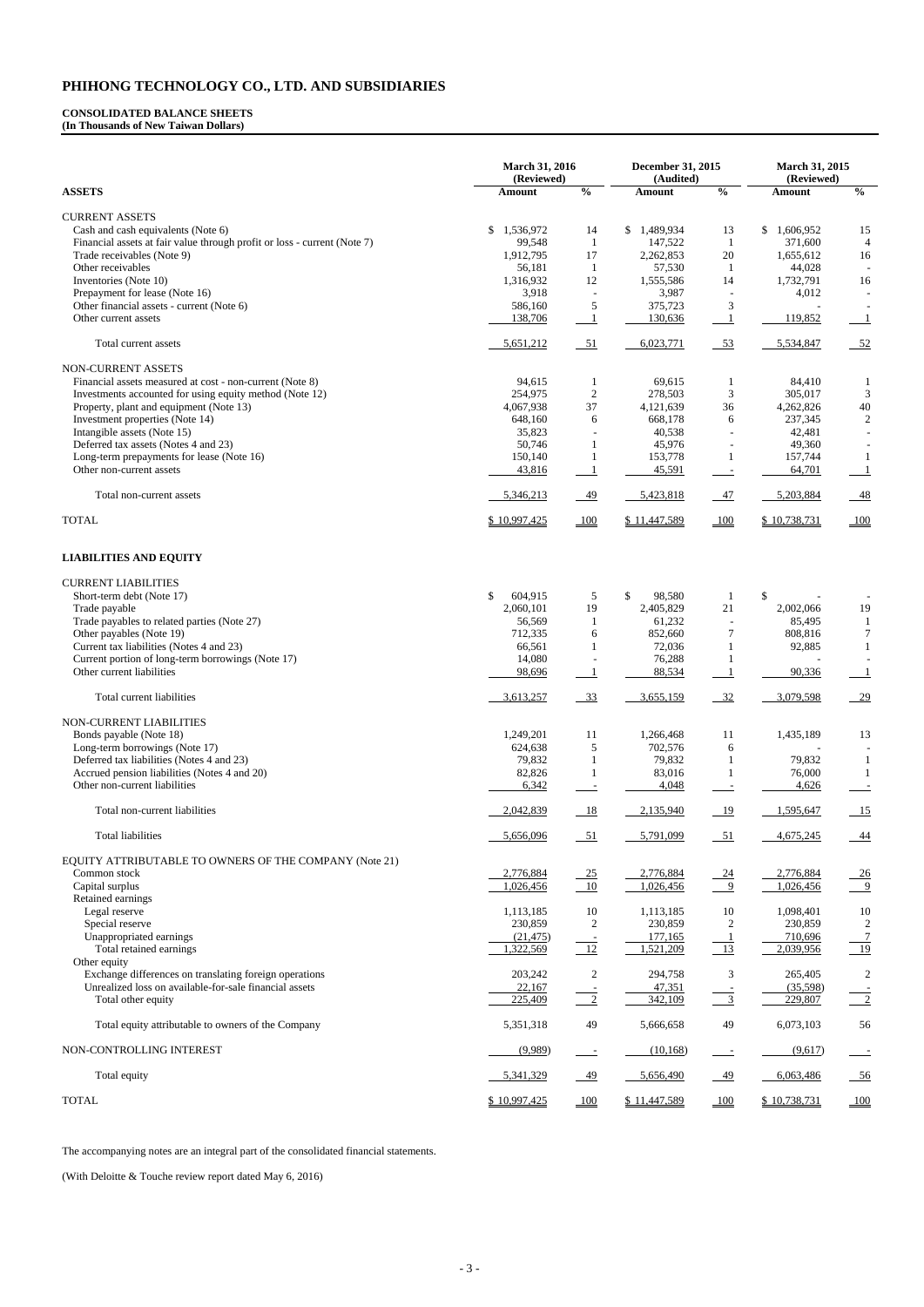#### **CONSOLIDATED STATEMENTS OF COMPREHENSIVE INCOME (In Thousands of New Taiwan Dollars, Except Earnings Per Share) (Reviewed, Not Audited)**

|                                                                                                                                                                                           | <b>Three Months Ended March 31</b>               |               |                                            |                              |  |
|-------------------------------------------------------------------------------------------------------------------------------------------------------------------------------------------|--------------------------------------------------|---------------|--------------------------------------------|------------------------------|--|
|                                                                                                                                                                                           | 2016                                             |               | 2015                                       |                              |  |
|                                                                                                                                                                                           | <b>Amount</b>                                    | $\frac{0}{0}$ | <b>Amount</b>                              | $\frac{0}{0}$                |  |
| NET SALES AND REVENUES (Note 27)                                                                                                                                                          | \$2,580,129                                      | 100           | \$2,465,767                                | 100                          |  |
| COST OF GOODS SOLD (Notes 10 and 27)                                                                                                                                                      | 2,357,384                                        | 91            | 2,226,323                                  | 90                           |  |
| <b>GROSS PROFIT</b>                                                                                                                                                                       | 222,745                                          | 9             | 239,444                                    | 10                           |  |
| <b>OPERATING EXPENSES</b><br>Sales and marketing<br>General and administration<br>Research and development                                                                                | 194,988<br>104,322<br>128,925                    | 8<br>4<br>5   | 148,556<br>130,972<br>102,763              | 6<br>6<br>$\overline{4}$     |  |
| Total operating expenses                                                                                                                                                                  | 428,235                                          | 17            | 382,291                                    | 16                           |  |
| <b>LOSS FROM OPERATIONS</b>                                                                                                                                                               | (205, 490)                                       | (8)           | (142, 847)                                 | (6)                          |  |
| NONOPERATING INCOME (EXPENSES)<br>Other income (Note 22)<br>Other gains and losses (Note 22)<br>Finance costs<br>Share of the profit of associates (Note 12)<br>Total nonoperating income | 30,572<br>(17, 805)<br>(9,952)<br>1,656<br>4,471 | 1<br>(1)      | 28,247<br>1,765<br>(6,832)<br>22<br>23,202 | $\mathbf{1}$<br>$\mathbf{1}$ |  |
| <b>LOSS BEFORE INCOME TAX</b>                                                                                                                                                             | (201, 019)                                       | (8)           | (119, 645)                                 | (5)                          |  |
| INCOME TAX EXPENSE (Notes 4 and 23)                                                                                                                                                       | 2,374                                            |               | (9,204)                                    |                              |  |
| <b>NET LOSS</b>                                                                                                                                                                           | (198, 645)<br>\$                                 | (8)           | (128, 849)                                 | (5)                          |  |
| OTHER COMPREHENSIVE INCOME (LOSS)<br>Items that will not be reclassified subsequently to<br>profit or loss:<br>Exchange differences on translating foreign                                |                                                  |               |                                            |                              |  |
| operations (Note 21)<br>Share of the other comprehensive income of                                                                                                                        | (91, 332)                                        | (3)           | (80, 438)                                  | (3)                          |  |
| associates (Note 21)                                                                                                                                                                      | (25, 184)                                        | (1)           | 1,601                                      |                              |  |
| Total other comprehensive (loss) income                                                                                                                                                   | (116,516)                                        | (4)           | (78, 837)                                  | (3)                          |  |
| TOTAL COMPREHENSIVE LOSS                                                                                                                                                                  | (315, 161)<br>\$                                 | (12)          | (207, 686)                                 | (8)<br>(Continued)           |  |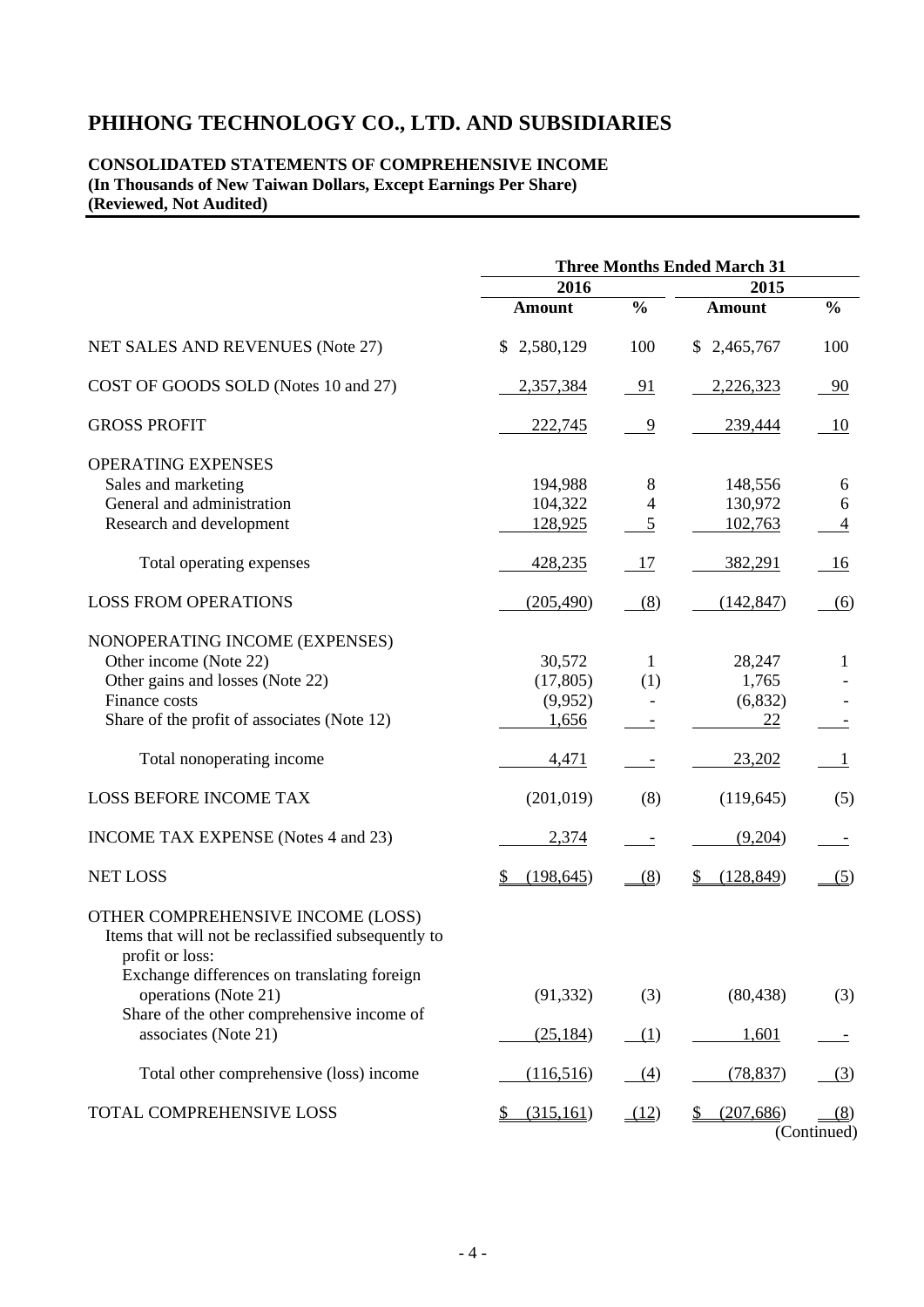## **CONSOLIDATED STATEMENTS OF COMPREHENSIVE INCOME (In Thousands of New Taiwan Dollars, Except Earnings Per Share) (Reviewed, Not Audited)**

|                                                                                                                   | <b>Three Months Ended March 31</b> |               |                                  |               |  |  |
|-------------------------------------------------------------------------------------------------------------------|------------------------------------|---------------|----------------------------------|---------------|--|--|
|                                                                                                                   | 2016                               | 2015          |                                  |               |  |  |
|                                                                                                                   | <b>Amount</b>                      | $\frac{0}{0}$ | <b>Amount</b>                    | $\frac{0}{0}$ |  |  |
| NET (LOSS) INCOME ATTRIBUTABLE TO:<br>Owner of the Company<br>Non-controlling interests                           | \$<br>(198, 640)<br>(5)            | (8)           | (128,767)<br>\$<br>(82)          | (5)           |  |  |
|                                                                                                                   | \$<br>(198, 645)                   | (8)           | 128,849)                         | <u>(5)</u>    |  |  |
| TOTAL COMPREHENSIVE (LOSS) INCOME<br><b>ATTRIBUTABLE TO:</b><br>Owner of the Company<br>Non-controlling interests | \$<br>(315,340)<br>179             | (12)          | (207, 731)<br><sup>S</sup><br>45 | (8)           |  |  |
|                                                                                                                   | \$<br>(315, 161)                   | (12)          | (207, 686)                       | <u>(8)</u>    |  |  |
| LOSS PER SHARE (Note 24)<br><b>Basic</b>                                                                          | (0.72)                             |               | (0.46)                           |               |  |  |

The accompanying notes are an integral part of the consolidated financial statements.

(With Deloitte & Touche review report dated May 6, 2016) (Concluded)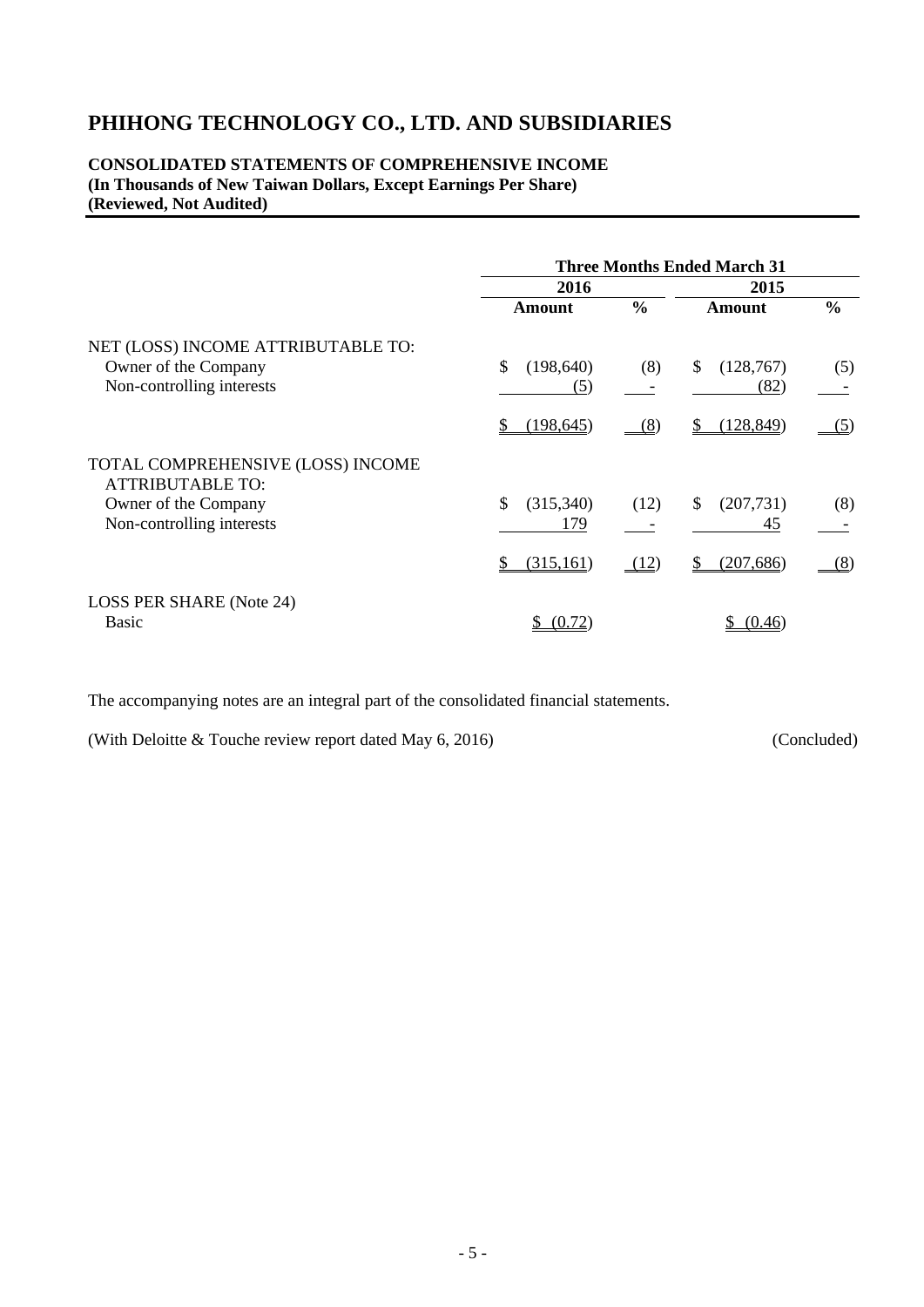| <b>Total</b>       | Non-controlling<br><b>Interest</b> |            | <b>Total Equity</b> |
|--------------------|------------------------------------|------------|---------------------|
| \$<br>6,280,834    | \$                                 | (9,662)    | \$6,271,172         |
| (128, 767)         |                                    | (82)       | (128, 849)          |
| (78, 964)          |                                    | <u>127</u> | (78, 837)           |
| (207, 731)         |                                    | 45         | (207, 686)          |
| \$<br>6,073,103    | $\mathsf{S}$                       | (9,617)    | \$6,063,486         |
| \$<br>5,666,658    | \$<br>(10, 168)                    |            | \$5,656,490         |
| (198, 640)         |                                    | (5)        | (198, 645)          |
| (116,700)          |                                    | <u>184</u> | (116, 516)          |
| (315,340)          |                                    | <u>179</u> | (315, 161)          |
| <u>\$5,351,318</u> | <u>\$</u>                          | (9,989)    | \$ 5,341,329        |

#### **CONSOLIDATED STATEMENTS OF CHANGES IN EQUITY (In Thousands of New Taiwan Dollars) (Reviewed, Not Audited)**

|                                                                                                   | <b>Equity Attributable to Owners of the Company</b> |                           |                      |                          |                                   |                                                                |                                                       |              |                                    |                     |
|---------------------------------------------------------------------------------------------------|-----------------------------------------------------|---------------------------|----------------------|--------------------------|-----------------------------------|----------------------------------------------------------------|-------------------------------------------------------|--------------|------------------------------------|---------------------|
|                                                                                                   |                                                     | <b>Other Equity</b>       |                      |                          |                                   |                                                                |                                                       |              |                                    |                     |
|                                                                                                   | <b>Share Capital</b>                                |                           |                      | <b>Retained Earnings</b> |                                   | <b>Exchange</b><br><b>Differences on</b><br><b>Translating</b> | <b>Unrealized</b><br>Gain (Loss) on<br>Available-for- |              |                                    |                     |
|                                                                                                   | Common<br><b>Stock</b>                              | Capital<br><b>Surplus</b> | <b>Legal Reserve</b> | <b>Special Reserve</b>   | Unappropriated<br><b>Earnings</b> | Foreign<br><b>Operations</b>                                   | sale Financial<br><b>Assets</b>                       | <b>Total</b> | Non-controlling<br><b>Interest</b> | <b>Total Equity</b> |
| <b>BALANCE, JANUARY 1, 2015</b>                                                                   | \$2,776,884                                         | \$1,026,456               | \$1,098,401          | 230,859<br>$\mathbb{S}$  | $\mathcal{S}$<br>839,463          | $\mathcal{S}$<br>345,970                                       | (37, 199)<br>\$                                       | \$6,280,834  | \$<br>(9,662)                      | \$6,271,172         |
| Net loss for the three months ended March 31, 2015                                                |                                                     |                           |                      |                          | (128, 767)                        |                                                                |                                                       | (128,767)    | (82)                               | (128, 849)          |
| Other comprehensive (loss) income for the three<br>months ended March 31, 2015, net of income tax |                                                     |                           |                      |                          |                                   | (80, 565)                                                      | 1,601                                                 | (78,964)     | 127                                | (78, 837)           |
| Total comprehensive (loss) income for the three<br>months ended March 31, 2015                    |                                                     |                           |                      |                          | (128, 767)                        | (80, 565)                                                      | 1,601                                                 | (207, 731)   | 45                                 | (207, 686)          |
| BALANCE, MARCH 31, 2015                                                                           | \$2,776,884                                         | \$1,026,456               | \$1,098,401          | 230,859                  | \$<br>710,696                     | 265,405                                                        | (35,598)                                              | \$6,073,103  | (9,617)                            | \$6,063,486         |
| BALANCE, JANUARY 1, 2016                                                                          | \$2,776,884                                         | \$1,026,456               | \$1,113,185          | 230,859<br>$\mathbb{S}$  | $\mathcal{S}$<br>177,165          | $\mathcal{S}$<br>294,758                                       | 47,351<br>$\mathcal{S}$                               | \$5,666,658  | (10, 168)<br><sup>\$</sup>         | \$5,656,490         |
| Net income (loss) for the three months ended<br>March 31, 2016                                    |                                                     |                           |                      |                          | (198, 640)                        |                                                                |                                                       | (198, 640)   | (5)                                | (198, 645)          |
| Other comprehensive income (loss) for the three<br>months ended March 31, 2016, net of income tax |                                                     |                           |                      |                          |                                   | (91, 516)                                                      | (25, 184)                                             | (116,700)    | 184                                | (116,516)           |
| Total comprehensive income (loss) for the three<br>months ended March 31, 2016                    |                                                     |                           |                      |                          | (198, 640)                        | (91,516)                                                       | (25, 184)                                             | (315,340)    | 179                                | (315,161)           |
| BALANCE, MARCH 31, 2016                                                                           | \$2,776,884                                         | \$1,026,456               | \$1,113,185          | 230,859                  | (21, 475)                         | 203,242<br>\$.                                                 | 22,167                                                | \$5,351,318  | (9,989)                            | \$5,341,329         |

The accompanying notes are an integral part of the consolidated financial statements.

(With Deloitte & Touche review report dated May 6, 2016)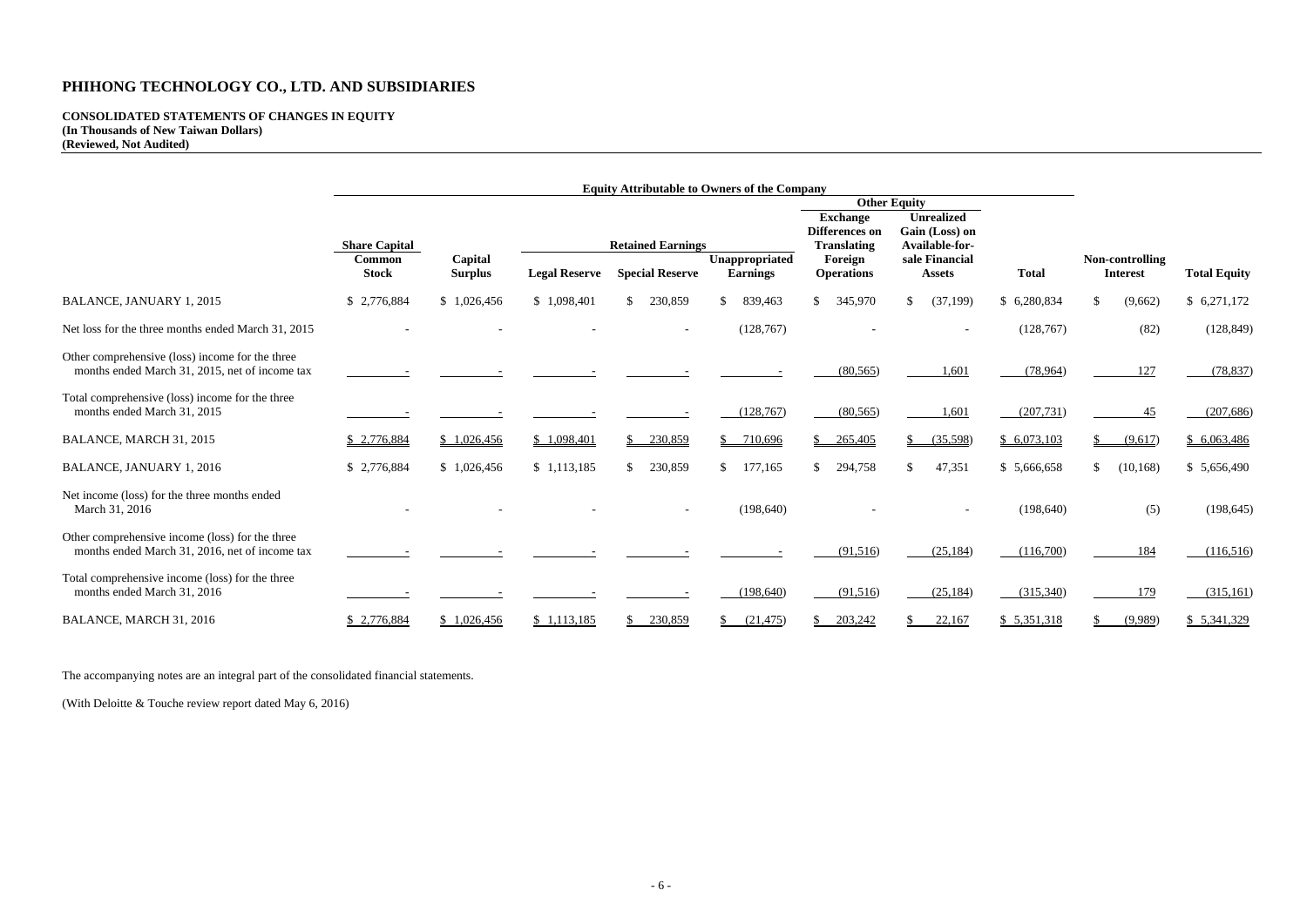#### **CONSOLIDATED STATEMENTS OF CASH FLOWS (In Thousands of New Taiwan Dollars) (Reviewed, Not Audited)**

|                                                                         | <b>Three Months Ended March 31</b> |            |    |            |
|-------------------------------------------------------------------------|------------------------------------|------------|----|------------|
|                                                                         |                                    | 2016       |    | 2015       |
| <b>CASH FLOWS FROM OPERATING ACTIVITIES</b>                             |                                    |            |    |            |
| Loss before income tax                                                  | \$                                 | (201, 019) | \$ | (119, 645) |
| Adjustments for :                                                       |                                    |            |    |            |
| Reversal of impairment loss on trade receivables                        |                                    | (1,395)    |    | (1,461)    |
| Depreciation expense                                                    |                                    | 94,647     |    | 97,160     |
| Amortization expense                                                    |                                    | 4,329      |    | 4,097      |
| Amortization of lease prepayment                                        |                                    | 994        |    | 995        |
| Net gain on fair value change of financial assets designated as at fair |                                    |            |    |            |
| value through profit or loss                                            |                                    | (201)      |    | (3,989)    |
| Interest expense                                                        |                                    | 9,952      |    | 6,832      |
| Interest income                                                         |                                    | (6, 554)   |    | (5,166)    |
| Share of the income of associates                                       |                                    | (1,656)    |    | (22)       |
| (Gain) loss on disposal of property, plant and equipment                |                                    | (5,215)    |    | (3,873)    |
| Loss on disposal of intangible assets                                   |                                    | 395        |    |            |
| Gain on disposal of investment                                          |                                    | (2,230)    |    |            |
| Gain on buy-back of bonds payable                                       |                                    | (572)      |    |            |
| Net changes in operating assets and liabilities                         |                                    |            |    |            |
| Trade receivable                                                        |                                    | 351,453    |    | 320,678    |
| Other receivables                                                       |                                    | 1,563      |    | 62,083     |
| Inventories                                                             |                                    | 238,654    |    | (96, 483)  |
| Other current assets                                                    |                                    | (8,070)    |    | 32,559     |
| Trade payable                                                           |                                    | (345, 728) |    | (244, 139) |
| Trade payable to related parties                                        |                                    | (4,663)    |    | (14,022)   |
| Other payables                                                          |                                    | (124, 976) |    | (243, 783) |
| Other current liabilities                                               |                                    | 10,162     |    | (1,899)    |
| Reserve for retirement plan                                             |                                    | (190)      |    | (38)       |
| Cash used in operating activities                                       |                                    | 9,680      |    | (210, 116) |
| Interest paid                                                           |                                    | (4,511)    |    | (596)      |
| Interest received                                                       |                                    | 6,333      |    | 4,908      |
| Income tax paid                                                         |                                    | (7, 871)   |    | (18, 147)  |
|                                                                         |                                    |            |    |            |
| Net cash generated from (used in) operating activities                  |                                    | 3,631      |    | (223,951)  |
| <b>CASH FLOWS FROM INVESTING ACTIVITIES</b>                             |                                    |            |    |            |
| Purchase of financial assets at fair value through profit or loss       |                                    |            |    | (172, 815) |
| Net loss on fair value change of financial assets designated as at fair |                                    |            |    |            |
| value through profit or loss                                            |                                    | 50,405     |    |            |
| Purchase of financial assets at cost                                    |                                    | (25,000)   |    |            |
| Payments for property, plant and equipment                              |                                    | (103, 522) |    | (136, 047) |
| Proceeds from disposal of property, plant and equipment                 |                                    | 6,877      |    | 7,132      |
| Payments for intangible assets                                          |                                    | (236)      |    | (1,773)    |
| Proceeds from disposal of intangible assets                             |                                    |            |    | 696        |
| Decrease in refundable deposits                                         |                                    | 2,997      |    | 489        |

(Continued)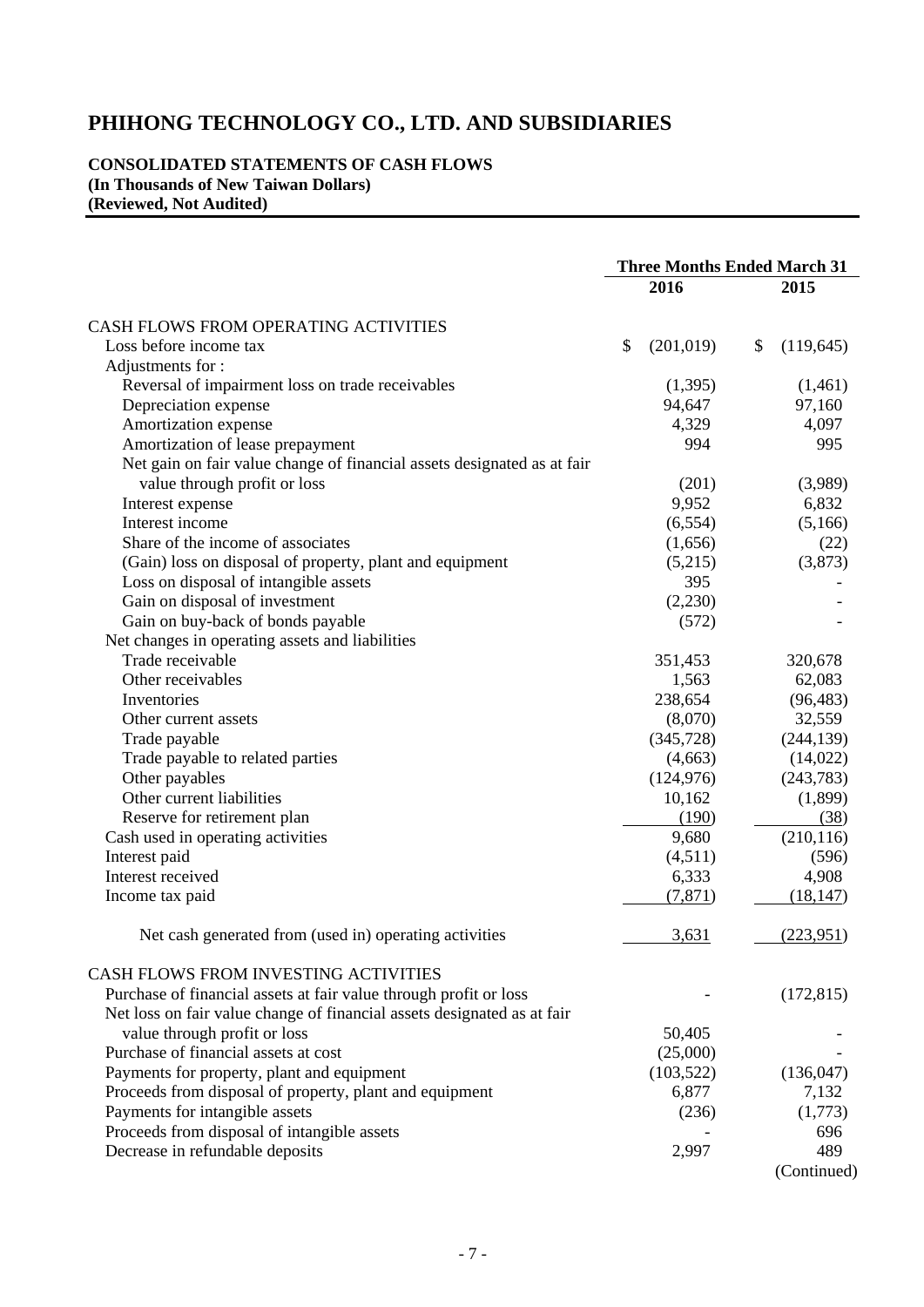#### **CONSOLIDATED STATEMENTS OF CASH FLOWS (In Thousands of New Taiwan Dollars) (Reviewed, Not Audited)**

|                                                                                       | <b>Three Months Ended March 31</b> |                |  |
|---------------------------------------------------------------------------------------|------------------------------------|----------------|--|
|                                                                                       | 2016                               | 2015           |  |
| Increase in prepayments for equipment                                                 | $\mathcal{S}$<br>(1,222)           | \$<br>(3,347)  |  |
| Purchase of other financial assets - current                                          | (210, 437)                         |                |  |
| Net cash used in investing activities                                                 | (280, 138)                         | (305, 665)     |  |
| <b>CASH FLOWS FROM FINANCING ACTIVITIES</b>                                           |                                    |                |  |
| Proceeds from short-term debt                                                         | 506,335                            |                |  |
| Repayments of bonds payable                                                           | (22,024)                           |                |  |
| Repayments of borrowings                                                              | (140, 146)                         |                |  |
| Decrease in guarantee deposits received                                               |                                    | (77)           |  |
| Increase in guarantee deposits received                                               | 2,294                              |                |  |
| Net cash generated from (used in) financing activities                                | 346,459                            | (77)           |  |
| EFFECTS OF EXCHANGE RATE CHANGES ON THE BALANCE<br>OF CASH HELD IN FOREIGN CURRENCIES | (22, 914)                          | (16, 189)      |  |
| NET (DECREASE) INCREASE IN CASH AND CASH<br><b>EQUIVALENTS</b>                        | 47,038                             | (545, 882)     |  |
| CASH AND CASH EQUIVALENTS AT THE BEGINNING OF THE<br><b>PERIOD</b>                    | 1,489,934                          | 2,152,834      |  |
| CASH AND CASH EQUIVALENTS AT THE END OF THE PERIOD                                    | 1,536,972<br>S                     | 1,606,952<br>S |  |

The accompanying notes are an integral part of the consolidated financial statements.

(With Deloitte & Touche review report dated May 6, 2016) (Concluded)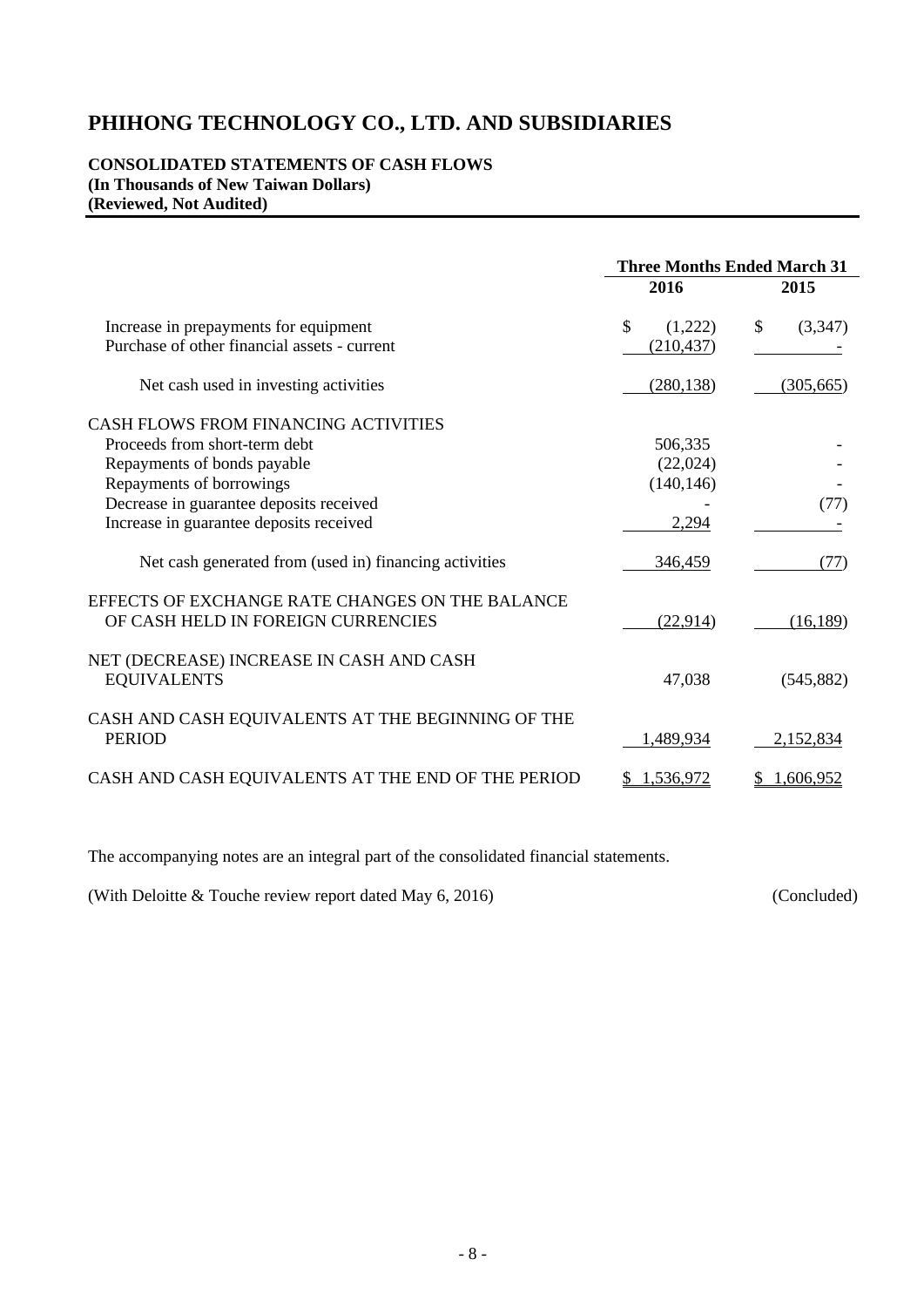## **NOTES TO CONSOLIDATED FINANCIAL STATEMENTS THREE MONTHS ENDED MARCH 31, 2016 AND 2015 (In Thousands of New Taiwan Dollars, Except Per Share Data and Unless Stated Otherwise) (Reviewed, Not Audited)**

## **1. GENERAL INFORMATION**

Phihong Technology Co., Ltd. ("Phihong" or "the Company"), which was formerly known as Phihong Enterprise Co., Ltd. was incorporated on December 12, 1972 under the laws of the Republic of China ("ROC"). Under a resolution approved in the stockholders' meeting in June 2003, Phihong changed its name to Phihong Technology Co., Ltd. Phihong primarily manufactures and sells AC/DC power adapters, charger bases, power supply modules, UPS (uninterruptible power supply) for computers, ballasts, etc.

In February 2000, Phihong was authorized to have its stocks trade on the over-the-counter (OTC) securities exchange in Taiwan. In September 2001, Phihong's stocks were ceased to be OTC traded and Phihong later obtained authorization to have its stocks listed on the Taiwan Stock Exchange.

The functional currency of Phihong is New Taiwan dollars.

## **2. APPROVAL OF FINANCIAL STATEMENTS**

The consolidated financial statements were approved by the Company's board of directors on May 6, 2016.

## **3. APPLICATION OF NEW AND REVISED STANDARDS, AMENDMENTS AND INTERPRETATIONS**

 The International Financial Reporting Standards (IFRS), International Accounting Standards (IAS), Interpretations of IFRS (IFRIC), and Interpretations of IAS (SIC) in issue but not yet endorsed by the FSC

The Group has not applied the following IFRS, IAS, IFRIC and SIC (collectively, the "IFRSs") issued by the International Accounting Standards Board (IASB) but not yet endorsed by the FSC.

On March 10, 2016, the FSC announced the scope of IFRSs to be endorsed and will take effect from January 1, 2017. The scope includes all IFRSs that were issued by the IASB before January 1, 2016 and have effective dates on or before January 1, 2017, which means the scope excludes those that are not yet effective as of January 1, 2017 such as IFRS 9 "Financial Instruments" and IFRS 15 "Revenue from Contracts with Customers" and those with undetermined effective date. In addition, the FSC announced that the Group should apply IFRS 15 starting January 1, 2018. As of the date the consolidated financial statements were authorized for issue, the FSC has not announced the effective dates of other new, amended and revised standards and interpretations.

| <b>New IFRSs</b>                             | <b>Effective Date</b><br><b>Announced by IASB (Note 1)</b> |
|----------------------------------------------|------------------------------------------------------------|
| Annual Improvements to IFRSs 2010-2012 Cycle | July 1, 2014 (Note 2)                                      |
| Annual Improvements to IFRSs 2011-2013 Cycle | July 1, 2014                                               |
| Annual Improvements to IFRSs 2012-2014 Cycle | January 1, 2016 (Note 3)                                   |
| IFRS 9 "Financial Instruments"               | January 1, 2018                                            |
|                                              | (Continued)                                                |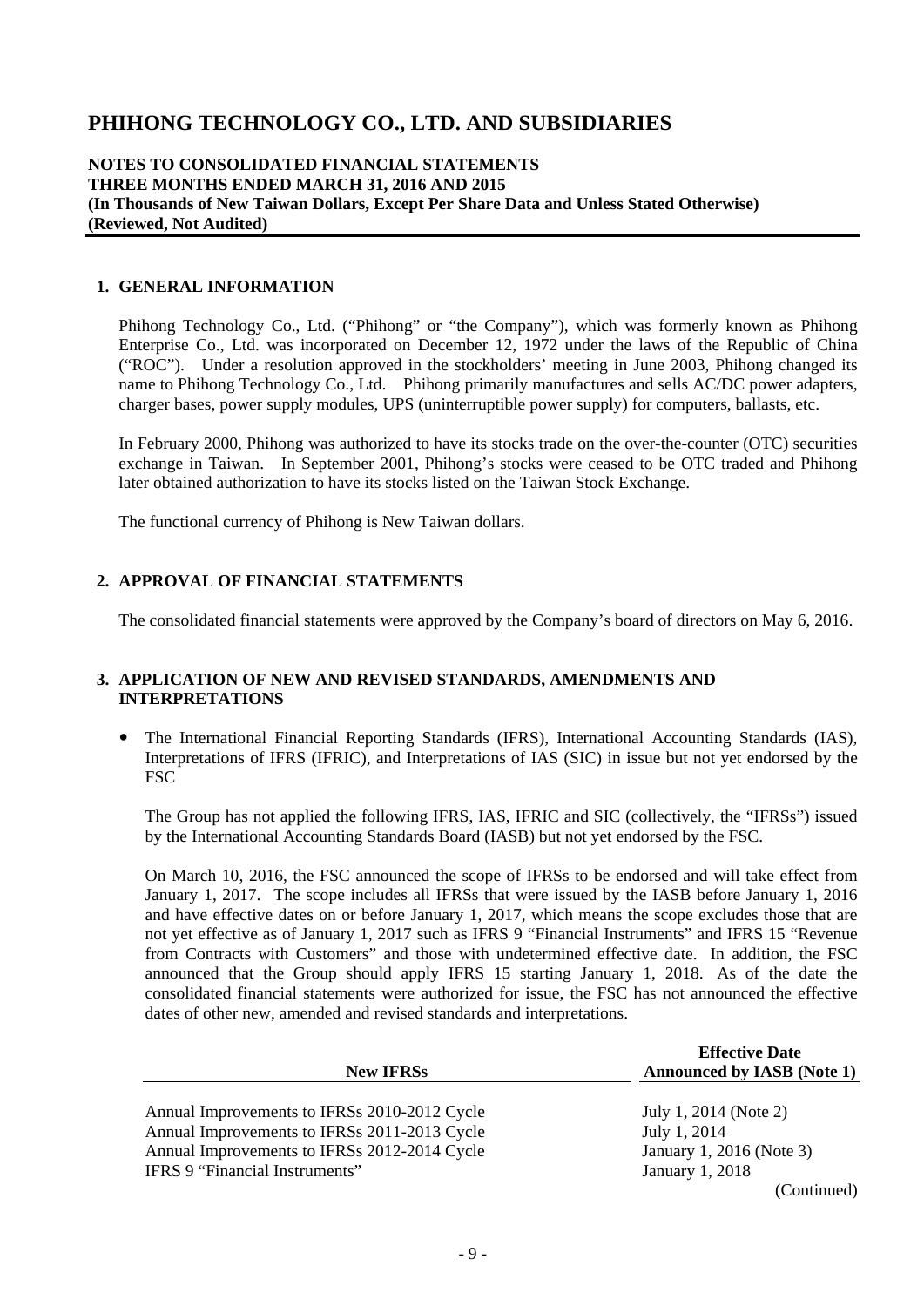| <b>New IFRSs</b>                                                                                                                                                  | <b>Effective Date</b><br><b>Announced by IASB (Note 1)</b> |
|-------------------------------------------------------------------------------------------------------------------------------------------------------------------|------------------------------------------------------------|
| Amendments to IFRS 9 and IFRS 7 "Mandatory Effective Date of                                                                                                      | January 1, 2018                                            |
| IFRS 9 and Transition Disclosures"<br>Amendments to IFRS 10 and IAS 28 "Sale or Contribution of Assets<br>between an Investor and its Associate or Joint Venture" | To be determined by IASB                                   |
| Amendments to IFRS 10, IFRS 12 and IAS 28 "Investment Entities:<br>Applying the Consolidation Exception"                                                          | January 1, 2016                                            |
| Amendment to IFRS 11 "Accounting for Acquisitions of Interests in<br>Joint Operations"                                                                            | January 1, 2016                                            |
| IFRS 14 "Regulatory Deferral Accounts"                                                                                                                            | January 1, 2016                                            |
| IFRS 15 "Revenue from Contracts with Customers"                                                                                                                   | January 1, 2018                                            |
| Amendment to IFRS 15 "Clarifications to IFRS 15"                                                                                                                  | January 1, 2018                                            |
| IFRS 16 "Leases"                                                                                                                                                  | January 1, 2019                                            |
| Amendment to IAS 1 "Disclosure Initiative"                                                                                                                        | January 1, 2016                                            |
| Amendment to IAS 7 "Disclosure Initiative"                                                                                                                        | January 1, 2017                                            |
| Amendments to IAS 12 "Recognition of Deferred Tax Assets for<br>Unrealized Losses"                                                                                | January 1, 2017                                            |
| Amendments to IAS 16 and IAS 38 "Clarification of Acceptable<br>Methods of Depreciation and Amortization"                                                         | January 1, 2016                                            |
| Amendments to IAS 16 and IAS 41 "Agriculture: Bearer Plants"                                                                                                      | January 1, 2016                                            |
| Amendment to IAS 19 "Defined Benefit Plans: Employee<br>Contributions"                                                                                            | July 1, 2014                                               |
| Amendment to IAS 36 "Impairment of Assets: Recoverable Amount<br>Disclosures for Non-financial Assets"                                                            | January 1, 2014                                            |
| Amendment to IAS 39 "Novation of Derivatives and Continuation of<br>Hedge Accounting"                                                                             | January 1, 2014                                            |
| IFRIC 21 "Levies"                                                                                                                                                 | January 1, 2014                                            |
|                                                                                                                                                                   | (Concluded)                                                |

- Note 1: Unless stated otherwise, the above New IFRSs are effective for annual periods beginning on or after their respective effective dates.
- Note 2: The amendment to IFRS 2 applies to share-based payment transactions with grant date on or after July 1, 2014; the amendment to IFRS 3 applies to business combinations with acquisition date on or after July 1, 2014; the amendment to IFRS 13 is effective immediately; the remaining amendments are effective for annual periods beginning on or after July 1, 2014.
- Note 3: The amendment to IFRS 5 is applied prospectively to changes in a method of disposal that occur in annual periods beginning on or after January 1, 2016; the remaining amendments are effective for annual periods beginning on or after January 1, 2016.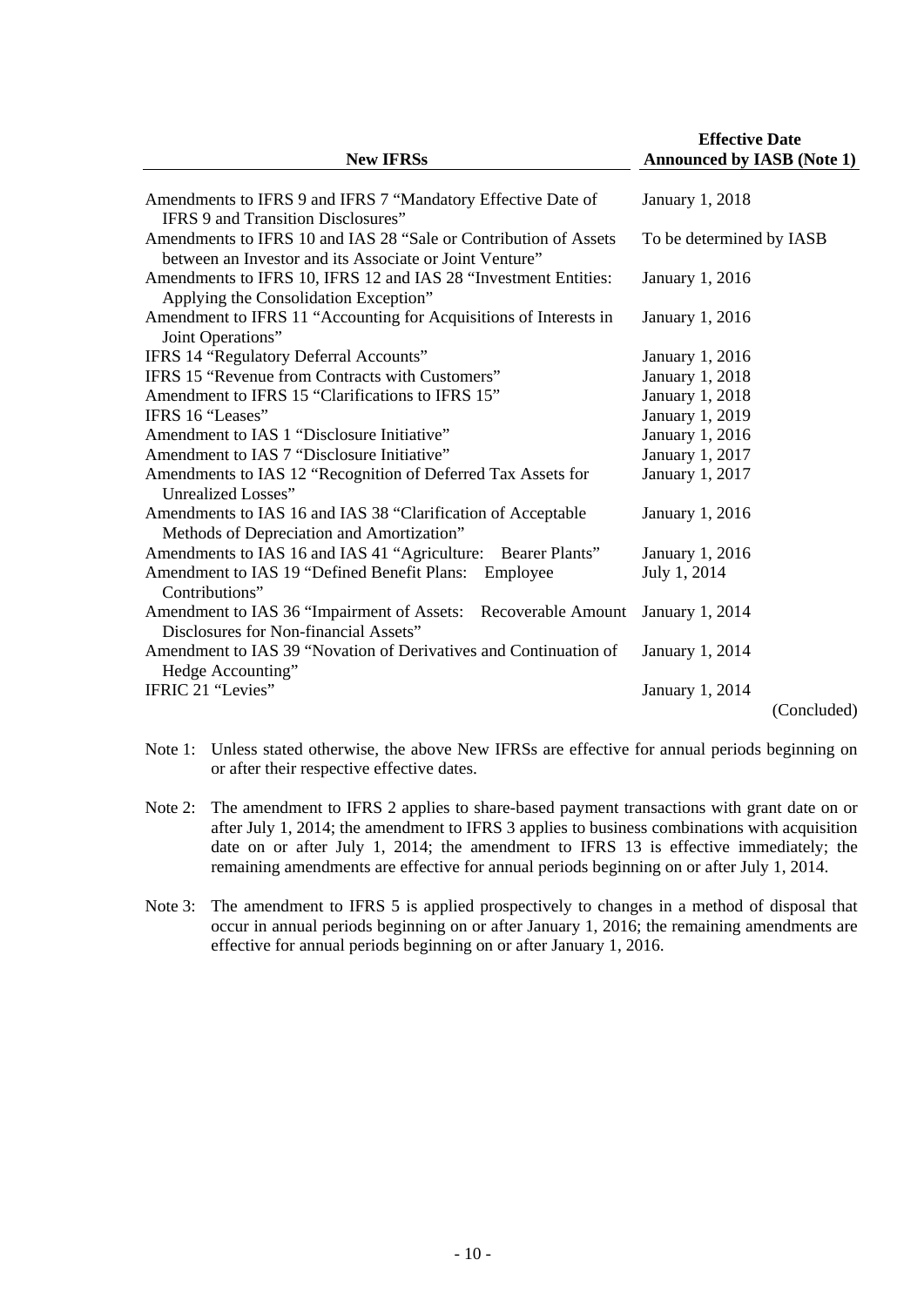The initial application of the above New IFRSs, whenever applied, would not have any material impact on the Group's accounting policies, except for the following:

a. IFRS 9 "Financial Instruments"

## Recognition and measurement of financial assets

With regards to financial assets, all recognized financial assets that are within the scope of IAS 39 "Financial Instruments: Recognition and Measurement" are subsequently measured at amortized cost or fair value. Under IFRS 9, the requirement for the classification of financial assets is stated below.

For the Group's debt instruments that have contractual cash flows that are solely payments of principal and interest on the principal amount outstanding, their classification and measurement are as follows:

- 1) For debt instruments, if they are held within a business model whose objective is to collect the contractual cash flows, the financial assets are measured at amortized cost and are assessed for impairment continuously with impairment loss recognized in profit or loss, if any. Interest revenue is recognized in profit or loss by using the effective interest method;
- 2) For debt instruments, if they are held within a business model whose objective is achieved by both the collecting of contractual cash flows and the selling of financial assets, the financial assets are measured at fair value through other comprehensive income (FVTOCI) and are assessed for impairment. Interest revenue is recognized in profit or loss by using the effective interest method, and other gain or loss shall be recognized in other comprehensive income, except for impairment gains or losses and foreign exchange gains and losses. When the debt instruments are derecognized or reclassified, the cumulative gain or loss previously recognized in other comprehensive income is reclassified from equity to profit or loss.

Except for above, all other financial assets are measured at fair value through profit or loss. However, the Group may make an irrevocable election to present subsequent changes in the fair value of an equity investment (that is not held for trading) in other comprehensive income, with only dividend income generally recognized in profit or loss. No subsequent impairment assessment is required, and the cumulative gain or loss previously recognized in other comprehensive income cannot be reclassified from equity to profit or loss.

## The impairment of financial assets

IFRS 9 requires that impairment loss on financial assets is recognized by using the "Expected Credit Losses Model". The credit loss allowance is required for financial assets measured at amortized cost, financial assets mandatorily measured at FVTOCI, lease receivables, contract assets arising from IFRS 15 "Revenue from Contracts with Customers", certain written loan commitments and financial guarantee contracts. A loss allowance for the 12-month expected credit losses is required for a financial asset if its credit risk has not increased significantly since initial recognition. A loss allowance for full lifetime expected credit losses is required for a financial asset if its credit risk has increased significantly since initial recognition and is not low. However, a loss allowance for full lifetime expected credit losses is required for trade receivables that do not constitute a financing transaction.

For purchased or originated credit-impaired financial assets, the Group takes into account the expected credit losses on initial recognition in calculating the credit-adjusted effective interest rate. Subsequently, any changes in expected losses are recognized as a loss allowance with a corresponding gain or loss recognized in profit or loss.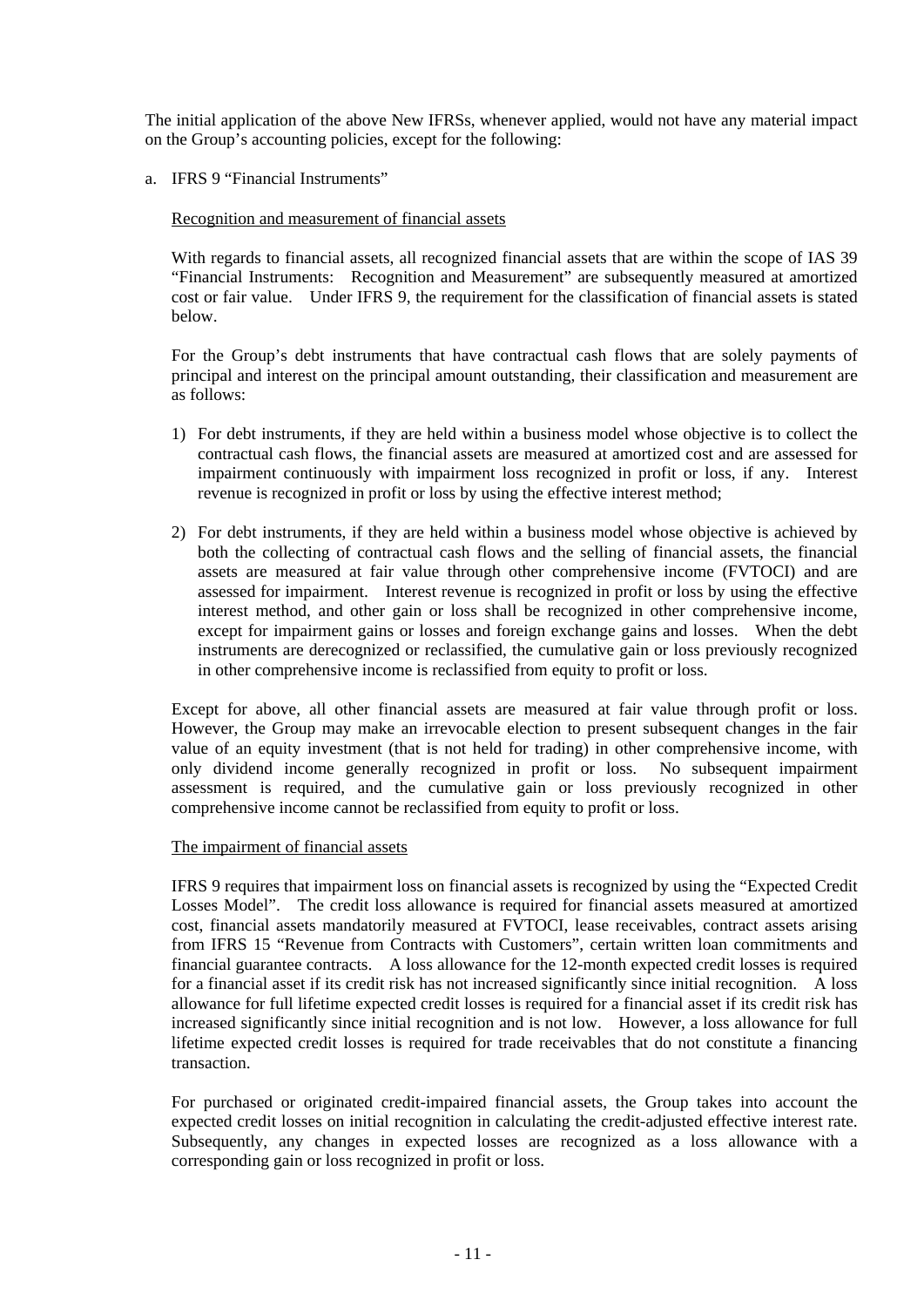b. Amendment to IAS 36 "Recoverable Amount Disclosures for Non-financial Assets"

The amendment clarifies that the recoverable amount of an asset or a cash-generating unit is disclosed only when an impairment loss on the asset has been recognized or reversed during the period. Furthermore, if the recoverable amount of an item of property, plant and equipment for which impairment loss has been recognized or reversed is fair value less costs of disposal, the Group is required to disclose the fair value hierarchy. If the fair value measurements are categorized within (Level 2/Level 3), the valuation technique and key assumptions used to measure the fair value are disclosed. The discount rate used is disclosed if such fair value less costs of disposal is measured by using present value technique.

c. IFRIC 21 "Levies"

IFRIC 21 provides guidance on when to recognize a liability for a levy imposed by a government. It addresses the accounting for a liability whose timing and amount is certain and the accounting for a provision whose timing or amount is not certain. The Group accrues related liability when the transaction or activity that triggers the payment of the levy occurs. Therefore, if the obligating event occurs over a period of time (such as generation of revenue over a period of time), the liability is recognized progressively. If an obligation to pay a levy is triggered upon reaching a minimum threshold (such as a minimum amount of revenue or sales generated), the liability is recognized when that minimum threshold is reached.

d. Annual Improvements to IFRSs: 2010-2012 Cycle

Several standards including IFRS 2 "Share-based Payment", IFRS 3 "Business Combinations" and IFRS 8 "Operating Segments" were amended in this annual improvement.

The amended IFRS 8 requires an entity to disclose the judgments made by management in applying the aggregation criteria to operating segments, including a description of the operating segments aggregated and the economic indicators assessed in determining whether the operating segments have "similar economic characteristics". The amendment also clarifies that a reconciliation of the total of the reportable segments' assets to the entity's assets should only be provided if the segments' assets are regularly provided to the chief operating decision-maker.

IFRS 13 was amended to clarify that the issuance of IFRS 13 did not remove the ability to measure short-term receivables and payables with no stated interest rate at their invoice amounts without discounting, if the effect of not discounting is immaterial.

IAS 24 was amended to clarify that a management entity providing key management personnel services to the Group is a related party of the Group. Consequently, the Group is required to disclose as related party transactions the amounts incurred for the service paid or payable to the management entity for the provision of key management personnel services. However, disclosure of the components of such compensation is not required.

e. Annual Improvements to IFRSs: 2011-2013 Cycle

Several standards, including IFRS 3, IFRS 13 and IAS 40 "Investment Property", were amended in this annual improvement.

The scope in IFRS 13 of the portfolio exception for measuring the fair value of a group of financial assets and financial liabilities on a net basis was amended to clarify that it includes all contracts that are within the scope of, and accounted for in accordance with, IAS 39 or IFRS 9, even if those contracts do not meet the definitions of financial assets or financial liabilities within IAS 32.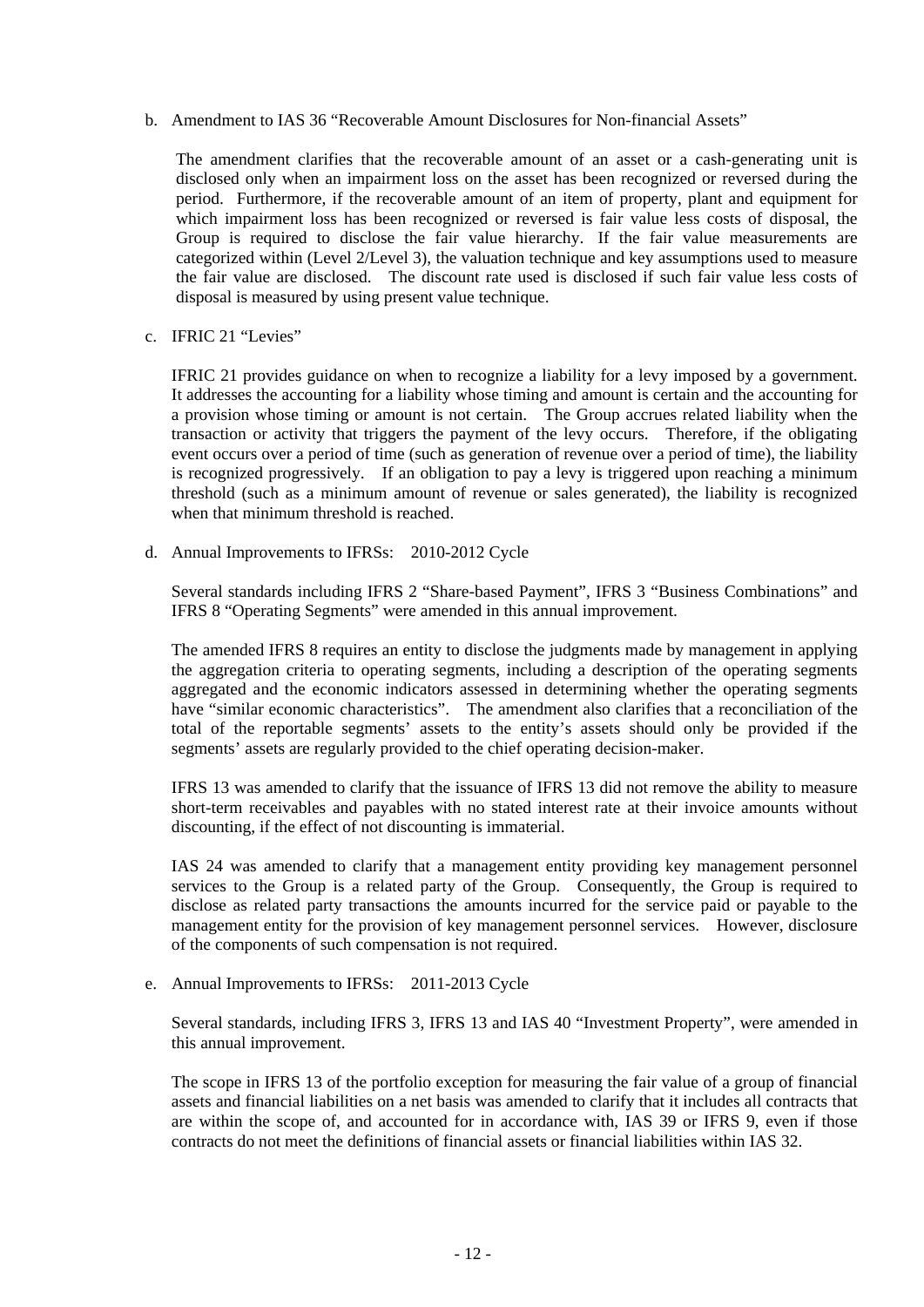f. Amendments to IAS 16 and IAS 38 "Clarification of Acceptable Methods of Depreciation and Amortization"

The entity should use appropriate depreciation and amortization method to reflect the pattern in which the future economic benefits of the property, plant and equipment and intangible asset are expected to be consumed by the entity.

The amended IAS 16 "Property, Plant and Equipment" requires that a depreciation method that is based on revenue that is generated by an activity that includes the use of an asset is not appropriate. The amended standard does not provide any exception from this requirement.

The amended IAS 38 "Intangible Assets" requires that there is a rebuttable presumption that an amortization method that is based on revenue that is generated by an activity that includes the use of an intangible asset is not appropriate. This presumption can be overcome only in the following limited circumstances:

- 1) In which the intangible asset is expressed as a measure of revenue (for example, the contract that specifies the entity's use of the intangible asset will expire upon achievement of a revenue threshold); or
- 2) When it can be demonstrated that revenue and the consumption of the economic benefits of the intangible asset are highly correlated.

An entity should apply the aforementioned amendments prospectively for annual periods beginning on or after the effective date.

g. IFRS 15 "Revenue from Contracts with Customers"

IFRS 15 establishes principles for recognizing revenue that apply to all contracts with customers, and will supersedes IAS 18 "Revenue", IAS 11 "Construction Contracts" and a number of revenue-related interpretations from January 1, 2017.

When applying IFRS 15, an entity shall recognize revenue by applying the following steps:

- Identify the contract with the customer;
- Identify the performance obligations in the contract;
- Determine the transaction price;
- Allocate the transaction price to the performance obligations in the contracts; and
- Recognize revenue when the entity satisfies a performance obligation.

The Group provides service-type warranty in addition to the assurance that the product complies with agreed-upon specifications. IFRS 15 requires such service to be considered as a performance obligation. Transaction price allocated to service-type warranty will be recognized as revenue and related costs will be recognized when warranty service is performed. Under current standard, transaction price of the aforementioned transaction is fully recognized as revenue when products are sold, and a corresponding provision is recognized for the expected warranty cost.

When IFRS 15 is effective, an entity may elect to apply this Standard either retrospectively to each prior reporting period presented or retrospectively with the cumulative effect of initially applying this Standard recognized at the date of initial application.

h. Annual Improvements to IFRSs: 2012-2014 Cycle

Several standards including IFRS 5 "Non-current assets held for sale and discontinued operations", IFRS 7, IAS 19 and IAS 34 were amended in this annual improvement.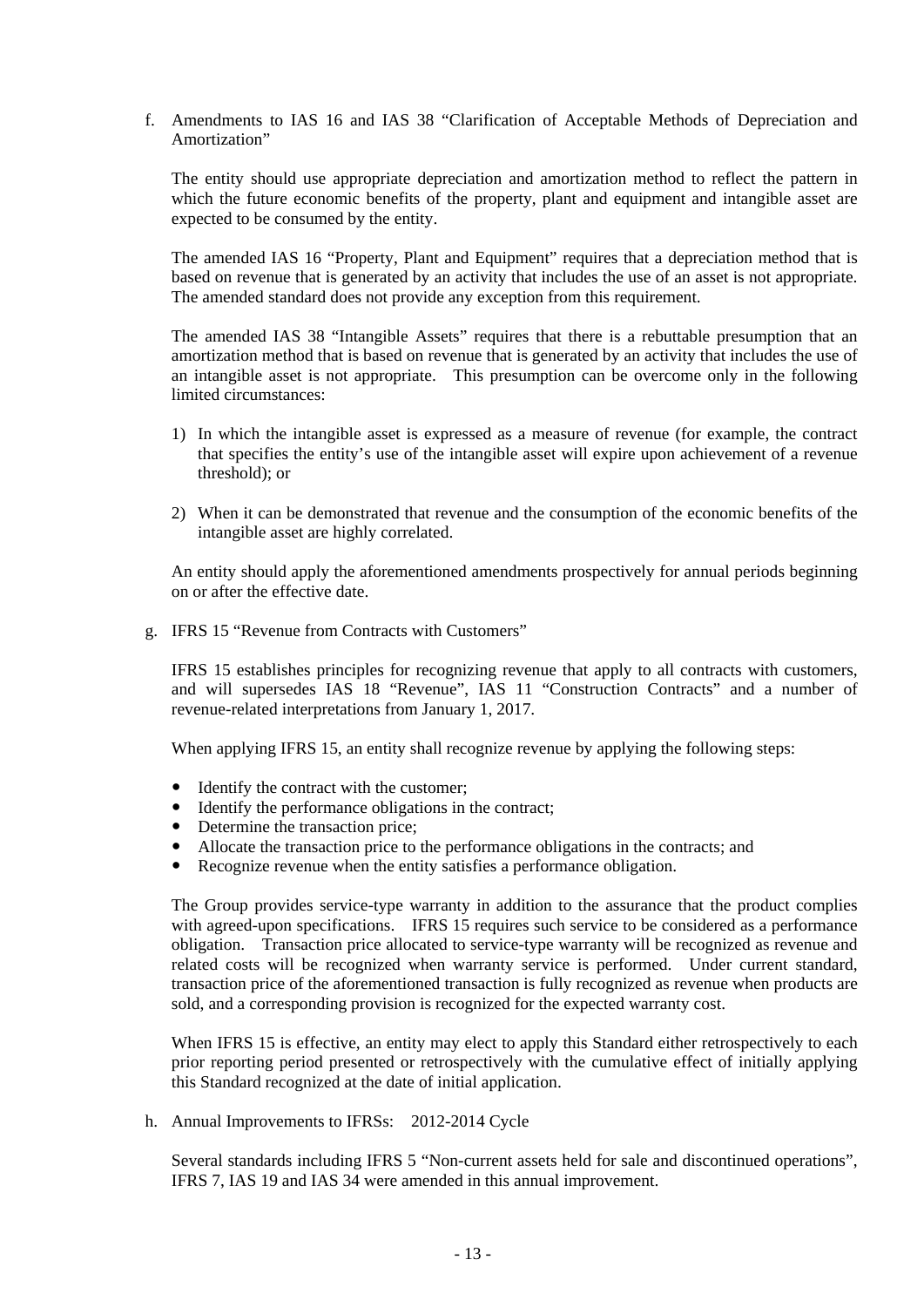IFRS 5 was amended to clarify that reclassification between non-current assets (or disposal group) "held for sale" and non-current assets "held for distribution to owners" does not constitute a change to a plan of sale or distribution. Therefore, previous accounting treatment is not reversed. The amendment also explains that assets that no longer meet the criteria for "held for distribution to owners" and do not meet the criteria for "held for sale" should be treated in the same way as assets that cease to be classified as held for sale.

IAS 19 was amended to clarify that the depth of the market for high quality corporate bonds used to estimate discount rate for post-employment benefits should be assessed by the market of the corporate bonds denominated in the same currency as the benefits to be paid, i.e. assessed at currency level (instead of country or regional level).

i. Amendments to IAS 12 "Recognition of Deferred Tax Assets for Unrealized Losses"

The amendment clarifies that the difference between the carrying amount of the debt instrument measured at fair value and its tax base gives rise to a temporary difference, even though there are unrealized losses on that asset, irrespective of whether the Group expects to recover the carrying amount of the debt instrument by sale or by holding it and collecting contractual cash flows.

In addition, in determining whether to recognize a deferred tax asset, the Group should assess a deductible temporary difference in combination with all of its other deductible temporary differences, unless the tax law restricts the utilization of losses to deduction against income of a specific type, in which case, a deductible temporary difference is assessed in combination only with other deductible temporary differences of the appropriate type. The amendment also stipulates that, when determining whether to recognize a deferred tax asset, the estimate of probable future taxable profit may include some of the Group's assets for more than their carrying amount if there is sufficient evidence that it is probable that the Group will achieve this, and that the estimate for future taxable profit should exclude tax deductions resulting from the reversal of deductible temporary differences.

Except for the above impact, as of the date the consolidated financial statements were authorized for issue, the Group is continuously assessing the possible impact that the application of other standards and interpretations will have on the Group's financial position and financial performance, and will disclose the relevant impact when the assessment is completed.

## **4. SUMMARY OF SIGNIFICANT ACCOUNTING POLICIES**

a. Statement of compliance

The consolidated financial statements have been prepared in accordance with the Regulations Governing the Preparation of Financial Reports by Securities Issuers and IAS 34 "Interim Financial Reporting" as endorsed by the FSC. Disclosure information included in the consolidated financial statements is less than those required in a complete set of annual financial statements.

b. Basis of consolidation

See Note 11 for the detailed information of subsidiaries (including the percentage of ownership and main business).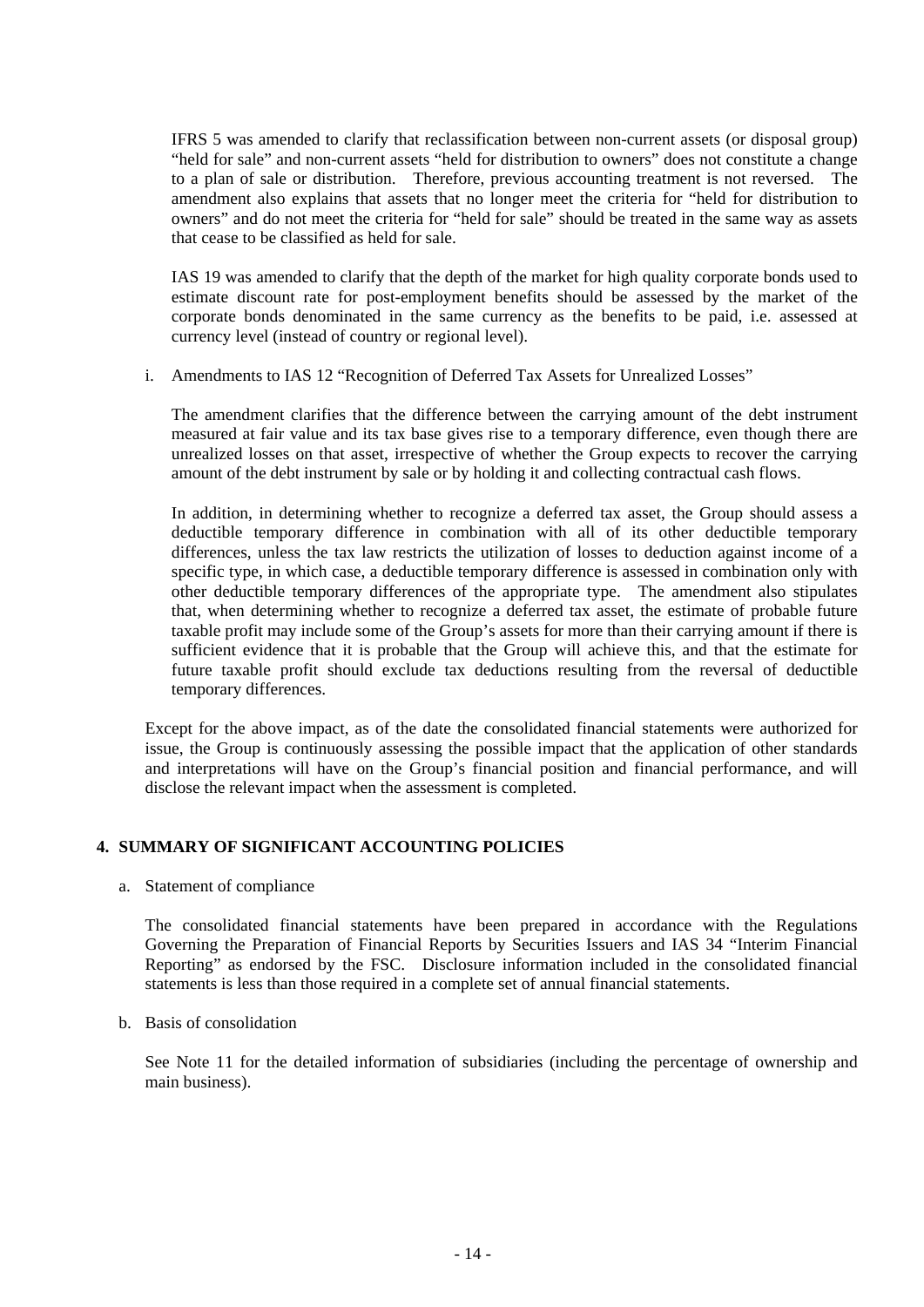c. Others

The same accounting policies of these consolidated financial statements have been followed as were applied in the preparation of the Group's consolidated financial statements for the year ended December 31, 2015, except for those described below.

1) Retirement benefit costs

Pension cost for an interim period is calculated on a year-to-date basis by using the actuarially determined pension cost rate at the end of the prior financial year, adjusted for significant market fluctuations since that time and for significant plan amendments, settlements, or other significant one-off events

2) Income taxes

Income tax expense is the sum of the tax currently payable and deferred tax. Interim period income taxes are assessed on an annual basis and calculated by applying to an interim period's pre-tax income the tax rate that would be applicable to expected total annual earnings.

## **5. CRITICAL ACCOUNTING JUDGMENTS AND KEY SOURCES OF ESTIMATION UNCERTAINTY**

The same critical accounting judgments and key sources of estimation uncertainty of consolidated financial statements have been followed in these consolidated financial statements as were applied in the preparation of the consolidated financial statements for the year ended December 31, 2015.

## **6. CASH AND CASH EQUIVALENTS**

|                                                                                  |  | <b>March 31, 2016</b> |   | December 31,<br>2015 |   | <b>March 31, 2015</b> |
|----------------------------------------------------------------------------------|--|-----------------------|---|----------------------|---|-----------------------|
| Cash on hand                                                                     |  | 2,530                 | S | 2,840                | S | 2,982                 |
| Checking accounts and demand deposits                                            |  | 1,489,271             |   | 1,232,781            |   | 1,159,253             |
| Cash equivalent (investments with original<br>maturities less than three months) |  |                       |   |                      |   |                       |
| Time deposits                                                                    |  |                       |   | 154,470              |   | 444,717               |
| Repurchase agreements collateralized by bonds                                    |  | 45,171                |   | 99,843               |   |                       |
|                                                                                  |  | .536.972              |   | 1.489.934            |   | .606.952              |

As of March 31, 2016 and December 31, 2015, the time deposits in the amount of \$586,160 thousand and \$375,723 thousand, respectively, had been reclassified to "other financial assets-current".

The ranges of market rates of demand deposits, time deposits and repurchase agreements collateralized by bonds at the end of the reporting period were as follows:

|                                               | December 31,          |                  |                       |  |  |
|-----------------------------------------------|-----------------------|------------------|-----------------------|--|--|
|                                               | <b>March 31, 2016</b> | 2015             | <b>March 31, 2015</b> |  |  |
| Demand deposits and time deposits             | $0.001\% - 3.5\%$     | $0.001\%$ -4.28% | $0.01\% - 4.00\%$     |  |  |
| Repurchase agreements collateralized by bonds | $0.6\%$               | $0.42\%$         | -                     |  |  |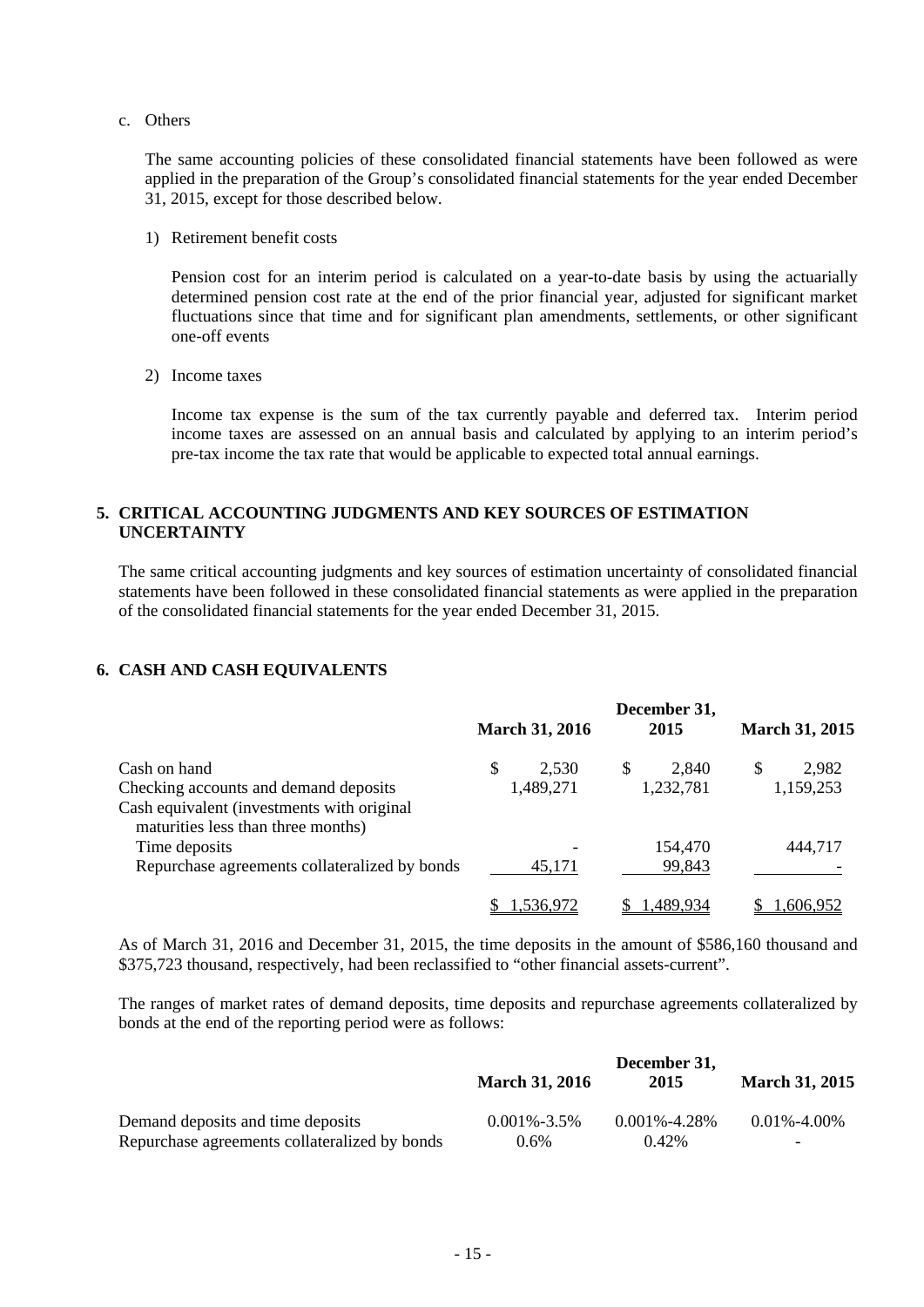## **7. FINANCIAL ASSETS AT FAIR VALUE THROUGH PROFIT OR LOSS**

|                                         | <b>March 31, 2016</b> | December 31,<br>2015 | <b>March 31, 2015</b> |
|-----------------------------------------|-----------------------|----------------------|-----------------------|
| Financial assets designated as at FVTPL |                       |                      |                       |
| Mutual funds                            | 99,548                | 147,522              | \$371,600             |

## **8. FINANCIAL ASSETS MEASURED AT COST**

|                                          | <b>March 31, 2016</b> | December 31,<br>2015 | <b>March 31, 2015</b> |
|------------------------------------------|-----------------------|----------------------|-----------------------|
| Unlisted stocks                          |                       |                      |                       |
| Bao-Dian Venture Capital Co., Ltd.       | \$<br>5,137           | \$.<br>5,137         | \$<br>6,124           |
| Yuan-Jing Venture Capital Co., Ltd.      |                       |                      | 11,366                |
| Han-Tong Venture Capital Co., Ltd.       | 48,396                | 48,396               | 48,396                |
| Asiatech Taiwan Venture Fund             | 682                   | 682                  | 682                   |
| Zhong-Xuan Venture Capital Co., Ltd.     | 25,000                |                      |                       |
| Yong-Li Investment Ltd.                  |                       |                      | 2,442                 |
| TC-1 Culture Fund                        | 15,400                | 15,400               | 15,400                |
|                                          | \$94,615              | \$69,615             | <u>\$ 84,410</u>      |
| Classified according to financial assets |                       |                      |                       |
| Available-for-sale financial assets      | 94,615                | 69,615               | 84,410                |

Management believed that the fair value of the above unlisted equity investments held by the Group cannot be reliably measured due to the very wide range of reasonable fair value estimates; therefore they were measured at cost less impairment at the end of reporting period.

## **9. TRADE RECEIVABLE**

|                                                           | <b>March 31, 2016</b>  | December 31,<br>2015   | <b>March 31, 2015</b>   |
|-----------------------------------------------------------|------------------------|------------------------|-------------------------|
| Trade receivable<br>Less: Allowance for doubtful accounts | \$1,915,944<br>(3.149) | \$2,268,643<br>(5.790) | \$1,665,707<br>(10,095) |
|                                                           | .912.795               | <u>\$2,262,853</u>     | .655.612                |

The average credit period for sales of goods was 60-90 days. In determining the recoverability of trade receivable, the Group considered any change in the credit quality of the trade receivable since the date credit was initially granted to the end of the reporting period. Allowance for doubtful accounts was recognized against trade receivables based on estimated irrecoverable amounts determined by reference to credit risk level of the counterparties and an analysis of their current financial position.

For the trade receivables balances that were past due at the end of the reporting period, the Group did not recognize an allowance for impairment loss, because there was not a significant change in credit quality and the amounts were still considered recoverable. The Group did not hold any collateral or other credit enhancements for these balances.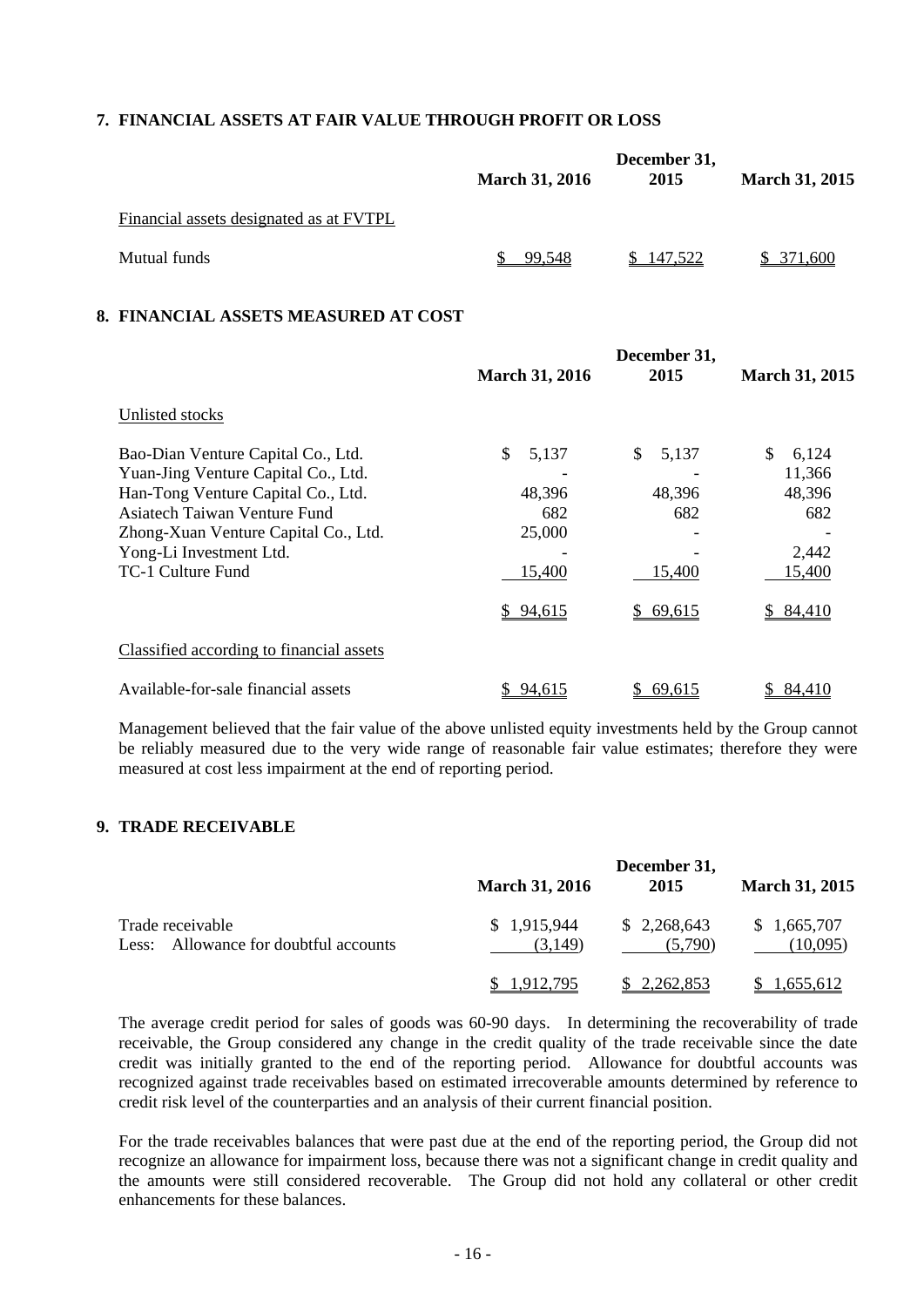The aging of receivables was as follows:

## March 31, 2016

|                              | <b>Total</b><br><b>Receivables</b> | <b>Not Overdue</b> | Overdue<br>under 60 Days | Overdue<br>under 61 Days<br>and Longer |
|------------------------------|------------------------------------|--------------------|--------------------------|----------------------------------------|
| Not overdue and not impaired | \$1,845,059                        | 1,845,059<br>S.    | \$                       | S                                      |
| Not overdue but impaired     | 2,163                              | 2,163              |                          |                                        |
| Overdue and not impaired     | 67,736                             |                    | 37,768                   | 29,968                                 |
| Overdue but impaired         | 986                                |                    |                          | 986                                    |
|                              |                                    | .847,222           | 37.768                   | 30.954                                 |

## December 31, 2015

|                              | <b>Total</b><br><b>Receivables</b> | <b>Not Overdue</b> | Overdue<br>under 60 Days | Overdue<br>under 61 Days<br>and Longer |
|------------------------------|------------------------------------|--------------------|--------------------------|----------------------------------------|
| Not overdue and not impaired | \$2,200,256                        | \$2,200,256        | S                        | \$                                     |
| Not overdue but impaired     | 2,584                              | 2,584              |                          |                                        |
| Overdue and not impaired     | 62,597                             |                    | 52,738                   | 9,859                                  |
| Overdue but impaired         | 3,206                              |                    |                          | 3,206                                  |
|                              | \$2,268,643                        | 2,202,840          | 52,738                   | 13,065                                 |

March 31, 2015

|                              | <b>Total</b><br><b>Receivables</b> | <b>Not Overdue</b> | Overdue<br>under 60 Days | Overdue<br>under 61 Days<br>and Longer |
|------------------------------|------------------------------------|--------------------|--------------------------|----------------------------------------|
| Not overdue and not impaired | \$1,597,625                        | \$1,597,625        | S                        | S                                      |
| Not overdue but impaired     | 3,488                              | 3,488              |                          |                                        |
| Overdue and not impaired     | 57,987                             |                    | 45,637                   | 12,350                                 |
| Overdue but impaired         | 6,607                              |                    |                          | 6,607                                  |
|                              | .665.707                           | .601.113           | 45.637                   | 18.957                                 |

Movements in the allowance for doubtful accounts recognized on trade receivable were as follows:

|                                                                                                             | <b>Individual</b><br><b>Impairment</b><br><b>Losses</b> | <b>Groups</b><br>Impairment<br><b>Losses</b> | <b>Total</b>                                   |
|-------------------------------------------------------------------------------------------------------------|---------------------------------------------------------|----------------------------------------------|------------------------------------------------|
| Balance at January 1, 2015<br>Reversed of impairment loss on receivables<br>Effect of exchange rate changes | 4,632<br>S                                              | 6,914<br>S.<br>(1,461)                       | \$11,546<br>(1,461)<br>10                      |
| Balance at March 31, 2015                                                                                   | <u>4,632</u>                                            | 5,463                                        | 10,095<br>$(C_{\alpha}$ is the set of $\Gamma$ |

(Continued)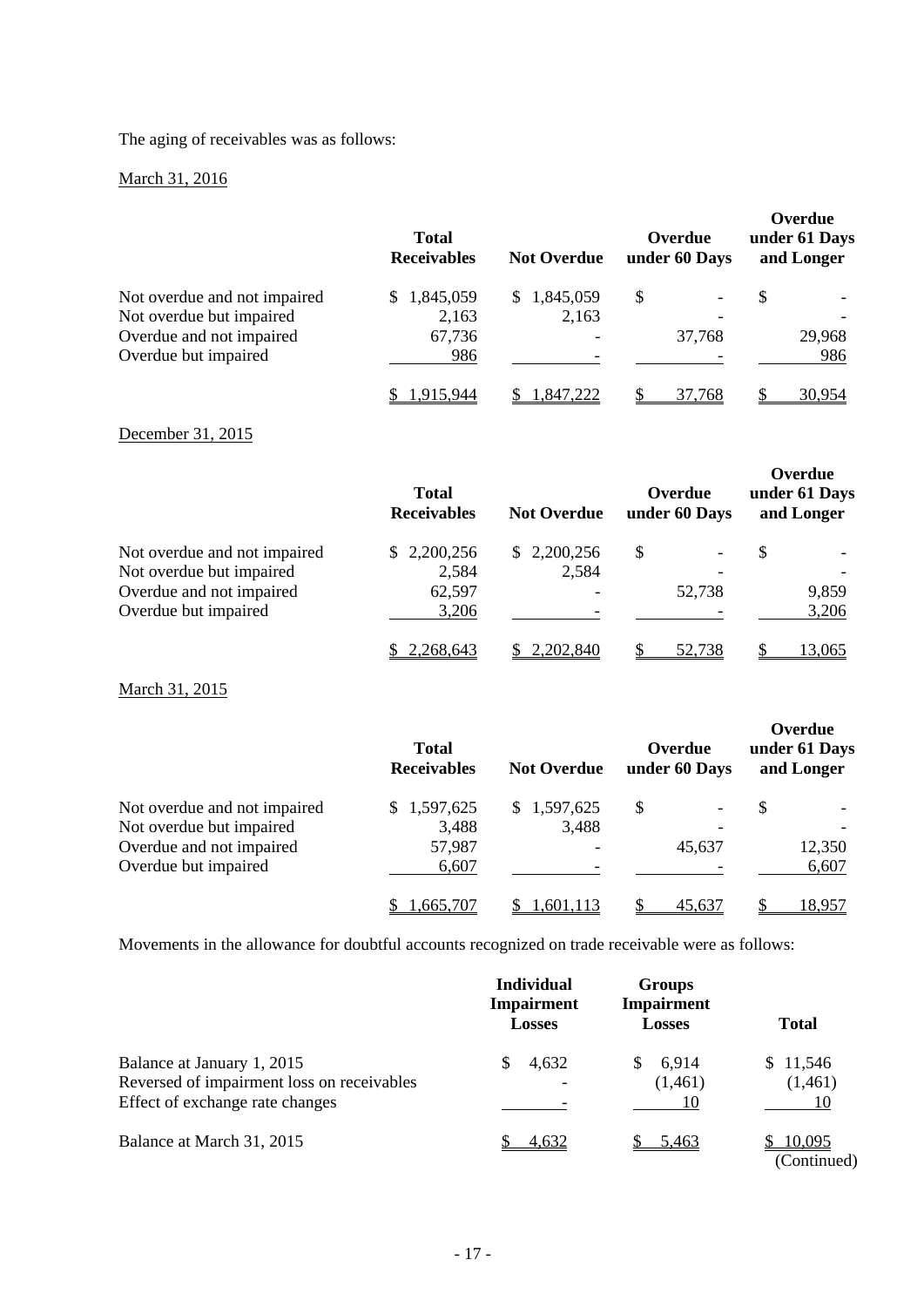|                                                                                                                                                     | <b>Individual</b><br><b>Impairment</b><br><b>Losses</b> | <b>Groups</b><br><b>Impairment</b><br><b>Losses</b> | <b>Total</b>                       |
|-----------------------------------------------------------------------------------------------------------------------------------------------------|---------------------------------------------------------|-----------------------------------------------------|------------------------------------|
| Balance at January 1, 2016<br>Reversed of impairment loss on receivables<br>Amounts written off as uncollectible<br>Effect of exchange rate changes | 813<br>\$                                               | 4,977<br>\$.<br>(1,395)<br>(1,237)<br>(Q)           | 5,790<br>\$.<br>(1,395)<br>(1,237) |
| Balance at March 31, 2016                                                                                                                           | 813                                                     | 2,336                                               | <u>3,149</u><br>(Concluded)        |

As of March 31, 2016, December 31, 2015 and March 31, 2015, trade receivable of PHA in the amount of \$691,949 thousand, \$720,559 thousand and \$547,701 thousand, respectively, had been pledged to secure short-term debts. See Note 28 to the consolidated financial statements.

## **10. INVENTORIES**

|                 | <b>March 31, 2016</b> | December 31,<br>2015 | <b>March 31, 2015</b> |
|-----------------|-----------------------|----------------------|-----------------------|
| Raw materials   | \$<br>430,109         | 441,925<br>S         | 503,305               |
| Work-in-process | 222,068               | 171,782              | 237,232               |
| Finished goods  | 272,860               | 389,406              | 317,737               |
| Merchandise     | 391,895               | 552,473              | 674,517               |
|                 | .316.932              | <u>1,555,586</u>     | '32.791               |

As of March 31, 2016, December 31, 2015 and March 31, 2015, allowance of inventory devaluation was \$330,703 thousand, \$342,781 thousand and \$347,402 thousand, respectively.

For the three months ended March 31, 2016 and 2015, the cost of inventories recognized as cost of goods sold was \$2,357,384 thousand and \$2,226,323 thousand, respectively. (Reversal of) provision for inventory devaluation and obsolescence in the amounts of \$(3,844) thousand and \$3,336 thousand was included in the cost of goods sold for the three months ended March 31, 2016 and 2015, respectively. Previous write-downs were reversed as a result of increased selling prices in certain markets.

#### **11. SUBSIDIARIES**

|                             |                                             |                                                     |                   | <b>Percentage of Ownership</b> |                   |              |
|-----------------------------|---------------------------------------------|-----------------------------------------------------|-------------------|--------------------------------|-------------------|--------------|
| <b>Investor</b>             | Investee                                    | <b>Main Business</b>                                | March 31,<br>2016 | December 31,<br>2015           | March 31,<br>2015 | <b>Notes</b> |
| Phihong                     | Phihong International Corp.                 | Makes investments                                   | 100.00            | 100.00                         | 100.00            |              |
|                             | Phitek International Co., Ltd.              | Makes investments                                   | 100.00            | 100.00                         | 100.00            |              |
|                             | Ascent Alliance Ltd.                        | Makes investments                                   | 100.00            | 100.00                         | 100.00            |              |
|                             | Phihong USA Corp. ("PHA")                   | Sells various power supplies                        | 100.00            | 100.00                         | 100.00            |              |
|                             | American Ballast Corp.                      | Sells various ballasts                              | 100.00            | 100.00                         | 100.00            |              |
|                             | Phihong Technology Japan Co.,<br>Ltd.       | Sells power components                              | 100.00            | 100.00                         | 100.00            |              |
|                             | Guang-Lai Investment Co., Ltd.              | Makes investments                                   | 100.00            | 100.00                         | 100.00            |              |
| Phihong International Corp. | Phihong (Dongguan) Electronics<br>Co., Ltd. | Manufactures various power<br>supplies              | 100.00            | 100.00                         | 100.00            |              |
|                             | Phitek (Tianjin) Electronics Co.,<br>Ltd.   | Manufactures various power<br>supplies              | 100.00            | 100.00                         | 100.00            |              |
|                             | Phihong Electronics (Suzhou)<br>Co., Ltd.   | Manufactures various power<br>supplies and ballasts | 100.00            | 100.00                         | 100.00            |              |

(Continued)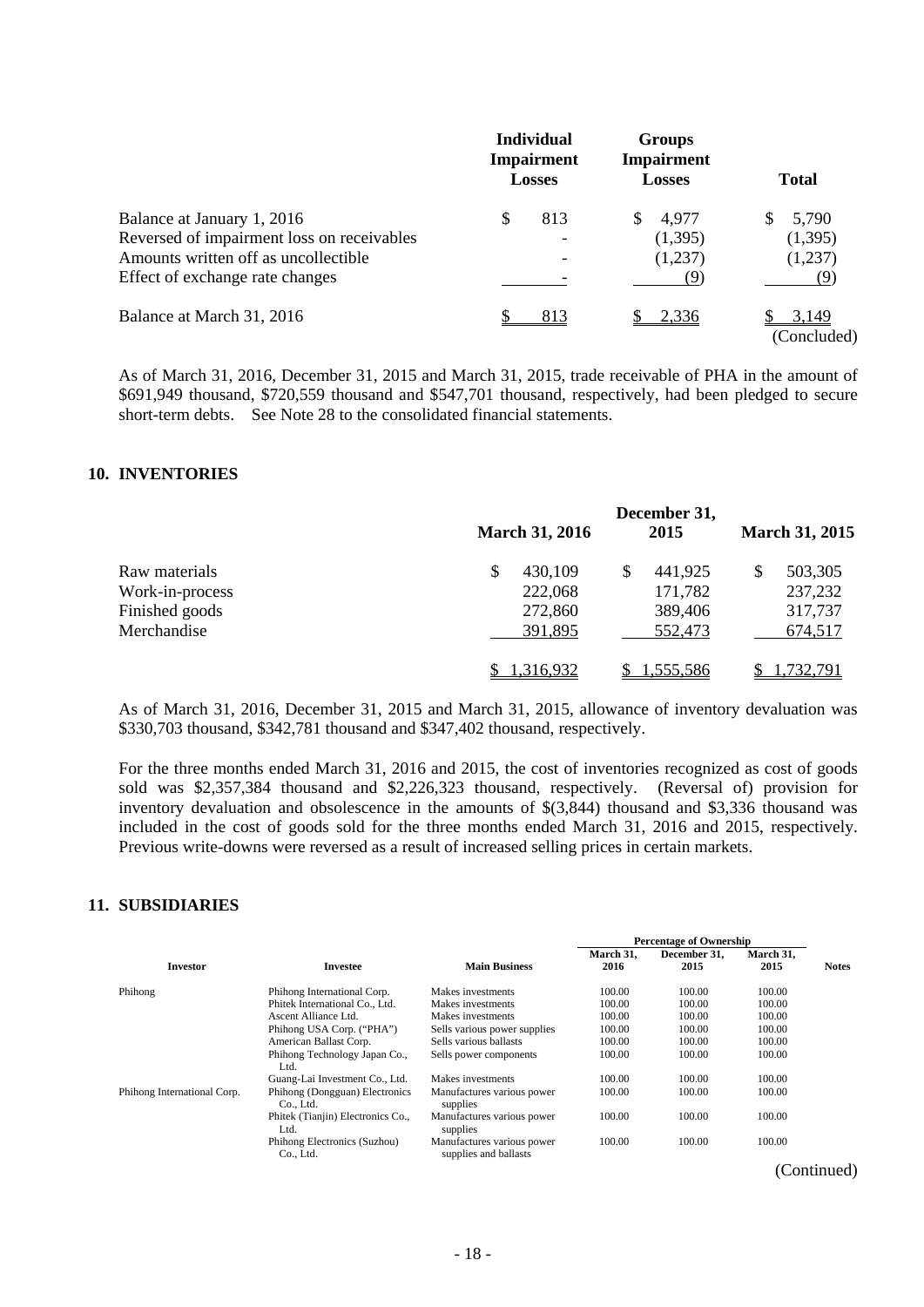|                                   |                                                   |                                                                       |                   | <b>Percentage of Ownership</b> |                   |              |
|-----------------------------------|---------------------------------------------------|-----------------------------------------------------------------------|-------------------|--------------------------------|-------------------|--------------|
| <b>Investor</b>                   | <b>Investee</b>                                   | <b>Main Business</b>                                                  | March 31,<br>2016 | December 31.<br>2015           | March 31,<br>2015 | <b>Notes</b> |
|                                   | Value Dynamic Investment Ltd.                     | Makes investments                                                     |                   | 100.00                         | 100.00            | b            |
|                                   | N-Lighten Technologies, Inc.                      | Makes investments                                                     | 58.45             | 58.45                          | 58.45             |              |
|                                   | Yanghong Trade (Shanghai) Co.,<br>Ltd.            | Manufactures various lighting<br>supplies                             | 100.00            |                                |                   | $\mathbf c$  |
| N-Lighten Technologies, Inc.      | N-Lighten (Shanghai) Trading<br>Inc.              | Develops, manufactures and<br>sells various equipment and<br>monitors |                   |                                | 100.00            | a            |
| Value Dynamic Investment<br>Ltd.  | Yanghong Trade (Shanghai) Co.,<br>Ltd.            | Manufactures various lighting<br>supplies                             |                   | 100.00                         | 100.00            | $\mathbf c$  |
| Phitek International Co.,<br>Ltd. | Dongguan Phitek Electronics Co.,<br>Ltd.          | Manufactures various power<br>supplies                                | 100.00            | 100.00                         | 100.00            |              |
| Ascent Alliance Ltd.              | Dongguan Shuang-Ying<br>Electronics Co., Ltd.     | Manufactures and sells<br>electronic materials                        | 100.00            | 100.00                         | 100.00            |              |
|                                   | Jin-Sheng-Hong (Jiangxi)<br>Electronics Co., Ltd. | Manufactures and sells<br>electronic materials and<br>transformers    | 100.00            | 100.00                         | 100.00            |              |
| Guang-Lai Investment Co.,<br>Ltd. | N-Lighten Technologies Inc.                       | Makes investments                                                     | 19.78             | 19.78                          | 19.78             |              |
|                                   |                                                   |                                                                       |                   |                                |                   | (Concluded)  |

a. The Company was put into liquidation in June 2015.

- b. The Company was put into liquidation in March 2016.
- c. The ownership of Yanghong Trade (Shanghai) Co., Ltd. was transferred to PHI in March 2016.

## **12. INVESTMENTS ACCOUNTED FOR USING EQUITY METHOD**

Investments in associates:

|                                    | <b>March 31, 2016</b> | December 31,<br>2015 | <b>March 31, 2015</b> |
|------------------------------------|-----------------------|----------------------|-----------------------|
| Unlisted stocks                    |                       |                      |                       |
| Hao-Xuan Venture Capital Co., Ltd. | 16,151<br>S           | 16,132<br>\$.        | 28,773<br>S           |
| H&P Venture Capital Co., Ltd.      | 103,367               | 123,057              | 129,367               |
| Han-Yu Venture Capital Co., Ltd.   | 100,603               | 108,025              | 111,523               |
| Spring City Resort Co., Ltd.       | 34,854                | 31,289               | 35,354                |
|                                    | 254.975               | 278,503              | 305,017               |

At the end of the reporting period, the percentages of ownership and voting rights in associates held by the Group were as follows:

|                                              |                       | December 31, |                       |
|----------------------------------------------|-----------------------|--------------|-----------------------|
|                                              | <b>March 31, 2016</b> | 2015         | <b>March 31, 2015</b> |
| Hao-Xuan Venture Capital Co., Ltd.           | 24.67%                | 24.67%       | 24.67%                |
| H&P Venture Capital Co., Ltd.                | 32.26%                | 32.26%       | 32.26%                |
| Han-Yu Venture Capital Co., Ltd.             | 22.22%                | 22.22%       | 22.22\%               |
| Spring City Resort Co., Ltd.                 | 25.33%                | 25.33%       | 25.33%                |
| Phihong PWM Brasil Ltda.                     | 60.00%                | 60.00%       | 60.00%                |
| First International Computer Do Brasil Ltda. | 33.85%                | 33.85%       | 33.85%                |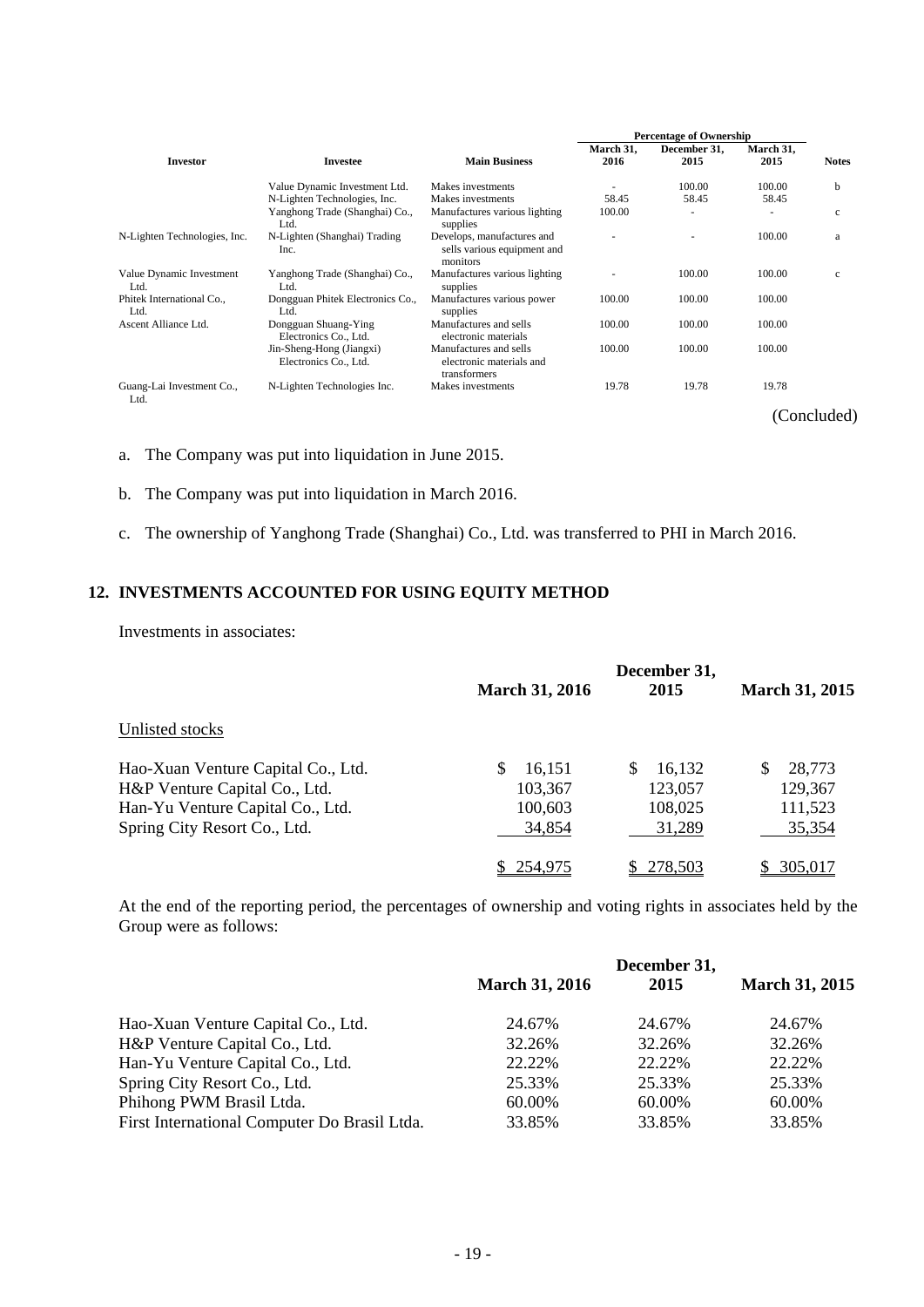Phihong's investments in Brazil include 60% ownership interest of Phihong PWM Brasil Ltda. and 33.85% ownership interest of First International Computer Do Brasil Ltda. Additionally, Phihong PWM Brasil Ltda. also holds 21.15% ownership interest of First International Computer Do Brasil Ltda. The other 40% ownership interest of Phihong PWM Brasil Ltda. is held by the local management team. According to cooperation mode between the Company and the local management team and under Brazilian local laws, the Company has no controlling power over Phihong PWM Brasil Ltda. Because the recoverability of the investments in Phihong PWM Brasil Ltda. and First International Computer Do Brasil Ltda. is considered remote, the Company reduced the carrying value of both investments to zero.

The equity-method investees' financial statements for the three months ended March 31, 2016 and 2015, which had been used to determine the carrying amount of the Group's investments and the share of profit and other comprehensive income of associates, had not been reviewed.

|                                                                                               | <b>Freehold Land</b>     | <b>Buildings</b>                     | <b>Machinery</b> and<br>Equipment      | Other<br>Equipment                   | <b>Construction</b> in<br><b>Progress</b> | <b>Total</b>                           |
|-----------------------------------------------------------------------------------------------|--------------------------|--------------------------------------|----------------------------------------|--------------------------------------|-------------------------------------------|----------------------------------------|
| Cost                                                                                          |                          |                                      |                                        |                                      |                                           |                                        |
| Balance at January 1, 2015<br><b>Additions</b>                                                | \$<br>273,316            | 2.646.765<br>\$                      | 2,790,361<br>\$.<br>13,560             | \$<br>641,978<br>28,054              | \$1,501,003<br>90,861                     | \$7,853,423<br>132,475                 |
| Disposals<br>Effect of foreign currency<br>exchange differences                               | (728)                    | (3,284)<br>(38, 351)                 | (59,100)<br>(42, 427)                  | (8,141)<br>(6,080)                   | $\overline{a}$<br>(20, 787)               | (70, 525)<br>(108, 373)                |
| Reclassified as investment<br>properties<br>Others                                            |                          | (316,050)                            |                                        | 24,842                               | (24, 842)                                 | (316,050)                              |
| Balance at March 31, 2015                                                                     | 272,588                  | 2,289,080                            | \$2,702,394                            | 680,653                              | 1,546,235                                 | 7,490,950                              |
| Accumulated depreciation and<br>impairment                                                    |                          |                                      |                                        |                                      |                                           |                                        |
| Balance at January 1, 2015<br>Disposals<br>Depreciation expense<br>Effect of foreign currency | \$                       | \$<br>1,058,335<br>(2,158)<br>18,842 | 1,787,751<br>\$<br>(57, 259)<br>59,791 | \$<br>477,787<br>(7, 848)<br>15,535  | \$                                        | \$<br>3,323,873<br>(67, 265)<br>94,168 |
| exchange differences<br>Reclassified as investment                                            |                          | (14, 871)                            | (26, 307)                              | (5,165)                              |                                           | (46, 343)                              |
| properties                                                                                    |                          | (76,309)                             |                                        |                                      |                                           | (76,309)                               |
| Balance at March 31, 2015                                                                     |                          | 983,839                              | \$1,763,976                            | 480,309                              |                                           | 3,228,124<br>\$                        |
| Carrying amounts at March 31,<br>2015                                                         | 272,588                  | \$1,305,241                          | 938,418                                | 200,344                              | \$1,546,235                               | 4,262,826                              |
| Cost                                                                                          |                          |                                      |                                        |                                      |                                           |                                        |
| Balance at January 1, 2016<br><b>Additions</b><br>Disposals<br>Effect of foreign currency     | \$<br>275,658            | 1,760,321<br>\$<br>10,187            | 2,629,389<br>\$.<br>22,157<br>(18,708) | \$<br>672,648<br>12,045<br>(10, 259) | 1,804,133<br>\$<br>43,942                 | \$<br>7,142,149<br>88,331<br>(28,967)  |
| exchange differences<br>Reclassified as investment                                            | (178)                    | (21,743)                             | (39, 842)                              | (6,170)                              | (27, 829)                                 | (95, 762)                              |
| properties                                                                                    | $\overline{\phantom{a}}$ | 239,164                              |                                        | 6,496                                | (245,660)                                 |                                        |
| Balance at March 31, 2016                                                                     | 275,480                  | .987,929                             | 2.592.996                              | 674,760                              | 1,574,586                                 | \$7,105,751<br>(Continued)             |

## **13. PROPERTY, PLANT AND EQUIPMENT**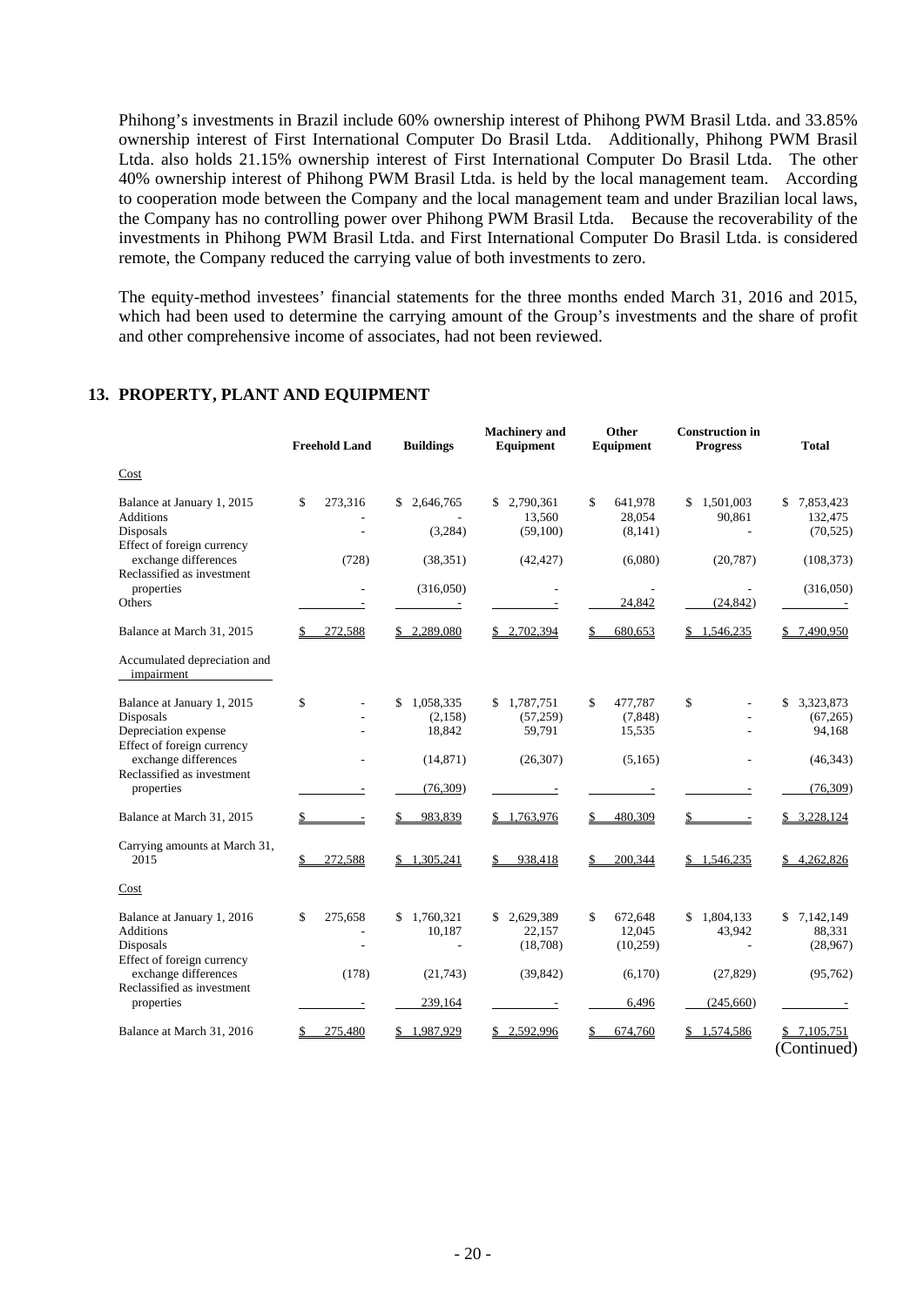|                                                                                               | <b>Freehold Land</b> | <b>Buildings</b>        | <b>Machinery</b> and<br>Equipment      | Other<br>Equipment                  | <b>Construction in</b><br><b>Progress</b> | <b>Total</b>                           |
|-----------------------------------------------------------------------------------------------|----------------------|-------------------------|----------------------------------------|-------------------------------------|-------------------------------------------|----------------------------------------|
| Accumulated depreciation and<br>impairment                                                    |                      |                         |                                        |                                     |                                           |                                        |
| Balance at January 1, 2016<br>Disposals<br>Depreciation expense<br>Effect of foreign currency | \$                   | \$<br>741,940<br>15,480 | 1,815,605<br>\$<br>(17, 232)<br>52,170 | 462.965<br>S.<br>(10,071)<br>18,405 | \$                                        | \$<br>3,020,510<br>(27, 303)<br>86,055 |
| exchange differences                                                                          |                      | (10, 330)               | (26, 509)                              | (4,610)                             |                                           | (41, 449)                              |
| Balance at March 31, 2016                                                                     |                      | 747.090                 | 1.824.034                              | 466.689                             |                                           | 3,037,813                              |
| Carrying amounts at<br>December 31, 2015 and<br>January 1, 2016                               | 275,658              | 1,018,381<br>\$         | 813,784<br>\$                          | 209,683                             | 1,804,133                                 | \$<br>4,121,639                        |
| Carrying amounts at March 31,<br>2016                                                         | 275,480              | 1,240,839               | 768,962<br>S.                          | 208,071                             | 1,574,586<br>S.                           | 4,067,938<br>S.<br>(Concluded)         |

In 2015, some part of the Group's property, plant and equipment from production of goods or provision of services change into earn rental income and reclassified to investment properties, see Note 14.

The above items of property, plant and equipment were depreciated on a straight-line basis over the following estimated useful life:

| <b>Buildings</b>        |              |
|-------------------------|--------------|
| Main building           | 50 years     |
| Engineering system      | 10 years     |
| Machinery and equipment | $3-10$ years |
| Other equipment         | 3-5 years    |

Refer to Note 28 for the carrying amount of property, plant and equipment that had been pledged by the Group to secure long-term loans.

## **14. INVESTMENT PROPERTIES**

| <b>Investment Properties Measured at Cost</b>                                                                                                           | <b>Total</b>                    |
|---------------------------------------------------------------------------------------------------------------------------------------------------------|---------------------------------|
| Cost                                                                                                                                                    |                                 |
| Balance at January 1, 2015<br>Transferred from property, plant and equipment<br>Effect of foreign currency exchange differences                         | $\mathcal{S}$<br>316,050<br>819 |
| Balance at March 31, 2015                                                                                                                               | 316,869                         |
| Accumulated depreciation and impairment                                                                                                                 |                                 |
| Balance at January 1, 2015<br>Transferred from property, plant and equipment<br>Depreciation expense<br>Effect of foreign currency exchange differences | \$<br>76,309<br>2,992<br>223    |
| Balance at March 31, 2015                                                                                                                               | 79,524                          |
| Carrying amount at March 31, 2015                                                                                                                       | 237,345<br>(Continued)          |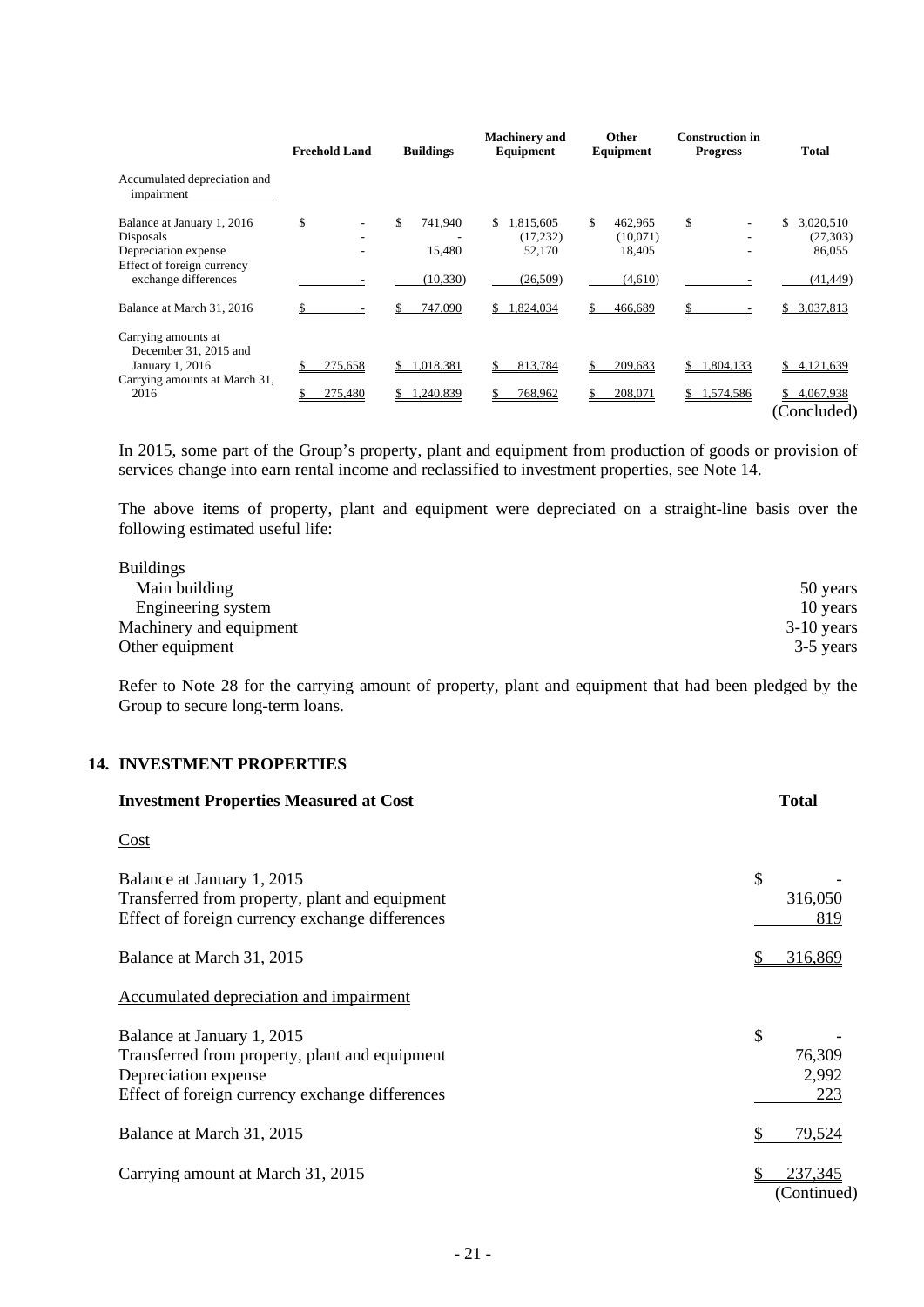| <b>Investment Properties Measured at Cost</b>                                                         | <b>Total</b>                      |
|-------------------------------------------------------------------------------------------------------|-----------------------------------|
| Cost                                                                                                  |                                   |
| Balance at January 1, 2016<br>Effect of foreign currency exchange differences                         | \$.<br>1,047,669<br>(18, 112)     |
| Balance at March 31, 2016                                                                             | 1,029,557                         |
| Accumulated depreciation and impairment                                                               |                                   |
| Balance at January 1, 2016<br>Depreciation expense<br>Effect of foreign currency exchange differences | \$<br>379,491<br>8,592<br>(6,686) |
| Balance at March 31, 2015                                                                             | 381,397<br>S                      |
| Carrying amounts at December 31, 2015 and January 1, 216<br>Carrying amount at March 31, 2016         | 668,178<br>648,160<br>(Concluded) |

The investment properties were depreciated on a straight-line basis over the following estimated useful life:

| Main buildings | 30 years |
|----------------|----------|
| Others         | 10 years |

The management of the Group had used the valuation model that market participants would use in determining the fair value, and the fair value was measured by using Level 3 inputs. The valuation was arrived at by reference to market evidence of transaction prices for similar properties. The evaluation was results of the fair value as follows:

|                                                                                                                | <b>March 31, 2016</b>                  |
|----------------------------------------------------------------------------------------------------------------|----------------------------------------|
| Fair value                                                                                                     | 1,290,590<br>\$                        |
| <b>15. INTANGIBLE ASSETS</b>                                                                                   |                                        |
|                                                                                                                | Computer<br><b>Software</b>            |
| Cost                                                                                                           |                                        |
| Balance at January 1, 2015<br><b>Additions</b><br>Disposals<br>Effect of foreign currency exchange differences | \$101,752<br>1,773<br>(1,029)<br>(550) |
| Balance at March 31, 2015                                                                                      | 101,946<br>\$<br>(Continued)           |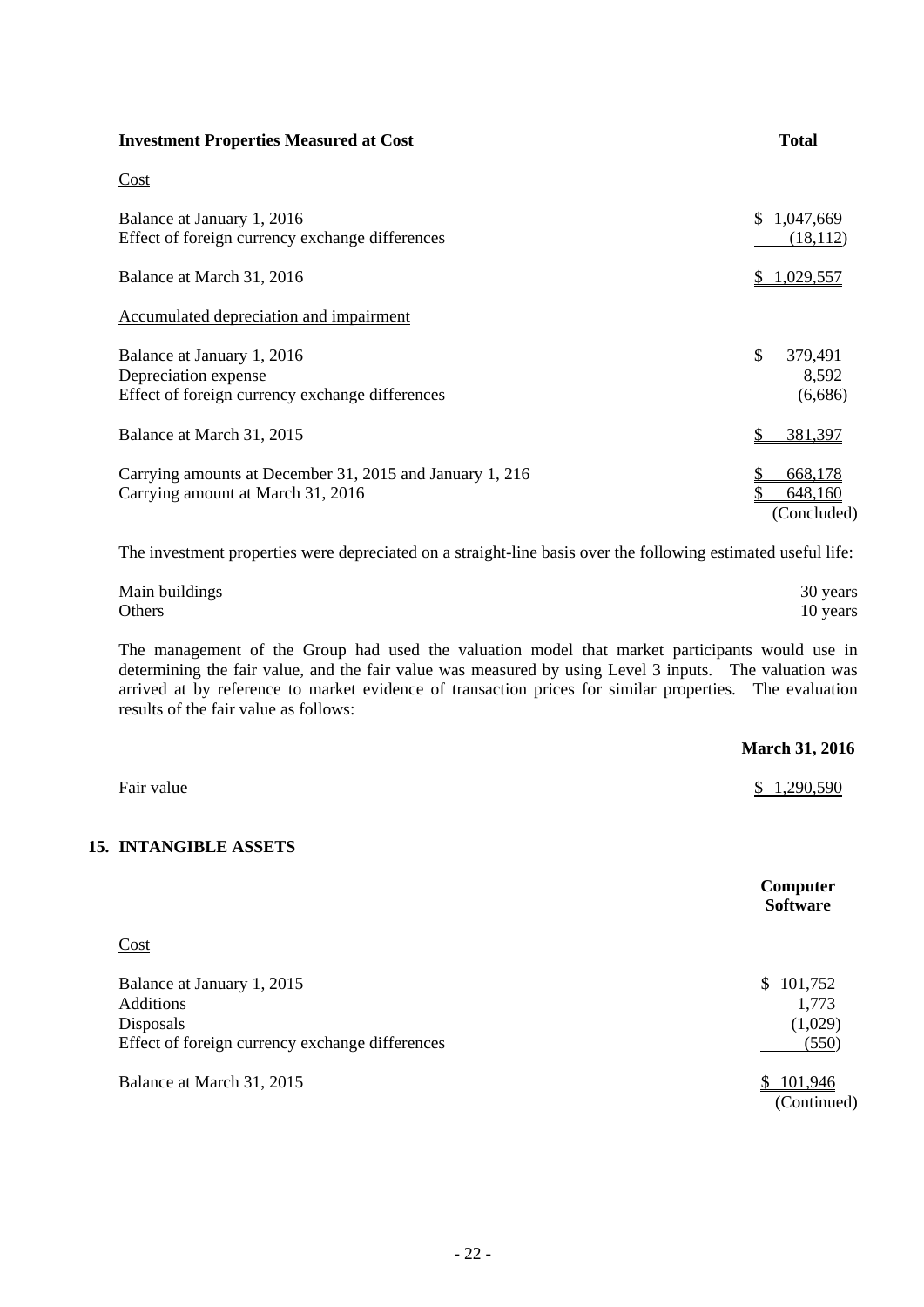|                                                                                                                    | Computer<br><b>Software</b>                       |
|--------------------------------------------------------------------------------------------------------------------|---------------------------------------------------|
| Accumulated amortization and impairment                                                                            |                                                   |
| Balance at January 1, 2015<br>Depreciation expense<br>Disposals<br>Effect of foreign currency exchange differences | $\mathbb{S}$<br>55,949<br>4,097<br>(333)<br>(248) |
| Balance at March 31, 2015                                                                                          | 59,465                                            |
| Carrying amounts at March 31, 2015                                                                                 | 42,481<br>\$                                      |
| Cost                                                                                                               |                                                   |
| Balance at January 1, 2016<br><b>Additions</b><br>Disposals<br>Effect of foreign currency exchange differences     | \$109,993<br>236<br>(1,087)<br>(607)              |
| Balance at March 31, 2016                                                                                          | \$108,535                                         |
| Accumulated amortization and impairment                                                                            |                                                   |
| Balance at January 1, 2016<br>Depreciation expense<br>Disposals<br>Effect of foreign currency exchange differences | \$<br>69,455<br>4,329<br>(692)<br>(380)           |
| Balance at March 31, 2016                                                                                          | 72,712<br>\$                                      |
| Carrying amounts at December 31, 2015 and January 1, 2016<br>Carrying amounts at March 31, 2016                    | 40,538<br>$\frac{1}{2}$<br>35,823<br>(Concluded)  |

The above items of intangible assets were depreciated on a straight-line basis over estimated useful life of 2 to 5 years.

## **16. PREPAYMENTS FOR LEASE**

|                       |                       | December 31,           |                       |
|-----------------------|-----------------------|------------------------|-----------------------|
|                       | <b>March 31, 2016</b> | 2015                   | <b>March 31, 2015</b> |
| Current<br>Noncurrent | 3,918<br>150,140      | 3,987<br>\$<br>153,778 | 4,012<br>157,744      |
|                       | 154,058               | 157,765                | 161,756               |

Prepayments for lease are prepaid for land use rights for land located in mainland China.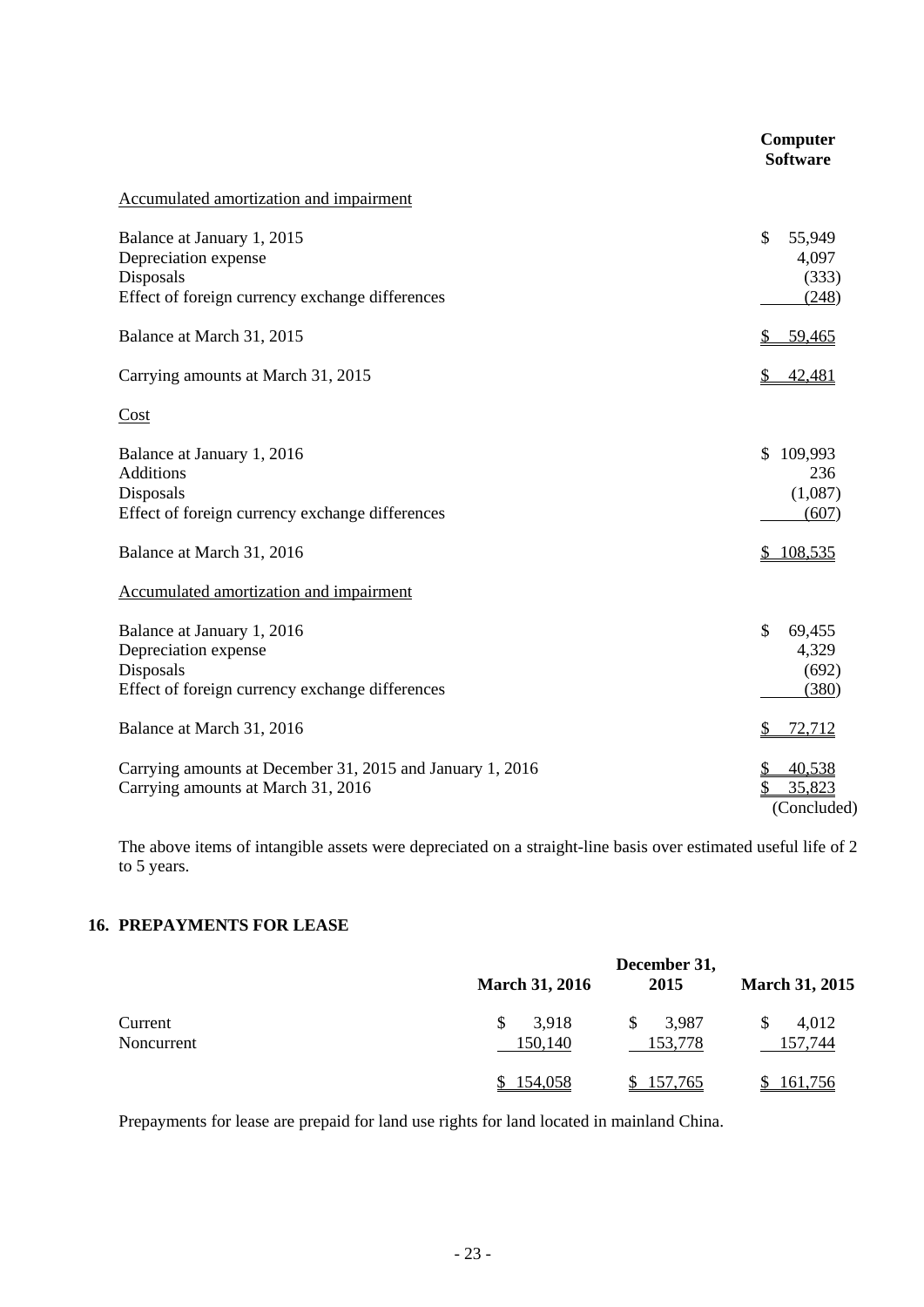## **17. BORROWINGS**

## **Short-term Debt**

|                                                                                                                                                                                                                                                                                                                                                                                                                                                                                         | <b>March 31, 2016</b>    | December 31,<br>2015 | <b>March 31, 2015</b> |
|-----------------------------------------------------------------------------------------------------------------------------------------------------------------------------------------------------------------------------------------------------------------------------------------------------------------------------------------------------------------------------------------------------------------------------------------------------------------------------------------|--------------------------|----------------------|-----------------------|
| <b>Bank borrowings</b>                                                                                                                                                                                                                                                                                                                                                                                                                                                                  |                          |                      |                       |
| Secured loan<br>Unsecured loan                                                                                                                                                                                                                                                                                                                                                                                                                                                          | 96,795<br>\$.<br>508,120 | \$<br>98,580         | \$                    |
|                                                                                                                                                                                                                                                                                                                                                                                                                                                                                         | \$604,915                | 98,580               |                       |
| Interest rate                                                                                                                                                                                                                                                                                                                                                                                                                                                                           | 1.21%-2.75%              | 2.75%                |                       |
| <b>Long-term Debt</b>                                                                                                                                                                                                                                                                                                                                                                                                                                                                   |                          |                      |                       |
|                                                                                                                                                                                                                                                                                                                                                                                                                                                                                         | <b>March 31, 2016</b>    | December 31,<br>2015 | <b>March 31, 2015</b> |
| Unsecured loan                                                                                                                                                                                                                                                                                                                                                                                                                                                                          |                          |                      |                       |
| Medium-term loan<br>Repayable from August 4, 2015 to May 15,<br>2017; interest rate was 1.1279% on March<br>31, 2016 and December 31, 2015. Interest<br>is paid monthly and principal is due on<br>May 15, 2017.<br>Medium-term loan<br>Repayable from August 27, 2015 to February<br>23, 2017; interest rate was 1.2019% on<br>December 31, 2015. Interest is paid<br>monthly and principal is due on February 23,<br>Principal was fully repaid in March<br>2017.                     | 100,000<br>\$.           | \$100,000            | \$                    |
| 2016.<br>Medium-term loan                                                                                                                                                                                                                                                                                                                                                                                                                                                               |                          | 50,000               |                       |
| Repayable from December 29, 2015 to<br>December 29, 2017; interest rate was 1.60%<br>on December 31, 2015. Interest is paid<br>monthly and principal is due on December<br>29, 2017. Principal was fully repaid in<br>February 2016.<br>Medium-term secured loan<br>Repayable from September 7, 2015 to March 7,<br>2018; interest rate was 1.23% on<br>December 31, 2015. Interest is paid<br>monthly and principal is due on March 7,<br>Principal was fully repaid in March<br>2018. |                          | 100,000              |                       |
| 2016.                                                                                                                                                                                                                                                                                                                                                                                                                                                                                   |                          | 300,000              | (Continued)           |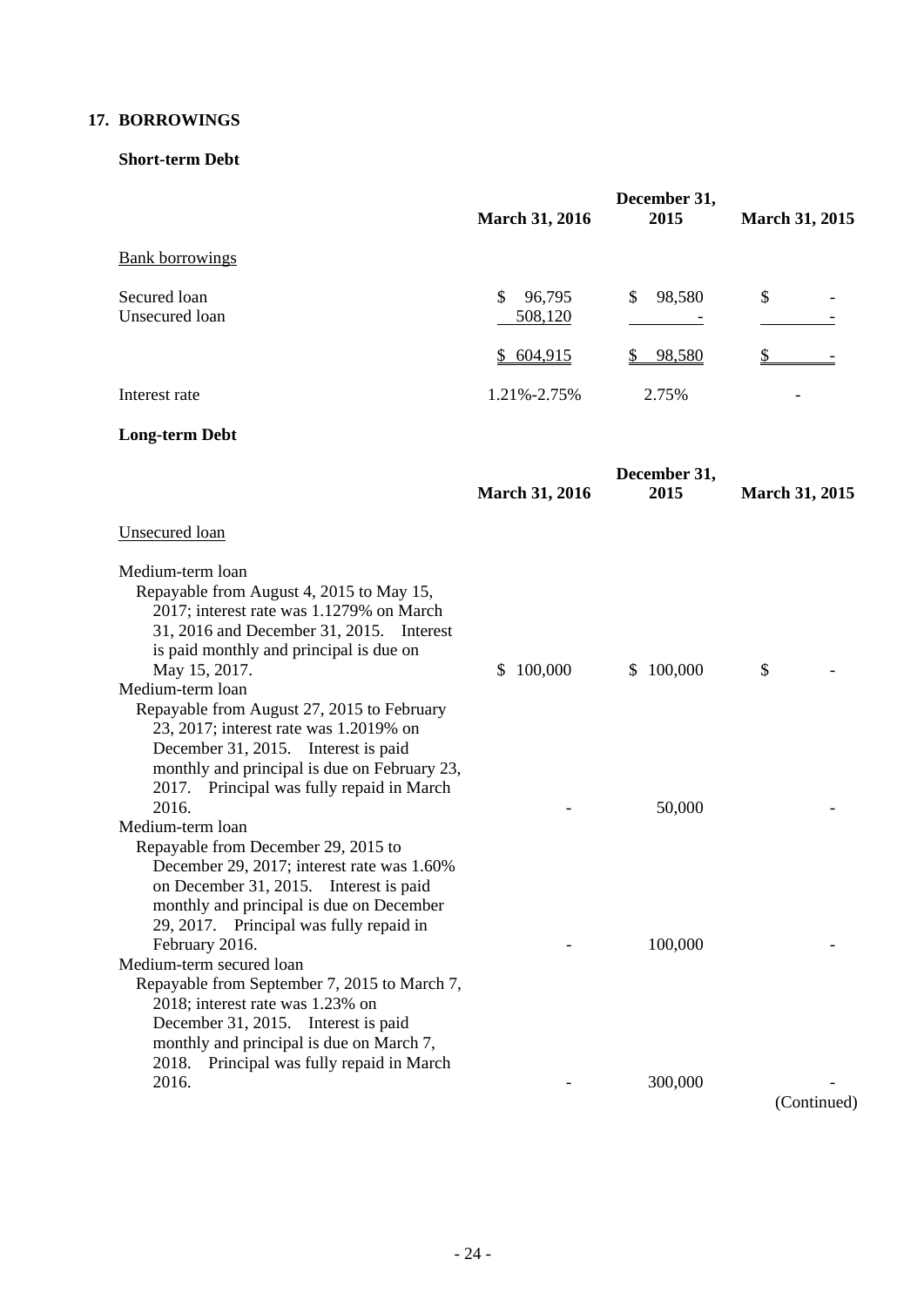|                                                                                                                                                                                                                                                                                                                                                                                                                                                                                                          | <b>March 31, 2016</b> | December 31,<br>2015 | <b>March 31, 2015</b> |
|----------------------------------------------------------------------------------------------------------------------------------------------------------------------------------------------------------------------------------------------------------------------------------------------------------------------------------------------------------------------------------------------------------------------------------------------------------------------------------------------------------|-----------------------|----------------------|-----------------------|
| Medium-term secured loan<br>Repayable from December 23, 2015 to<br>December 23, 2018; interest rates on<br>March 31, 2016 and December 31, 2015<br>were 3.8101% and 3.7744%, respectively.<br>Principal is repaid quarterly beginning<br>March 23, 2016. Principal was partially<br>repaid USD\$1,200 thousand in March 2016.<br>Medium-term secured loan<br>Repayable from February 26, 2016 to<br>December 29, 2017; interest rate was 1.50%                                                           | 38,718<br>\$          | \$<br>78,864         | \$                    |
| on March 31, 2016. Interest is paid<br>monthly and principal is due on<br>December 29, 2017.<br>Medium-term secured loan<br>Repayable from February 23, 2016 to June 2,                                                                                                                                                                                                                                                                                                                                  | 200,000               |                      |                       |
| 2017; interest rate was 1.1279% on<br>March 31, 2016. Interest is paid monthly<br>and principal is due on June 2, 2017.<br>Medium-term secured loan<br>Repayable from March 7, 2016 to March 7,                                                                                                                                                                                                                                                                                                          | 50,000                |                      |                       |
| 2019; interest rate was 1.35% on March 31,<br>2016. Interest is paid monthly and<br>principal is due on March 7, 2019.                                                                                                                                                                                                                                                                                                                                                                                   | 250,000               |                      |                       |
| <b>Secured</b> loan                                                                                                                                                                                                                                                                                                                                                                                                                                                                                      |                       |                      |                       |
| Medium-term secured loan<br>Repayable from July 2, 2015 to July 2, 2017;<br>interest rate was 1.12% on December 31,<br>2015. Interest is paid monthly and<br>principal is due on July 2, 2017. Principal<br>was fully repaid in March 2016.<br>Medium-term secured loan<br>Repayable from August 27, 2015 to August 27,<br>2017; interest rate was 1.12% on<br>December 31, 2015. Interest is due<br>monthly and principal is due on August 27,<br>Principal was fully repaid in March<br>2017.<br>2016. |                       | 50,000<br>100,000    |                       |
| Long-term loans payable - current portion<br>Less:                                                                                                                                                                                                                                                                                                                                                                                                                                                       | 638,718<br>(14,080)   | 778,864<br>(76, 288) |                       |
|                                                                                                                                                                                                                                                                                                                                                                                                                                                                                                          | \$624,638             | \$ 702,576           | (Concluded)           |

For pledged properties and endorsements/guarantees, please see Notes 28 and 29 to the consolidated financial statements.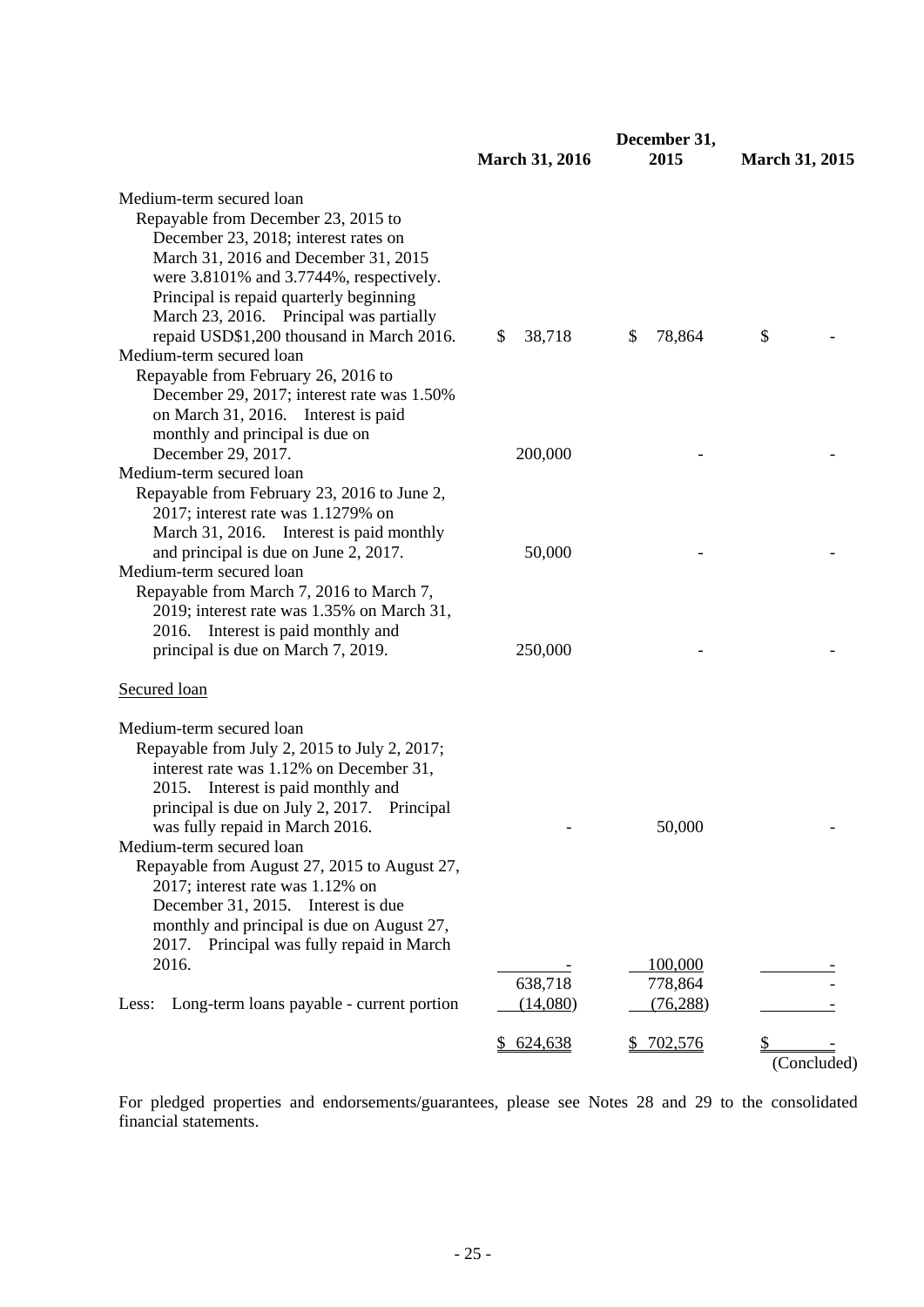## **18. BONDS PAYABLE**

|                                    | December 31,          |           |                       |
|------------------------------------|-----------------------|-----------|-----------------------|
|                                    | <b>March 31, 2016</b> | 2015      | <b>March 31, 2015</b> |
| Unsecured domestic convertible (or |                       |           |                       |
| exchangeable) bonds                | <u>.249,201</u>       | 1.266.468 | l <b>.</b> 435.189    |

On June 4, 2014, the Company issued 15 thousand units of \$100 thousand 0% unsecured convertible bonds in Taiwan, with an aggregate principal of \$1,500,000 thousand, proceeds from issue was \$1,503,000 thousand.

Each bond entitles the holder to convert into ordinary shares of the Company at a conversion price of \$20.4. If the Company changes its capital or pays cash dividends, the conversion price will be adjusted by the formula set up in the prospectus. After August 5, 2015, the conversion price has been adjusted to \$19. Conversion may occur at any time between July 5, 2014 and May 25, 2017. If the bonds are not converted, they will be redeemed on June 4, 2017 at \$100 thousand each.

The convertible bonds contain both liability and equity components. The equity component was presented in equity under the heading of capital surplus. The effective interest rate of the liability component was 1.70% per annum on initial recognition.

| Proceeds from issue (less transaction costs \$5,669 thousand)                       | \$1,497,331     |
|-------------------------------------------------------------------------------------|-----------------|
| Equity component (less transaction costs allocated to the equity component of \$272 |                 |
| thousand)                                                                           | (71, 878)       |
| Liability component at the date of issue.                                           | 1,425,453       |
| Interest charged at an effective interest rate of 1.70%                             | 13,944          |
| Conversion to common shares                                                         | (10,208)        |
| Liability component at December 31, 2014                                            | 1,429,189       |
| Liability component at January 1, 2015                                              | \$1,429,189     |
| Interest charged at an effective interest rate of 1.70%                             | 6,000           |
| Liability component at March 31, 2015                                               | \$1,435,189     |
| Liability component at January 1, 2016                                              | \$<br>1,266,468 |
| Interest charged at an effective interest rate of 1.70%                             | 5,329           |
| Gain on buy-back of bonds payable                                                   | (22,596)        |
| Liability component at March 31, 2016                                               | .249.201        |

For the three months ended March 31, 2016, the Company buy back unsecured convertible bonds from open market, and recognized gain on buy-back of bonds payable of \$572 thousand, which were presented under other gains and losses, and reclassified \$1,107 thousand "capital surplus - convertible bonds" to "capital surplus -treasury share transactions". Please see Notes 21 and 22.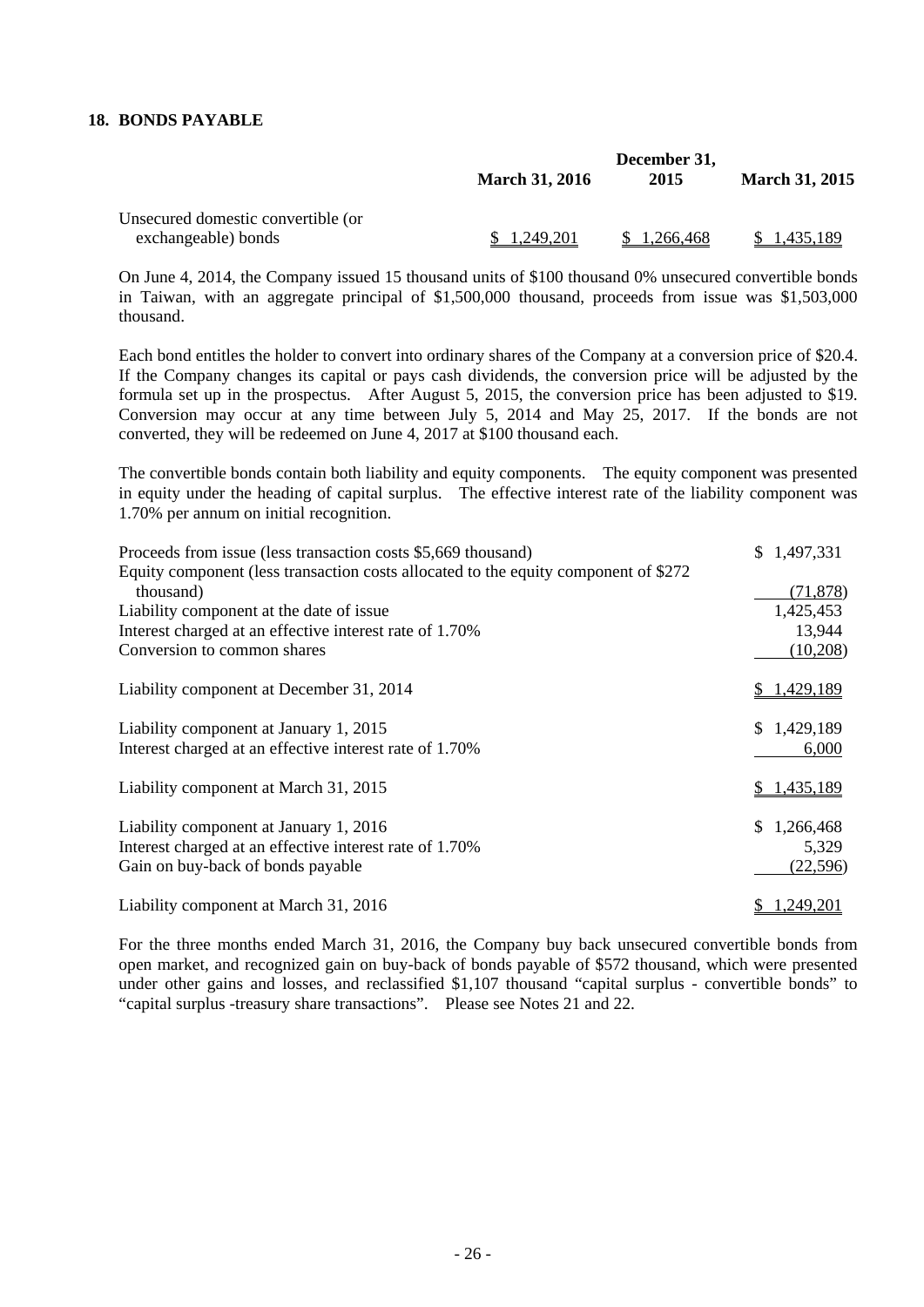## **19. OTHER PAYABLES**

|                                       | <b>March 31, 2016</b> | December 31,<br>2015 | <b>March 31, 2015</b> |
|---------------------------------------|-----------------------|----------------------|-----------------------|
| Payable for purchase of equipment     | 18,741                | 33,932<br>S          | 30,413<br>S           |
| Payable for salaries and bonus        | 186,152               | 262,815              | 206,733               |
| Compensation payable to employees and |                       |                      |                       |
| directors and supervisors             |                       |                      | 26,612                |
| Payable for annual leave              | 32,168                | 40,857               | 54,835                |
| Others                                | 475,274               | 515,056              | 490,223               |
|                                       | <u>712,335</u>        | 852,660              | 808,816               |

#### **20. RETIREMENT BENEFIT PLANS**

For the three months ended March 31, 2016 and 2015, employee benefit expenses in respect of the Group's defined benefit retirement plans were \$410 thousand and \$539 thousand, respectively, and were calculated using the actuarially determined pension cost discount rate as of December 31, 2015 and 2014

## **21. EQUITY**

## **Share Capital**

|                                                                                                               | <b>March 31, 2016</b> | December 31,<br>2015 | <b>March 31, 2015</b> |
|---------------------------------------------------------------------------------------------------------------|-----------------------|----------------------|-----------------------|
| Number of shares authorized (in thousands)<br>Shares authorized<br>Number of shares issued and fully paid (in | 600,000<br>6,000,000  | 600,000<br>6,000,000 | 600,000<br>6,000,000  |
| thousands)<br>Shares issued                                                                                   | 277,688<br>2,776,884  | 277,688<br>2,776,884 | 277,688<br>2,776,884  |

Fully paid ordinary shares, which have a par value of NT\$10, carry one vote per share and carry a right to dividends.

On June 19, 2014, Phihong Technology Co., Ltd.'s board of stockholders resolved to issue 5,000 thousand restricted stock shares, with a par value of NT\$10 each, or NT\$50,000 thousand total. Exercise value of NT\$0 each. Except for restrictions against the transfer of shares, the rights and obligations of these common stocks (including allotment, dividend, shareholders' voting right, and capital injection right, etc.) before the employees fulfill the vesting conditions, are the same with other outstanding common stocks. As of the date December 31, 2015, the rights to issue restricted stock shares expired.

## **Capital Surplus**

|                                       |                       |   | December 31, |                       |
|---------------------------------------|-----------------------|---|--------------|-----------------------|
|                                       | <b>March 31, 2016</b> |   | 2015         | <b>March 31, 2015</b> |
| Issuance of common shares             | \$<br>226,556         | S | 226,556      | 226,556               |
| Conversion of bonds                   | 667,058               |   | 667,058      | 667,058               |
| Treasury share transactions           | 58,532                |   | 57,425       | 48,234                |
| Interest payable of bond conversion   | 13,243                |   | 13,243       | 13,243                |
| Equity component of convertible bonds | 61,067                |   | 62,174       | 71,365                |
|                                       | .026.456              |   | 1.026.456    | 1.026.456             |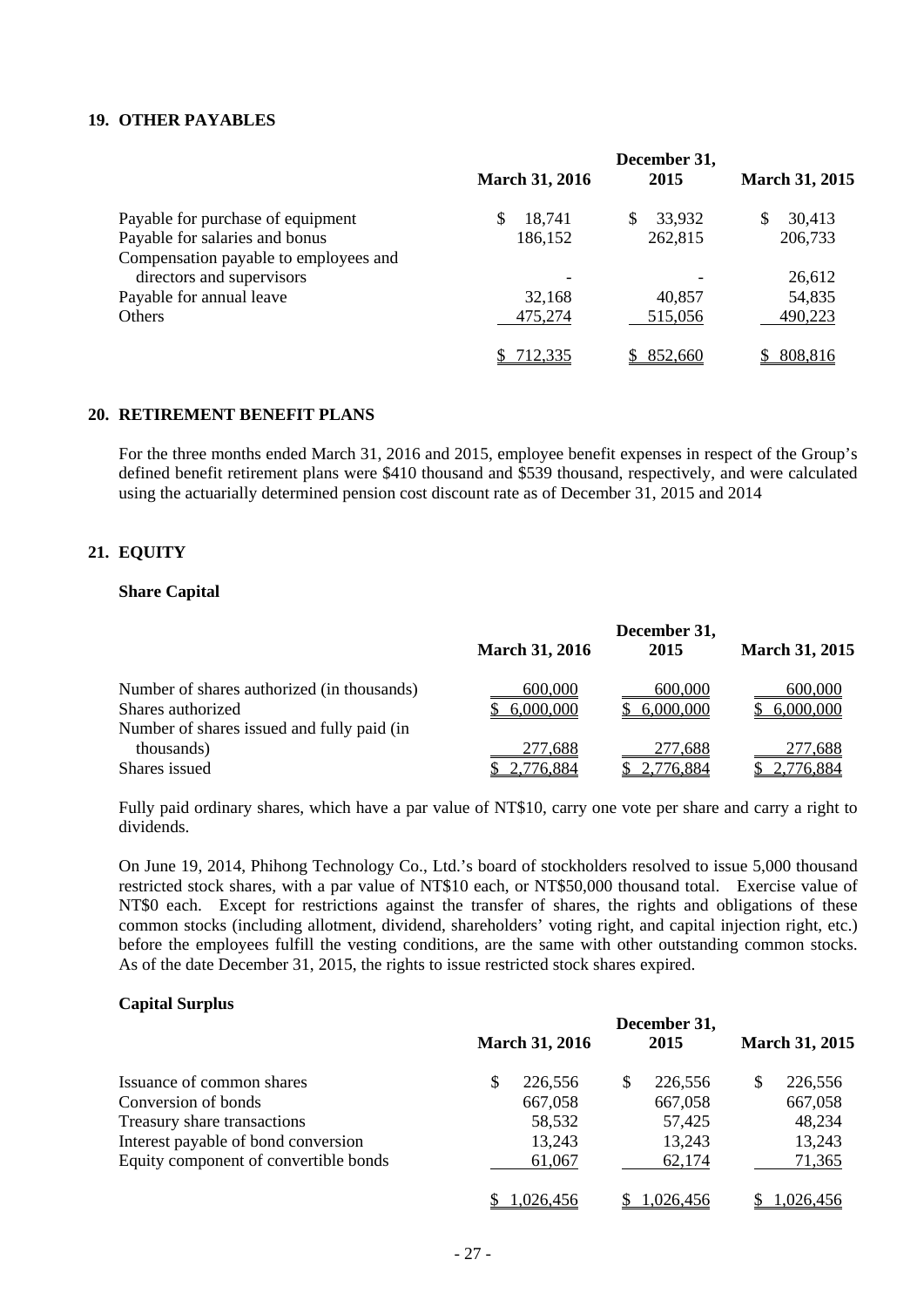The capital surplus arising from shares issued in excess of par (including share premium from issuance of common shares, conversion of bonds and treasury share transactions) and donations may be used to offset a deficit; in addition, when the Company has no deficit, such capital surplus may be distributed as cash dividends or transferred to share capital (limited to a certain percentage of the Company's capital and once a year).

The capital surplus from long-term investments, employee share options and share warrants may not be used for any purpose.

## **Retained Earnings and Dividend Policy**

Under the Company Law of the ROC and Phihong's Articles of Incorporation, 10% of Phihong's annual earnings, net of tax and any deficit, should first be appropriated as legal reserve until such reserve equals to the amount of Phihong's capital, and then a special reserve should be appropriated as required by laws or local authorities. Any remaining earnings plus unappropriated earnings accumulated in prior years, unless to be retained partially by Phihong or resolved otherwise by the stockholders, should be appropriated as follows:

- a. Not greater than 2% as remuneration to directors and supervisors;
- b. Not less than 10% as bonuses to employees; and
- c. The remaining as dividends, of which at least 10% should be cash dividends.

In accordance with the amendments to the Company Act in May 2015, the recipients of dividends and bonuses are limited to shareholders and do not include employees. The consequential amendments to the Company's Articles of Incorporation had been proposed by the Company's board of directors on March 18, 2016 and are subject to the resolution of the shareholders in their meeting to be held on June 8, 2016. For information about the accrual basis of the employees' compensation and remuneration to directors and supervisors and the actual appropriations, please refer to Note 22,d. employee benefits expense.

Appropriation of earnings to legal reserve shall be made until the legal reserve equals the Company's capital surplus. Legal reserve may be used to offset deficit. If the Company has no deficit and the legal reserve has exceeded 25% of the Company's paid-in capital, the excess may be transferred to capital or distributed in cash.

Under Rule No. 1010012865, Rule No. 1010047490 and Rule No. 1030006415 issued by the FSC and the directive titled "Questions and Answers for Special Reserves Appropriated Following Adoption of IFRSs", a company should appropriate to special reserve. Any special reserve appropriate may be reversed to the extent that the net debt balance reverses and thereafter distributed.

Except for non-ROC resident stockholders, all stockholders receiving the dividends are allowed a tax credit equal to their proportionate share of the income tax paid by the Company.

The appropriations of earnings for 2015 and 2014 had been proposed by the board of directors on March 18, 2016 and been approved in stockholders' meetings on June 11, 2015, respectively. The appropriations and dividends per share were as follows:

|                | <b>Appropriation of Earnings</b> |  | Dividends Per Share (NT\$) |                                                         |       |
|----------------|----------------------------------|--|----------------------------|---------------------------------------------------------|-------|
|                |                                  |  |                            | For Year 2015 For Year 2014 For Year 2015 For Year 2014 |       |
| Legal reserve  |                                  |  | $-$ \$ 14.784              | $S -$                                                   | $S -$ |
| Cash dividends | $\sim$                           |  | 133,062                    | $\overline{\phantom{a}}$                                | 0.48  |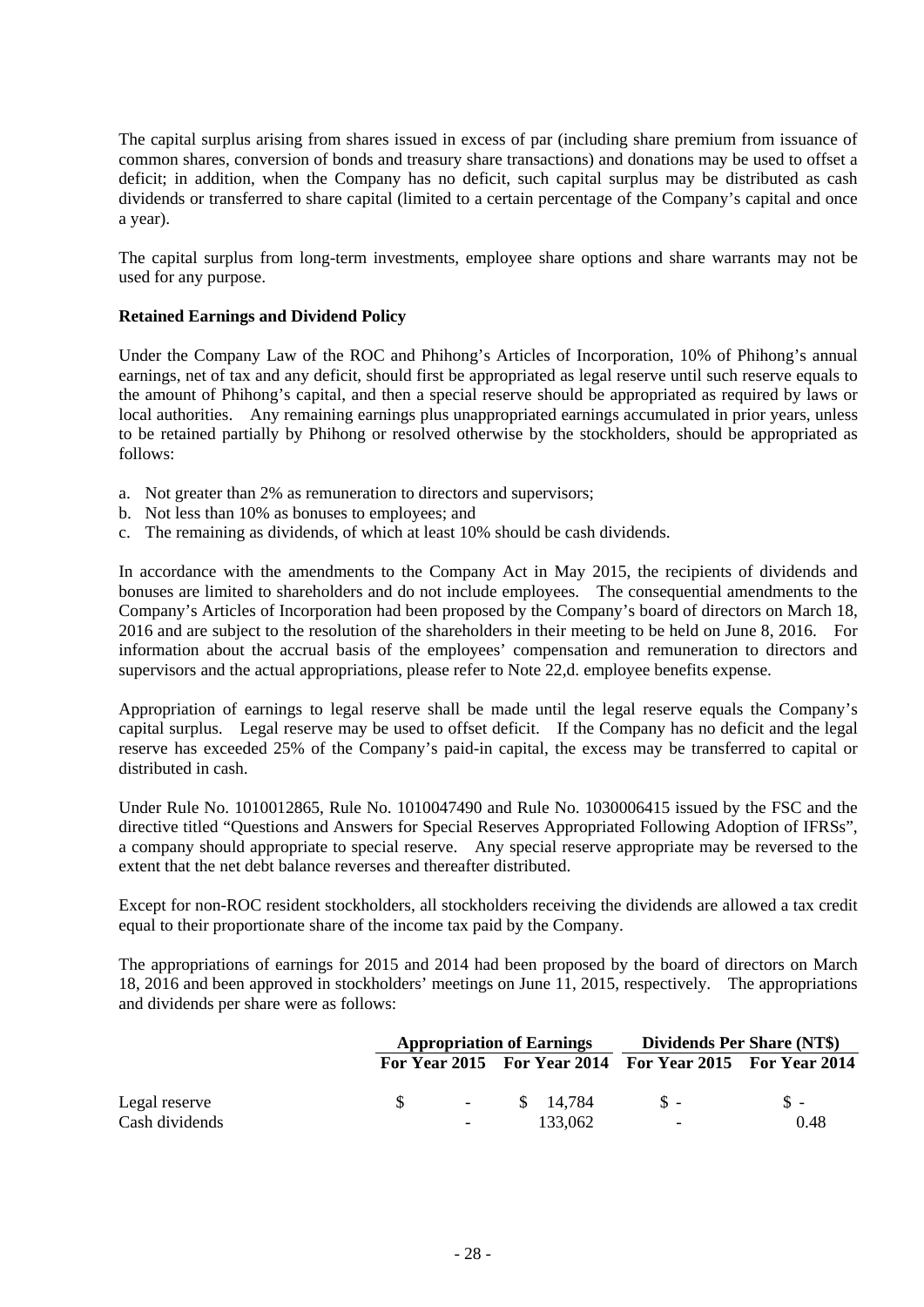## **Special Reserves Appropriated Following First-time Adoption of IFRSs.**

The Company transferred unrealized revaluation increment and cumulative translation differences to retained earnings at the amount of \$10,968 thousand and \$250,296 thousand, respectively. The increase in retained earnings that resulted from all IFRSs adjustments was smaller than the total revaluation and translation differences; therefore, the Company appropriated to the special reserve an amount of \$230,859 thousand, the increase in retained earnings that resulted from all IFRSs adjustments on transitions to IFRSs.

## **Other Equity Items**

a. Foreign currency translation reserve

|                                                                                        | <b>For the Three Months Ended</b><br><b>March 31</b> |                        |  |
|----------------------------------------------------------------------------------------|------------------------------------------------------|------------------------|--|
|                                                                                        | 2016                                                 | 2015                   |  |
| Balance at January 1<br>Exchange differences arising on translating foreign operations | \$294,758<br>(91,516)                                | \$345,970<br>(80, 565) |  |
| Balance at December 31                                                                 | \$ 203,242                                           | 265,405                |  |

## b. Investments revaluation reserve

|                                                                                                                                                        | <b>For the Three Months Ended</b><br><b>March 31</b> |             |  |
|--------------------------------------------------------------------------------------------------------------------------------------------------------|------------------------------------------------------|-------------|--|
|                                                                                                                                                        | 2016                                                 | 2015        |  |
| Balance at January 1<br>Share of unrealized gain on revaluation of available-for-sale<br>financial assets of associates accounted for using the equity | \$47,351                                             | \$ (37,199) |  |
| method                                                                                                                                                 | (25, 184)                                            | 1,601       |  |
| Balance at December 31                                                                                                                                 | 22.167                                               | (35.598)    |  |

#### **Non-controlling Interest**

|                                                                                                  | <b>For the Three Months Ended</b><br><b>March 31</b> |              |  |
|--------------------------------------------------------------------------------------------------|------------------------------------------------------|--------------|--|
|                                                                                                  | 2016                                                 | 2015         |  |
| Balance at January 1<br>Attributable to non-controlling interests:                               | \$(10,168)                                           | (9,662)<br>S |  |
| Share of profit for the period<br>Exchange difference arising on translation of foreign entities | (5)<br>184                                           | (82)<br>127  |  |
| Balance at December 31                                                                           |                                                      | (9.617       |  |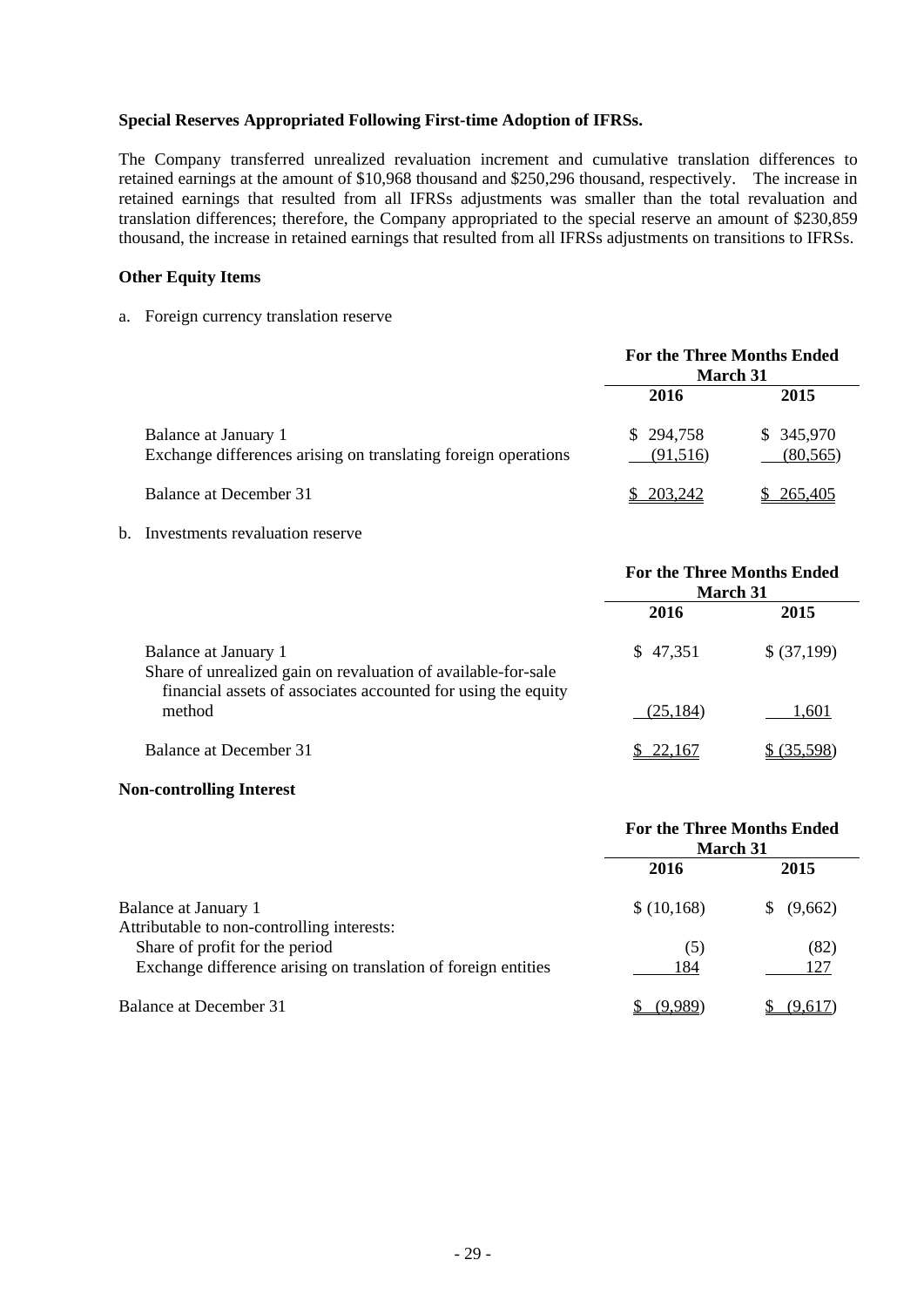## **22. NET PROFIT FROM CONTINUING OPERATIONS**

a. Other income

|                           |                       | <b>For the Three Months Ended</b><br>March 31 |  |  |
|---------------------------|-----------------------|-----------------------------------------------|--|--|
|                           | 2016                  | 2015                                          |  |  |
| Interest income<br>Others | 6,554<br>\$<br>24,018 | 5,166<br>\$<br>23,081                         |  |  |
|                           | 30,572                | 28.247                                        |  |  |

b. Other gains and losses

|                                                                   | <b>For the Three Months Ended</b><br>March 31 |              |
|-------------------------------------------------------------------|-----------------------------------------------|--------------|
|                                                                   | 2016                                          | 2015         |
| Exchange (loss) gain, net                                         | \$ (16,327)                                   | (2,402)<br>S |
| Gain (loss) on disposal of property, plant and equipment          | 5,215                                         | 3,873        |
| Gain on disposal of financial assets at fair value through profit |                                               |              |
| and loss                                                          | 201                                           | 3,989        |
| Loss on disposal of intangible assets                             | (395)                                         |              |
| Gain on buy-back of bonds payable                                 | 572                                           |              |
| Gain on disposal of investment                                    | 2,230                                         |              |
| <b>Others</b>                                                     | (9,301)                                       | (3,695)      |
|                                                                   |                                               | 765          |

c. Depreciation and amortization

|                                                                                                            | <b>For the Three Months Ended</b><br>March 31 |                                           |  |
|------------------------------------------------------------------------------------------------------------|-----------------------------------------------|-------------------------------------------|--|
|                                                                                                            | 2016                                          | 2015                                      |  |
| Property, plant and equipment<br>Investment properties<br>Computer software                                | \$<br>86,055<br>8,592<br>4,329                | \$<br>94,168<br>2,992<br>4,097            |  |
|                                                                                                            | 98,976                                        | 101,257                                   |  |
| An analysis of depreciation by function<br>Operating costs<br>Operating expenses<br>Non-operating expenses | \$<br>51,579<br>34,476<br>8,592<br>94,647     | \$<br>59,548<br>34,620<br>2,992<br>97,160 |  |
| An analysis of amortization by function<br>Operating costs<br>Operating expenses                           | \$<br>662<br>3,667<br>4,329<br><u>\$</u>      | \$<br>696<br>3,401<br>4,097<br>\$         |  |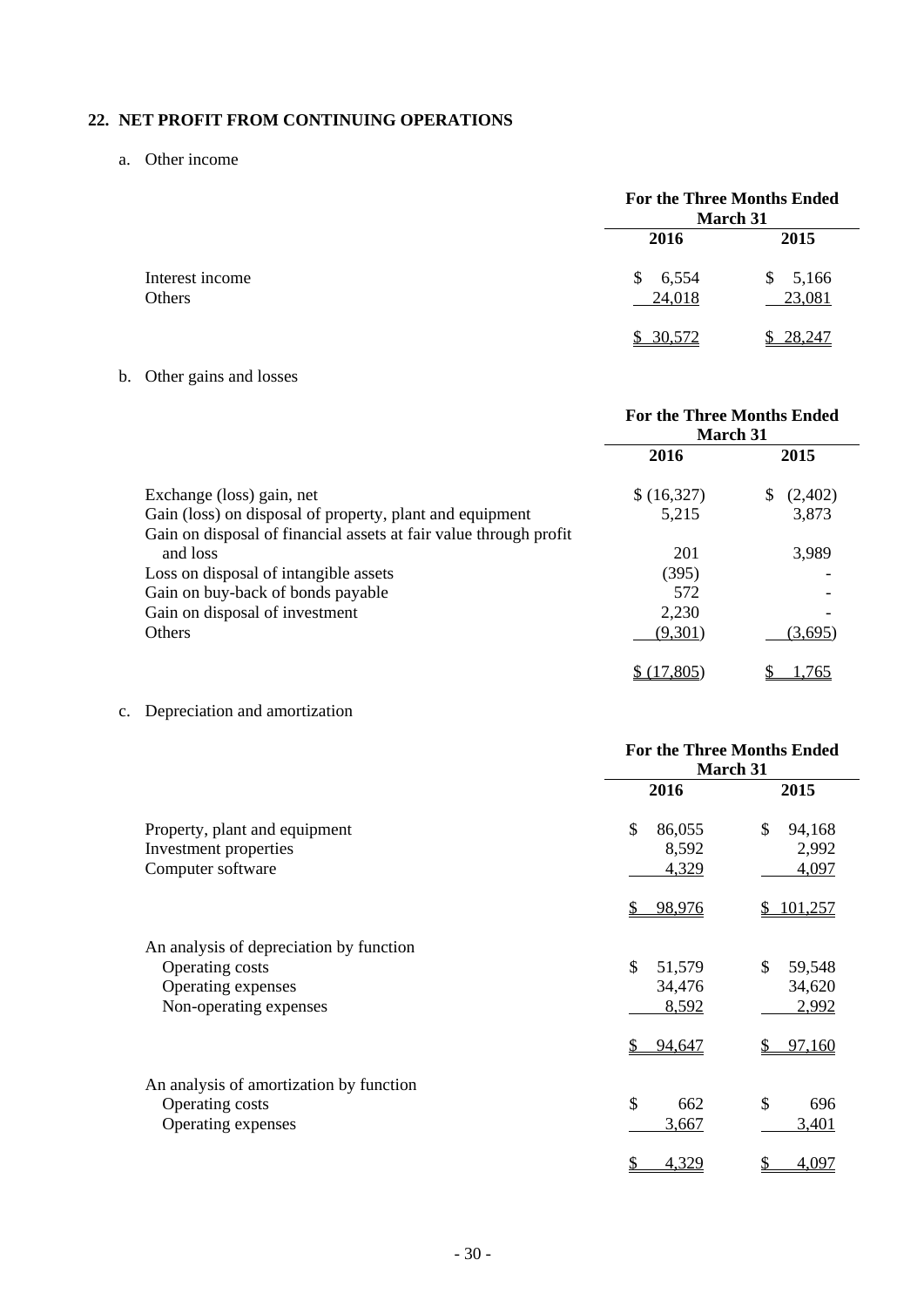### d. Employee benefits expense

|                                                      | <b>For the Three Months Ended</b><br><b>March 31</b> |               |  |
|------------------------------------------------------|------------------------------------------------------|---------------|--|
|                                                      | 2016                                                 | 2015          |  |
| Post-employment benefits (Note 19)                   |                                                      |               |  |
| Defined contribution plans                           | \$<br>5,337                                          | \$<br>4,892   |  |
| Defined benefit plans                                | 410                                                  | 539           |  |
|                                                      | 5,747                                                | 5,431         |  |
| Short-term employee benefits                         | 552,039                                              | 617,369       |  |
|                                                      | 557,786<br>S.                                        | 622,800<br>S. |  |
| An analysis of employee benefits expense by function |                                                      |               |  |
| Operating costs                                      | \$335,197                                            | \$415,443     |  |
| Operating expenses                                   | 222,589                                              | 207,357       |  |
|                                                      | 557,786<br>\$                                        | 622,800<br>\$ |  |

The existing Articles of Incorporation of the Company stipulate to distribute bonus to employees and remuneration to directors and supervisors at the rates no less than 10% and no higher than 2%, respectively, of net income (net of the bonus and remuneration). For the three months ended March 31, 2015, because of net loss, the Company did not estimate the bonus to employees and the remuneration to directors and supervisors.

To be in compliance with the Company Act as amended in May 2015 and Company's board of directors meeting in March 2016, the proposed amended Articles of Incorporation of the Company stipulate to distribute employees' compensation and remuneration to directors and supervisors at the rates no less than 10% and no higher than 2%, respectively, of net profit before income tax, employees' compensation, and remuneration to directors and supervisors. For the three months ended March 31, 2016, because of net loss, the Company did not estimate the bonus to employees and the remuneration to directors and supervisors.

If there is a change in the proposed amounts after the annual consolidated financial statements are authorized for issue, the differences are recorded as a change in accounting estimate.

There was no difference between the amounts of the employees' compensation and the remuneration to directors and supervisors for 2014 resolved by the board of directors and the amounts of the bonus to employees and the remuneration to directors and supervisors approved in the shareholders' meetings on June 11, 2015.

Information on the employees' compensation and remuneration to directors and supervisors for 2015 resolved by the Company's board of directors in 2016 and bonus to employees, directors and supervisors for 2015 resolved by the shareholders' meeting are available on the Market Observation Post System website of the Taiwan Stock Exchange.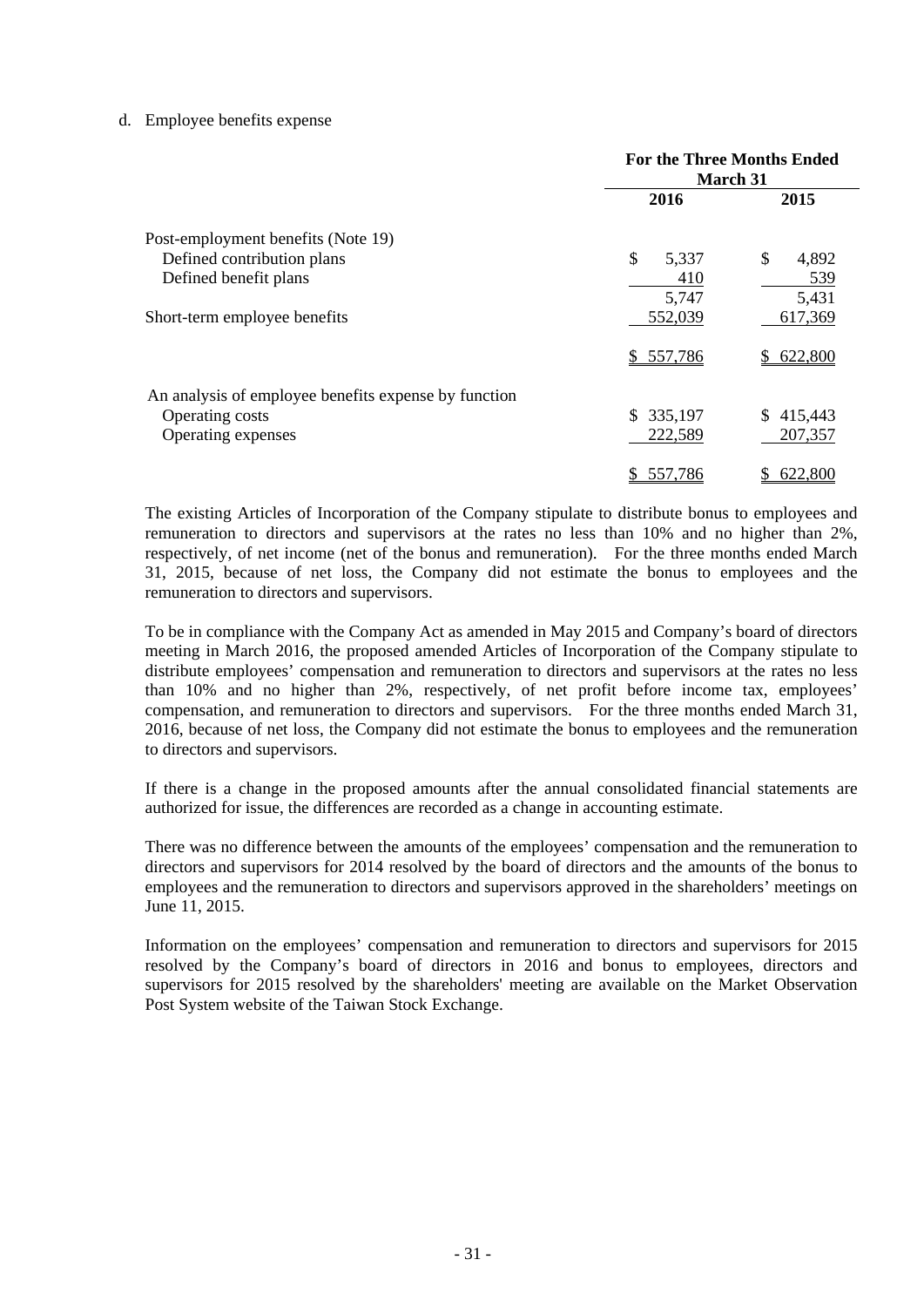## **23. INCOME TAXES RELATING TO CONTINUING OPERATIONS**

a. Income tax recognized in profit or loss

|                                                           | <b>For the Three Months Ended</b><br><b>March 31</b> |          |  |
|-----------------------------------------------------------|------------------------------------------------------|----------|--|
|                                                           | 2016                                                 | 2015     |  |
| Current tax                                               |                                                      |          |  |
| In respect of the current period                          | 2,396<br>S                                           | \$14,954 |  |
| In respect of prior periods                               |                                                      |          |  |
|                                                           | 2,396                                                | 14,954   |  |
| Deferred tax                                              |                                                      |          |  |
| In respect of the current period                          | (4,770)                                              | (5,750)  |  |
| Total income tax expense recognized in the current period | <u>(2,374)</u>                                       | 9.204    |  |

b. Information on integrated income tax was as follows:

|                                                                                                         |                       | December 31,      |                                |
|---------------------------------------------------------------------------------------------------------|-----------------------|-------------------|--------------------------------|
|                                                                                                         | <b>March 31, 2016</b> | 2015              | <b>March 31, 2015</b>          |
| Unappropriated earnings                                                                                 |                       |                   |                                |
| Unappropriated earnings generated before<br>January 1, 1998<br>Unappropriated earnings generated on and | \$                    | \$                | \$                             |
| after January 1, 1998                                                                                   | (21, 475)             | 177,165           | 710,696                        |
|                                                                                                         | (21, 475)             | 177,165<br>SS.    | <u>710,696</u>                 |
| Balance of imputation credit account (ICA)                                                              | \$189,835             | \$189,835         | 205,538                        |
|                                                                                                         |                       |                   | For the Year Ended December 31 |
|                                                                                                         |                       | $2015$ (Expected) | <b>2014 (Actual)</b>           |

| Creditable ratio for distribution of earning |  | 25.01% |
|----------------------------------------------|--|--------|
|----------------------------------------------|--|--------|

## c. Income tax assessments

The latest income tax returns through 2013 have been assessed by the tax authorities.

## **24. LOSS PER SHARE**

| For the three months ended March 31, 2016 | <b>Loss After</b><br><b>Tax (Attributed)</b><br>to Owners of<br>the Company) | Number of<br><b>Common</b><br><b>Shares</b><br>Outstanding<br>(In Thousands) | <b>Loss Per</b><br><b>Share (NT\$)</b> |
|-------------------------------------------|------------------------------------------------------------------------------|------------------------------------------------------------------------------|----------------------------------------|
| Basic earnings per share<br>Net loss      | \$(198,640)                                                                  | 277,688                                                                      | (0.72)                                 |
| For the three months ended March 31, 2015 |                                                                              |                                                                              |                                        |
| Basic earnings per share<br>Net loss      |                                                                              | .688                                                                         | (I) 46                                 |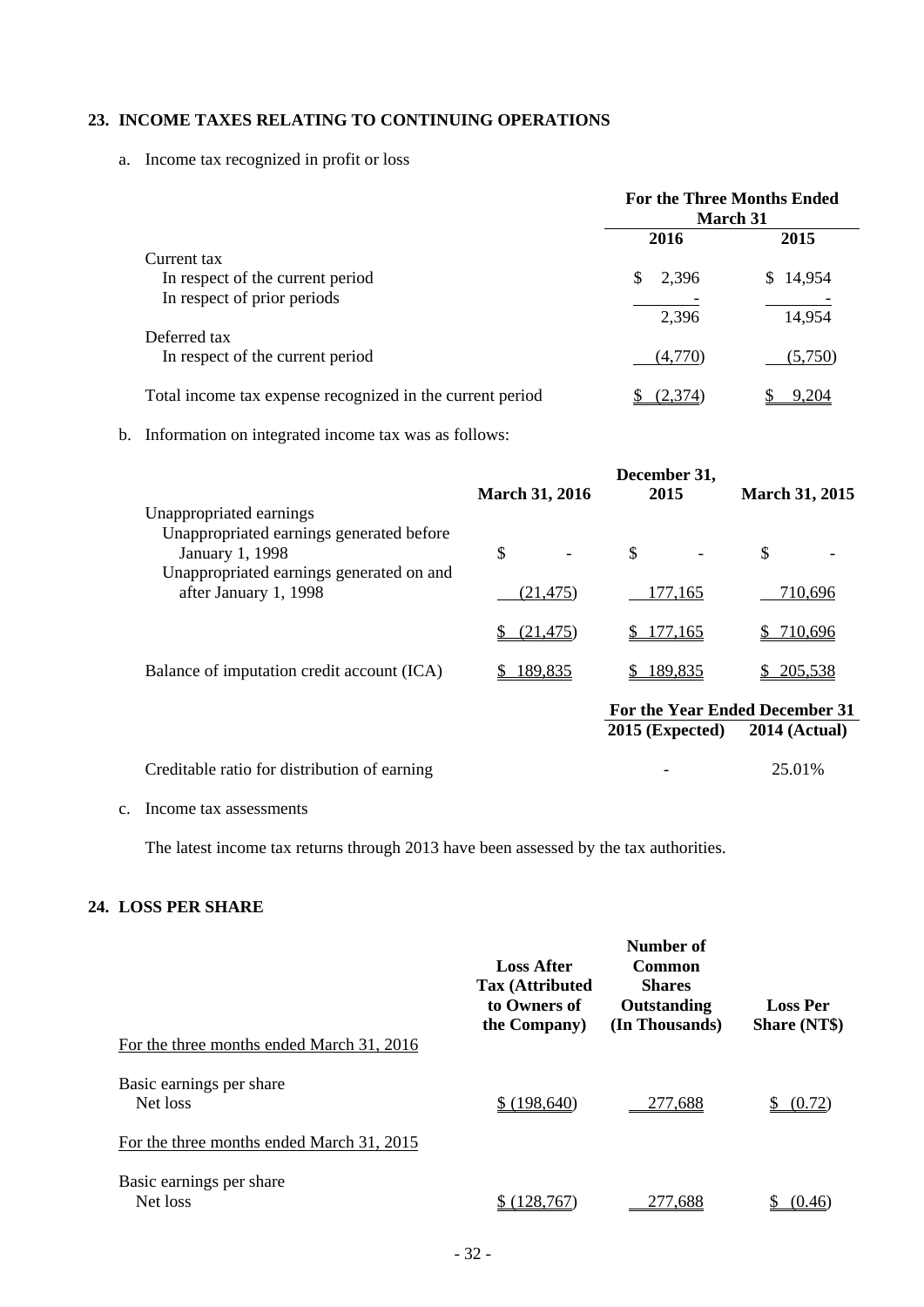## **25. CAPITAL MANAGEMENT**

The Group manages its capital to ensure that entities in the Group will be able to continue as going concerns while maximizing the return to stakeholders through the optimization of the debt and equity balance. The Group's overall strategy remains unchanged.

The capital structure of the Group consists of net debt (borrowings offset by cash and cash equivalents) and equity attributable to owners of the Company (comprising issued capital, reserves, retained earnings and other equity).

The Group is not subject to any externally imposed capital requirements.

## **26. FINANCIAL INSTRUMENTS**

- a. Fair value of financial instruments that are measured at fair value on a recurring basis
	- 1) Fair value hierarchy

| March 31, 2016            | Level 1        | Level 2       | Level 3 | <b>Total</b> |
|---------------------------|----------------|---------------|---------|--------------|
| Financial assets at FVTPL | 99,548         | $\sim$ $\sim$ |         | 99,548       |
| December 31, 2015         | Level 1        | Level 2       | Level 3 | <b>Total</b> |
| Financial assets at FVTPL | 147,522        | $\mathsf{\$}$ |         | 147,522      |
| March 31, 2015            | <b>Level 1</b> | Level 2       | Level 3 | <b>Total</b> |
| Financial assets at FVTPL | 371,600        |               |         | 371,600      |

There were no transfers between Levels 1 and 2 in the current and prior periods.

b. Categories of financial instruments

|                                                  | <b>March 31, 2016</b> | December 31,<br>2015 | <b>March 31, 2015</b> |
|--------------------------------------------------|-----------------------|----------------------|-----------------------|
| Financial assets                                 |                       |                      |                       |
| Financial assets at fair value through profit or |                       |                      |                       |
| <i>loss</i>                                      | \$<br>99,548          | \$<br>147,522        | \$<br>371,600         |
| Loans and receivables                            |                       |                      |                       |
| Cash and cash equivalents                        | 1,536,972             | 1,489,934            | 1,606,952             |
| Trade receivable                                 | 1,912,795             | 2,262,853            | 1,655,612             |
| Other receivables                                | 56,181                | 57,530               | 44,028                |
| Other financial asses - current                  | 586,160               | 375,723              |                       |
| Refundable deposits (recorded as other           |                       |                      |                       |
| non-current assets)                              | 33,084                | 36,081               | 46,561                |
| Financial assets carried at cost                 | 94,615                | 69,615               | 84,410                |
|                                                  |                       |                      | (Continued)           |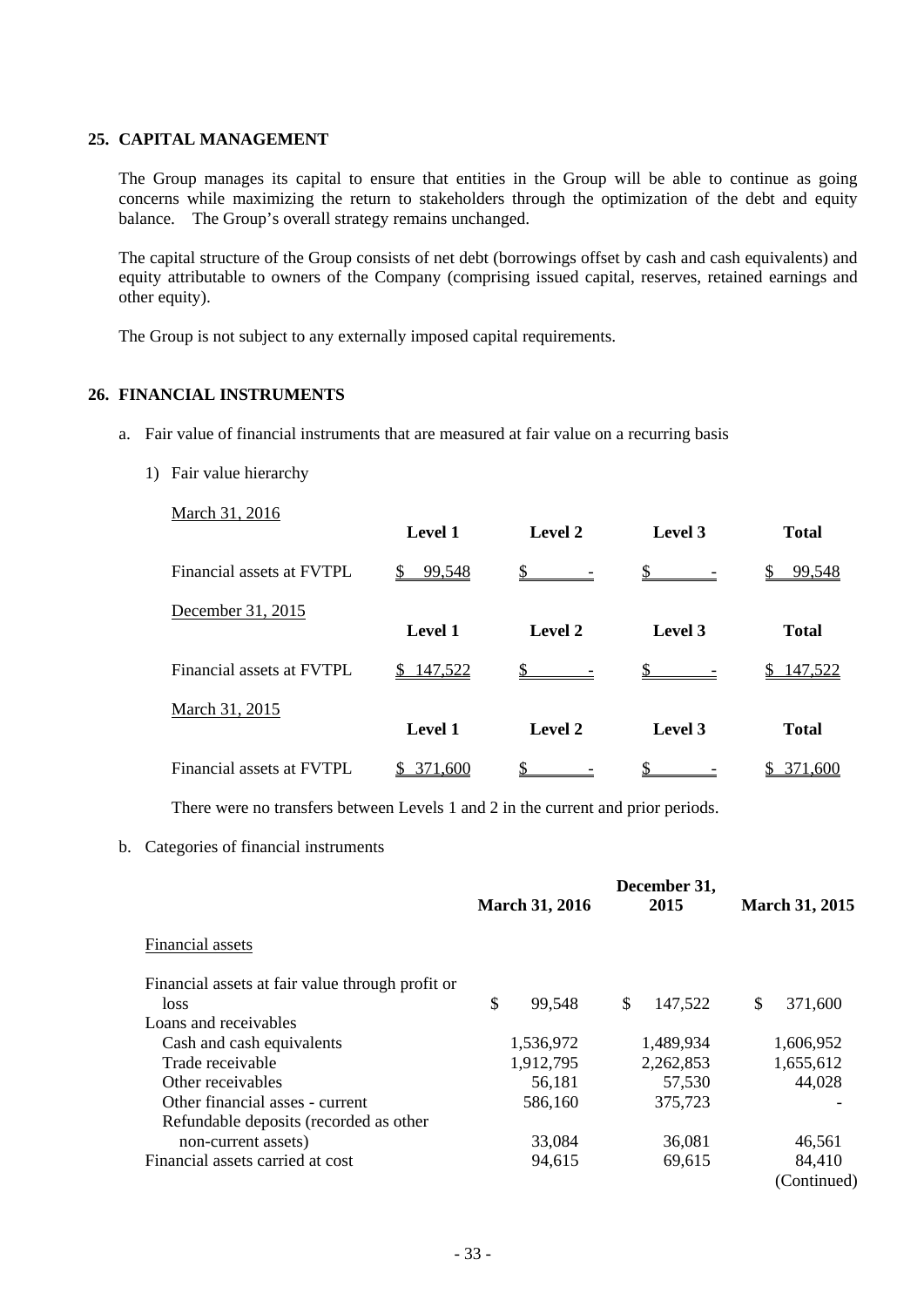|                                        |                       | December 31, |                       |
|----------------------------------------|-----------------------|--------------|-----------------------|
|                                        | <b>March 31, 2016</b> | 2015         | <b>March 31, 2015</b> |
| <b>Financial liabilities</b>           |                       |              |                       |
| Measured at amortized cost             |                       |              |                       |
| Short-term debts                       | \$<br>604,915         | \$<br>98.580 | \$                    |
| Notes and trade payable                | 2,060,101             | 2,405,829    | 2,002,066             |
| Trade payable to related parties       | 56,569                | 61,232       | 85,495                |
| Other payables                         | 712,335               | 852,660      | 808,816               |
| Current portion of long-term debts     | 14,080                | 76,288       |                       |
| Bonds payable                          | 1,249,201             | 1,266,468    | 1,435,189             |
| Long-term debts                        | 624,638               | 702,576      |                       |
| Advance deposits received (recorded as |                       |              |                       |
| other non-current liabilities)         | 6,342                 | 4,048        | 4.626                 |
|                                        |                       |              | (Concluded)           |

c. Financial risk management objectives and policies

The Group's major financial instruments included cash and cash equivalents, trade receivable, other receivables, refundable/advance deposit, trade payable, trade payable - related parties, other payables, short-term loans, long-term loans and bonds payable. The Company's Corporate Treasury function provides services to the business, coordinates access to domestic and international financial markets, monitors and manages the financial risks relating to the operations of the Company through internal risk reports which analyze exposures by degree and magnitude of risks. These risks include market risk, credit risk and liquidity risk.

1) Market risk

The Group's activities expose it primarily to the financial risks of changes in foreign currency exchange rates and interest rates.

a) Foreign currency risk

Several subsidiaries of the Company had foreign currency sales and purchases, which exposed the Group to foreign currency risk. Assessment of the Group's foreign currency assets and liabilities, it has no significant exposure to foreign currency risk, the Group without additional hedge processing, so no application of the relevant hedge accounting.

The carrying amounts of the Group's foreign currency denominated monetary assets and monetary liabilities (including those eliminated on consolidation) at the end of the reporting period are presented in Note 31.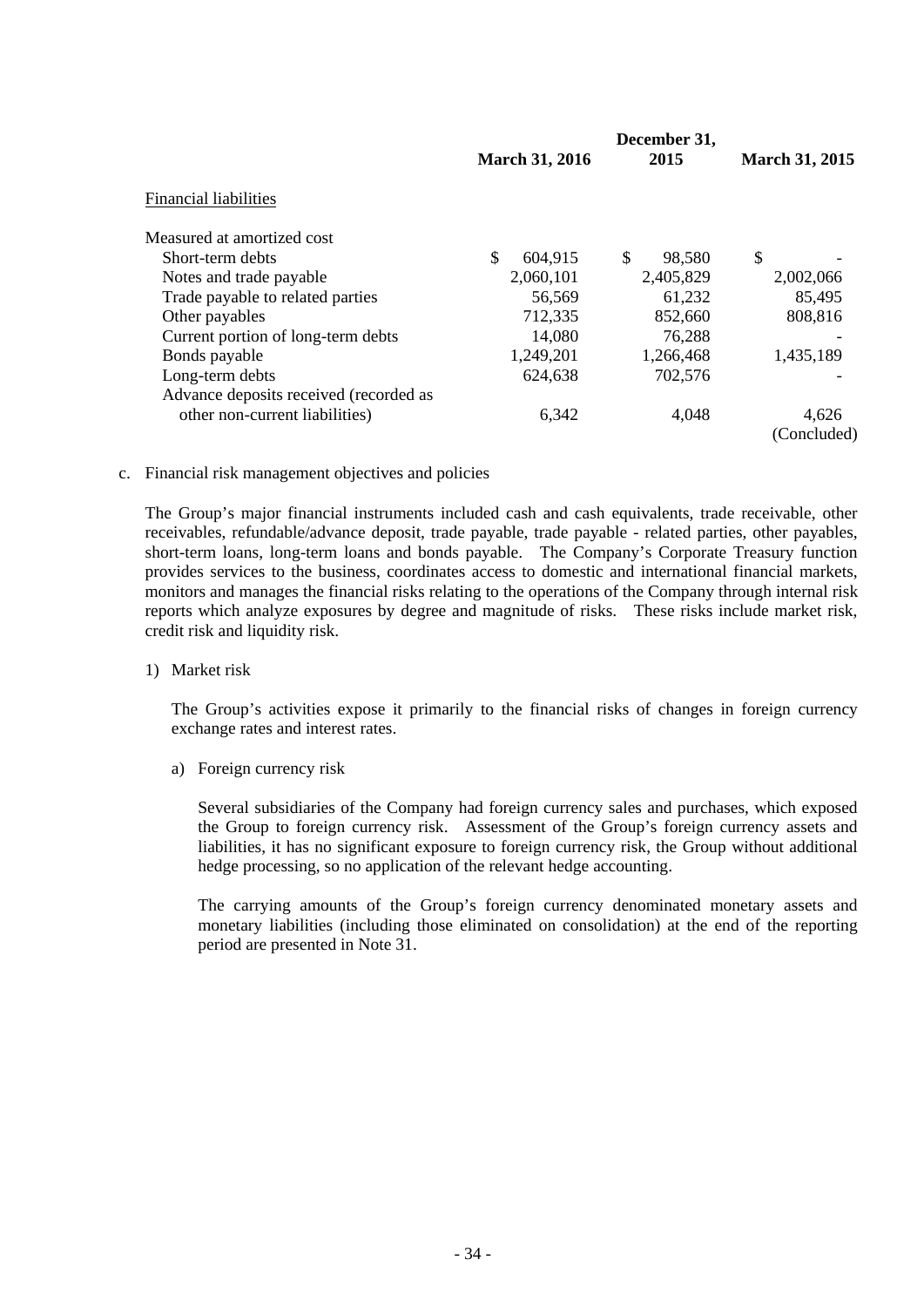### Sensitivity analysis

The Company was mainly exposed to the currency USD.

The following table details the Group's sensitivity to a 1% increase and decrease in New Taiwan dollars (the functional currency) against the relevant foreign currencies. The sensitivity analysis included only outstanding foreign currency denominated monetary items at the end of the reporting period for a 1% change in foreign currency rates. A positive number below indicates an increase in pre-tax profit and other equity items when New Taiwan dollars strengthen by 1% against the relevant currency. For a 1% weakening of New Taiwan dollars against the relevant currency, there would be an equal and opposite impact on pre-tax profit and other equity items and the balances below would be negative.

|                |             | <b>Currency USD Impact</b>        |
|----------------|-------------|-----------------------------------|
|                |             | <b>For the Three Months Ended</b> |
|                |             | <b>March 31</b>                   |
|                | 2016        | 2015                              |
| Profit or loss | 2,290<br>S. | 4,650                             |

#### b) Interest rate risk

The Group was exposed to fair value risk and cash flow interest rate risk from short-term loans, long-term loans, time deposit, repurchase agreements and collateralized bonds at both fixed and floating interest rates.

The carrying amounts of the Group's financial assets and financial liabilities with exposure to interest rates at the end of the reporting period were as follows:

|                                                              | <b>March 31, 2016</b> | December 31,<br>2015 | <b>March 31, 2015</b> |
|--------------------------------------------------------------|-----------------------|----------------------|-----------------------|
| Cash flow interest rate risk<br><b>Financial liabilities</b> | \$1,243,633           | \$ 877.444           | -S<br>-               |

## 2) Credit risk

Credit risk refers to the risk that counterparty will default on its contractual obligations resulting in financial loss to the Group. As at the end of the reporting period, the Group's maximum exposure to credit risk approximates the carrying amount of the respective recognized financial assets as stated in the consolidated balance sheets.

The Group adopted a policy of only dealing with creditworthy counterparties and obtaining sufficient collateral, where appropriate, as a means of mitigating the risk of financial loss from defaults. The Group's exposure and the credit ratings of its counterparties are continuously monitored and the aggregate value of transactions concluded is spread amongst approved counterparties. Credit exposure is controlled by counterparty limits that are reviewed and approved by the risk management committee annually.

Trade receivables consisted of a large number of customers, spread across diverse industries and geographical areas. Ongoing credit evaluation is performed on the financial condition of customers in view of trade receivables and, where appropriate, credit guarantee insurance cover is purchased.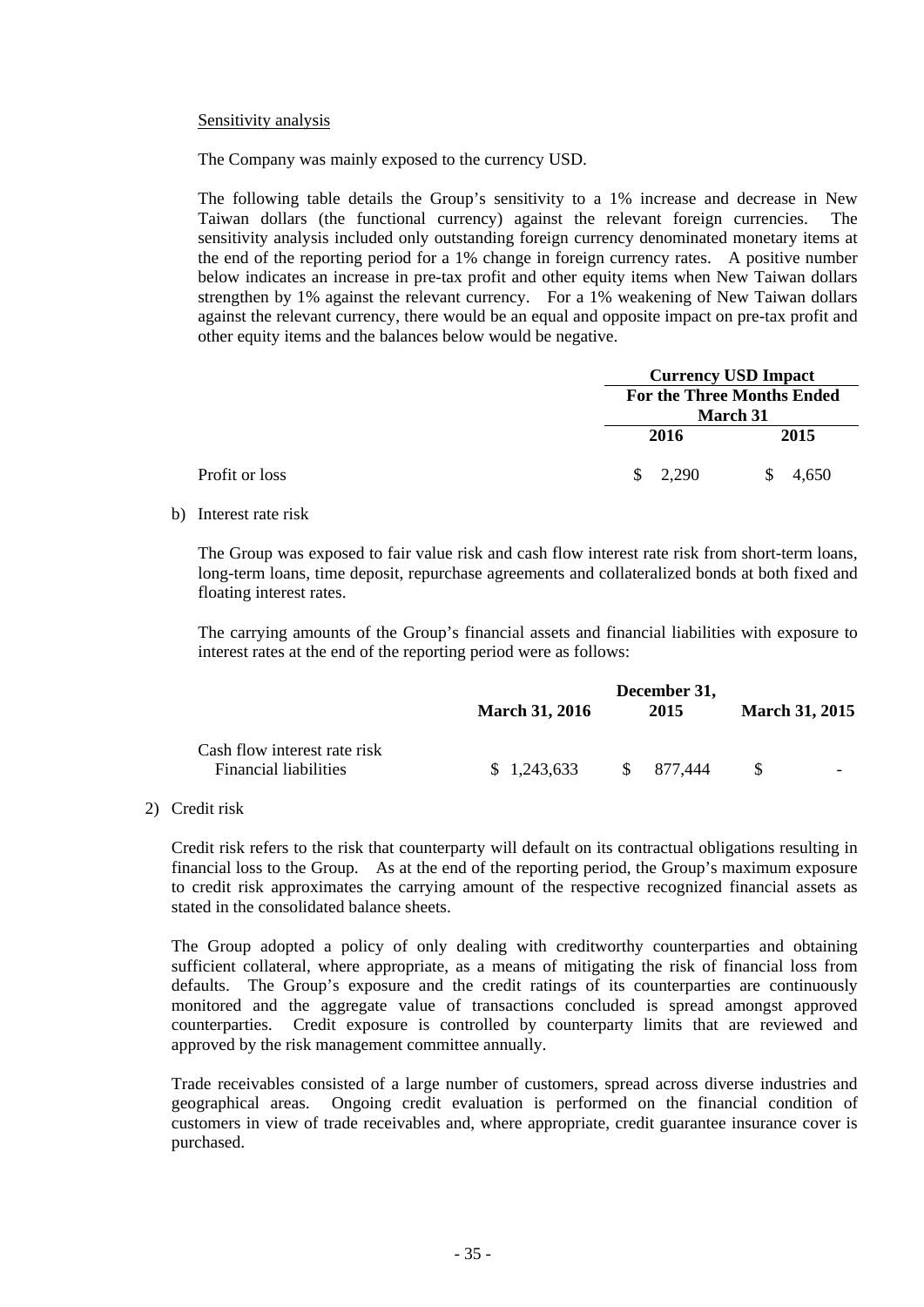#### 3) Liquidity risk

The Group manages liquidity risk by monitoring and maintaining a level of cash and cash equivalents deemed adequate to finance the Group's operations and mitigate the effects of fluctuations in cash flows. In addition, management monitors the utilization of bank borrowings and ensures compliance with loan covenants.

The Group relies on bank borrowings as a significant source of liquidity. As of March 31, 2016, December 31, 2015 and March 31, 2015, the Group had available unutilized short-term bank loan facilities set out in (b) below.

#### a) Liquidity and interest risk tables

The following tables detail the Group's remaining contractual maturity for its non-derivative financial liabilities with agreed repayment periods:

## March 31, 2016

|                                                                        | <b>On Demand</b><br>or Less than<br>1 Year | 1 to 3 Years    | <b>Over 3 Years</b> | <b>Total</b>       |
|------------------------------------------------------------------------|--------------------------------------------|-----------------|---------------------|--------------------|
| Non-derivative financial<br>liabilities                                |                                            |                 |                     |                    |
| Non-interest bearing<br>Variable interest rate                         | \$2,829,005                                | \$1,249,201     | \$                  | \$4,078,206        |
| instrument<br>Fixed interest rate instrument                           | 604,915                                    | 638,718         |                     | 1,243,633          |
|                                                                        | \$ 3,433,920                               | 1,887,919<br>\$ | \$                  | 5,321,839<br>S.    |
| December 31, 2015                                                      |                                            |                 |                     |                    |
|                                                                        | <b>On Demand</b><br>or Less than<br>1 Year | 1 to 3 Years    | <b>Over 3 Years</b> | <b>Total</b>       |
| Non-derivative financial<br>liabilities                                |                                            |                 |                     |                    |
| Non-interest bearing                                                   | \$3,319,721                                | \$1,266,468     | \$                  | 4,586,189<br>\$.   |
| Variable interest rate<br>instrument<br>Fixed interest rate instrument | 174,868                                    | 702,576         |                     | 877,444            |
|                                                                        | 3,494,589<br>\$                            | 1,969,044<br>\$ | \$                  | <u>\$5,463,633</u> |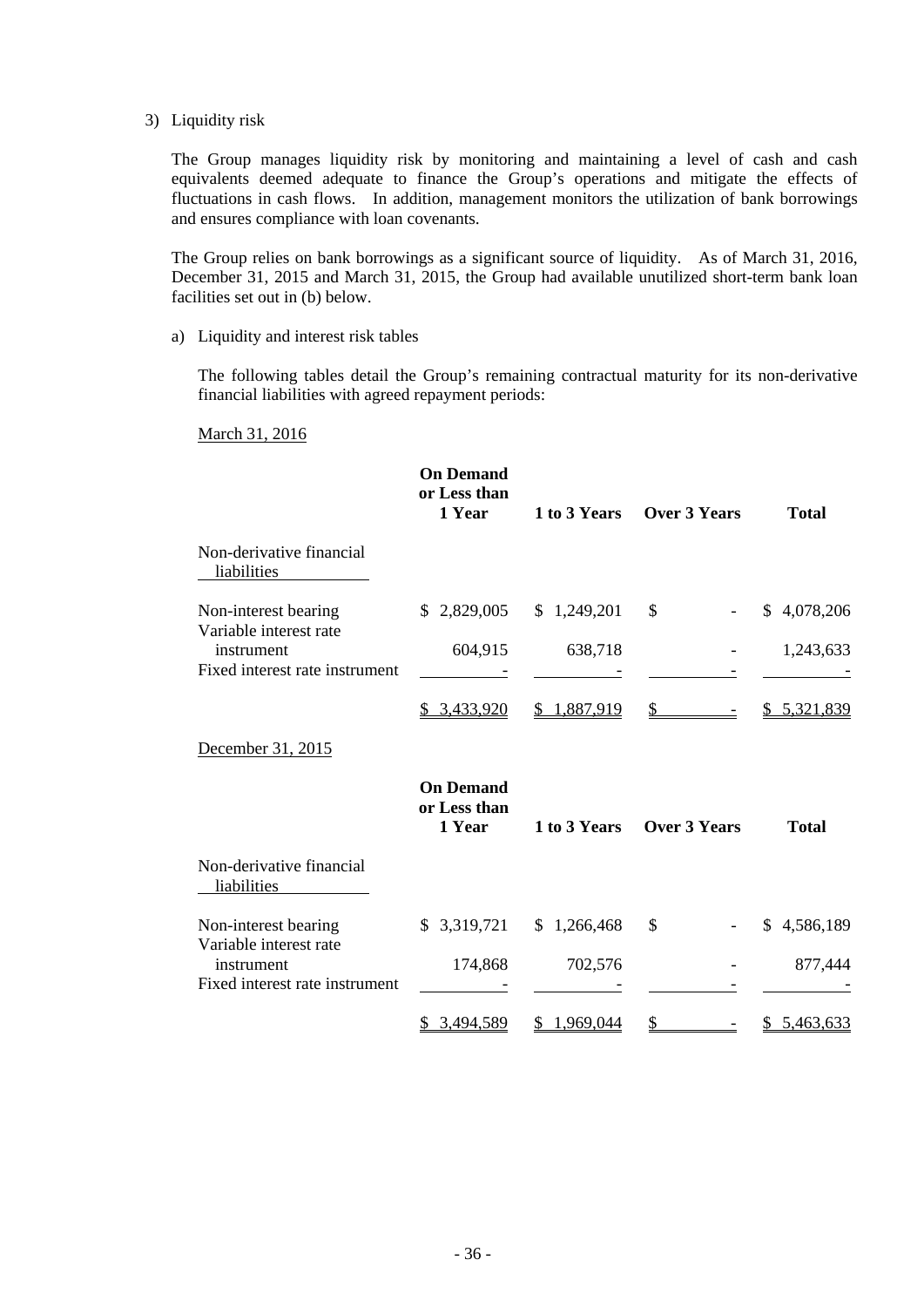## March 31, 2015

|                                                              | <b>On Demand</b><br>or Less than<br>1 Year |             | 1 to 3 Years Over 3 Years | <b>Total</b> |
|--------------------------------------------------------------|--------------------------------------------|-------------|---------------------------|--------------|
| Non-derivative financial<br>liabilities                      |                                            |             |                           |              |
| Non-interest bearing<br>Variable interest rate<br>instrument | \$2,896,377                                | \$1,435,189 | \$<br>-                   | \$4,331,566  |
| Fixed interest rate instrument                               |                                            |             |                           |              |
|                                                              | 2,896,377<br>S.                            | \$1,435,189 |                           | 4.331.566    |
| b) Financing facilities                                      |                                            |             |                           |              |
|                                                              |                                            |             |                           |              |

|                                  | <b>March 31, 2016</b> | December 31,<br>2015 | <b>March 31, 2015</b> |
|----------------------------------|-----------------------|----------------------|-----------------------|
|                                  |                       |                      |                       |
| Unused bank financing facilities | 1.934.970             | \$ 2.362.380         | \$2,823,635           |

## **27. RELATED-PARTY TRANSACTIONS**

a. The Group's related parties and relationship

| <b>Related Party</b>                         | <b>Relationship with the Group</b> |  |  |
|----------------------------------------------|------------------------------------|--|--|
| Xu Sheng Technology Co., Ltd.                | Other related parties              |  |  |
| Red Sun Metal Industry Co., Ltd.             | Other related parties              |  |  |
| Shine Tech Ltd.                              | Other related parties              |  |  |
| Heng Hui Co., Ltd.                           | Other related parties              |  |  |
| Dongguan Song Xiang Metal Products Co., Ltd. | Other related parties              |  |  |
| Hua Jung Co., Ltd.                           | Other related parties              |  |  |
| Hong Ding Educational Technology Co., Ltd.   | Other related parties              |  |  |
| Zero Distance Corporation                    | Other related parties              |  |  |
| Peter Lin                                    | Phihong's chairman                 |  |  |

Details of transactions between the Group and other related parties were disclosed below:

b. Trading transactions

|                       | <b>For the Three Months Ended</b><br>March 31 |        |
|-----------------------|-----------------------------------------------|--------|
|                       | 2016                                          | 2015   |
| Sales                 |                                               |        |
| Other related parties |                                               | 100    |
| Purchase of goods     |                                               |        |
| Other related parties | \$26,456                                      | 56.204 |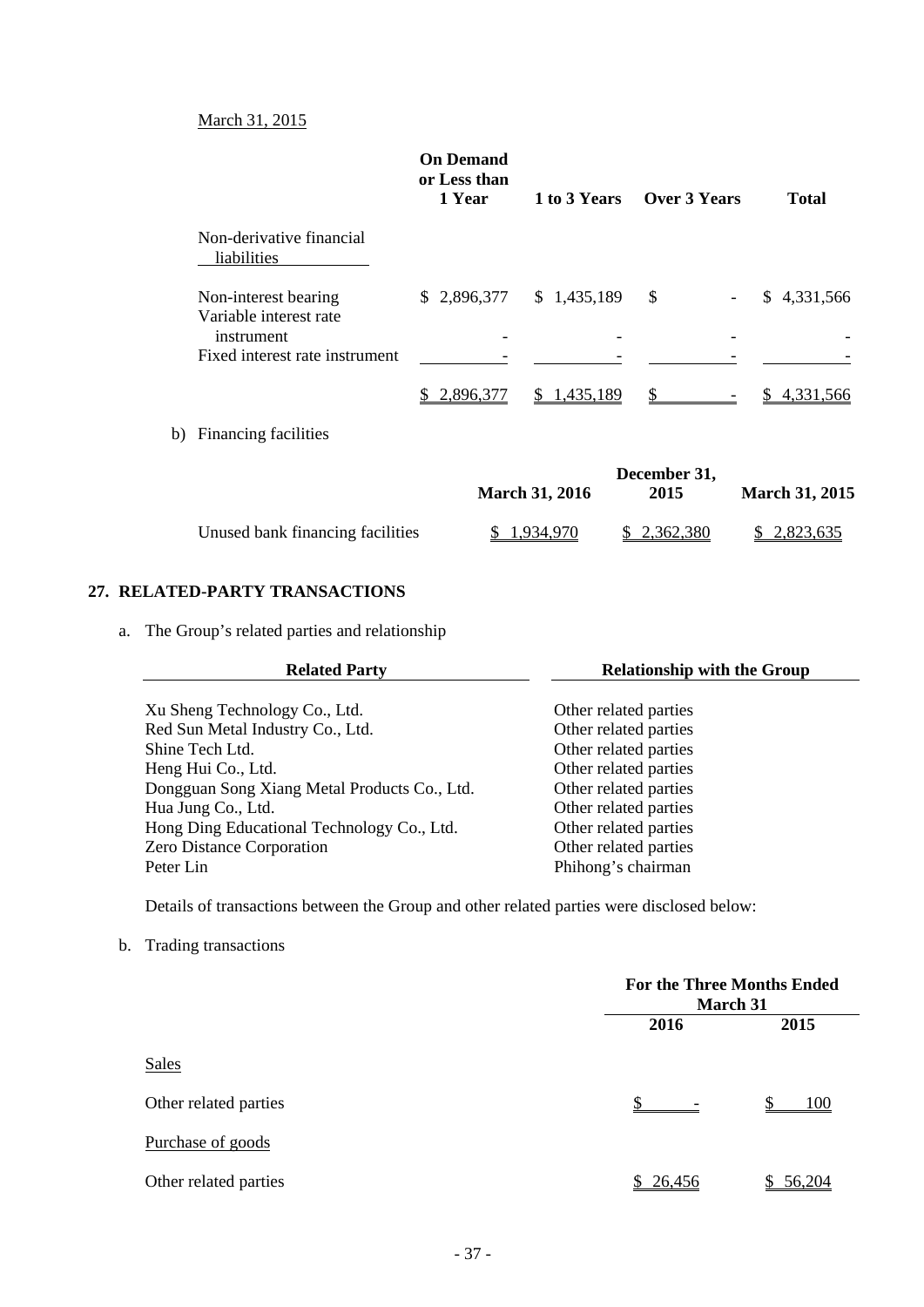There is no significant difference between purchase price from related parties and purchase price from unrelated parties.

|          | 2015                  | <b>March 31, 2015</b> |
|----------|-----------------------|-----------------------|
|          |                       |                       |
| \$56,569 | \$61,232              | \$85,495              |
|          | <b>March 31, 2016</b> | December 31,          |

c. Compensation of key management personnel

The types and amounts of the remuneration of directors and other members of key management personnel were as follows:

|                          | <b>For the Three Months Ended</b><br>March 31 |             |  |
|--------------------------|-----------------------------------------------|-------------|--|
|                          | 2016                                          | 2015        |  |
| Short-term benefits      | 9,327<br>\$                                   | 9,314<br>S. |  |
| Post-employment benefits | 108                                           | 108         |  |
|                          | 9.435                                         | <u>422</u>  |  |

The remuneration of directors and key executives was determined by the remuneration committee having regard to the performance of individuals and market trends.

d. Other transactions with related parties

The key management personnel of the Group have guaranteed the payments of the loans of the Company as of March 31, 2016 and December 31, 2015. The amounts of the guarantees were \$528,864 thousand and \$628,864 thousand, respectively.

## **28. ASSETS PLEDGED AS COLLATERAL OR FOR SECURITY**

The following assets were provided as collateral for bank borrowings:

|                                                       | <b>March 31, 2016</b>               | December 31,<br>2015          | <b>March 31, 2015</b>         |
|-------------------------------------------------------|-------------------------------------|-------------------------------|-------------------------------|
| Freehold land<br><b>Buildings</b><br>Trade receivable | 197,586<br>\$<br>334,319<br>691.949 | 197,586<br>336,316<br>720,559 | 197,586<br>140,964<br>547,701 |
|                                                       | .223,854                            | 1.254.461                     | 886,251                       |

## **29. CONTINGENT LIABILITIES AND UNRECOGNIZED COMMITMENTS**

The Group's unrecognized commitments were as follows:

|                                              | December 31,          |           |                       |
|----------------------------------------------|-----------------------|-----------|-----------------------|
|                                              | <b>March 31, 2016</b> | 2015      | <b>March 31, 2015</b> |
| Acquisition of property, plant and equipment | 77.590                | \$117,193 | \$306,275             |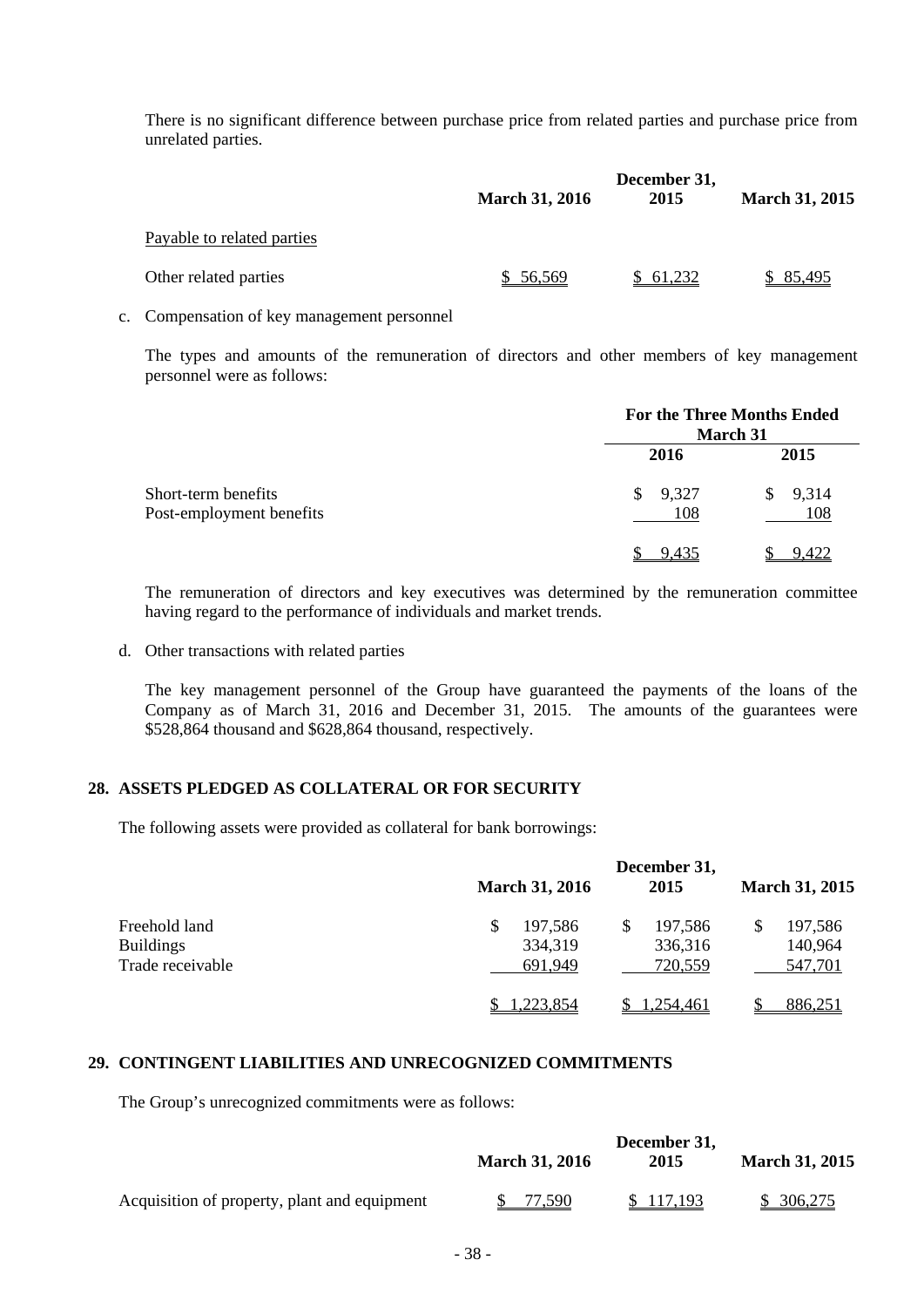#### **30. SIGNIFICANT EVENTS AFTER REPORTING PERIOD**

On April 1, 2016, the Company issued 100 units of \$10,000 thousand 0.95% NT secured convertible bonds in Taiwan, with an aggregate principal of \$1,000,000 thousand.

## **31. EXCHANGE RATE OF FINANCIAL ASSETS AND LIABILITIES DENOMINATED IN FOREIGN CURRENCIES**

The following information was aggregated by the foreign currencies other than functional currencies of the group entities and the exchange rates between foreign currencies and respective functional currencies were disclosed. The significant assets and liabilities denominated in foreign currencies were as follows:

March 31, 2016

|                              | Foreign<br><b>Currencies</b> | <b>Exchange Rate</b> | <b>Carrying</b><br><b>Amount</b> |
|------------------------------|------------------------------|----------------------|----------------------------------|
| <b>Financial assets</b>      |                              |                      |                                  |
| Monetary items               |                              |                      |                                  |
| <b>USD</b>                   | $\mathcal{S}$<br>47,870      | 32.265               | \$1,544,522                      |
| <b>JPY</b>                   | 15,957                       | 0.28674              | 4,576                            |
| <b>HKD</b>                   | 4,785                        | 4.16005              | 19,906                           |
| <b>CNY</b>                   | 125,153                      | 4.97602              | 622,765                          |
| <b>Financial liabilities</b> |                              |                      |                                  |
| Monetary items               |                              |                      |                                  |
| <b>USD</b>                   | 40,772                       | 32.265               | 1,315,514                        |
| <b>JPY</b>                   | 3,904                        | 0.28674              | 1,120                            |
| <b>HKD</b>                   | 5,058                        | 4.16005              | 21,040                           |
| December 31, 2015            |                              |                      |                                  |
|                              | Foreign                      |                      | <b>Carrying</b>                  |
|                              | <b>Currencies</b>            | <b>Exchange Rate</b> | <b>Amount</b>                    |
| Financial assets             |                              |                      |                                  |
| Monetary items               |                              |                      |                                  |
| <b>USD</b>                   | $\mathcal{S}$<br>50,496      | 32.86000             | $\mathbb{S}$<br>1,659,307        |
| <b>JPY</b>                   | 50,649                       | 0.27263              | 13,809                           |
| <b>HKD</b>                   | 1,558                        | 4.23987              | 6,607                            |
| <b>CNY</b>                   | 104,803                      | 5.06356              | 530,674                          |
| <b>Financial liabilities</b> |                              |                      |                                  |
| Monetary items               |                              |                      |                                  |
| <b>USD</b>                   | 37,956                       | 32.86000             | 1,247,246                        |
| <b>JPY</b>                   | 6,040                        | 0.27263              | 1,647                            |
| <b>HKD</b>                   | 5,095                        | 4.23987              | 21,602                           |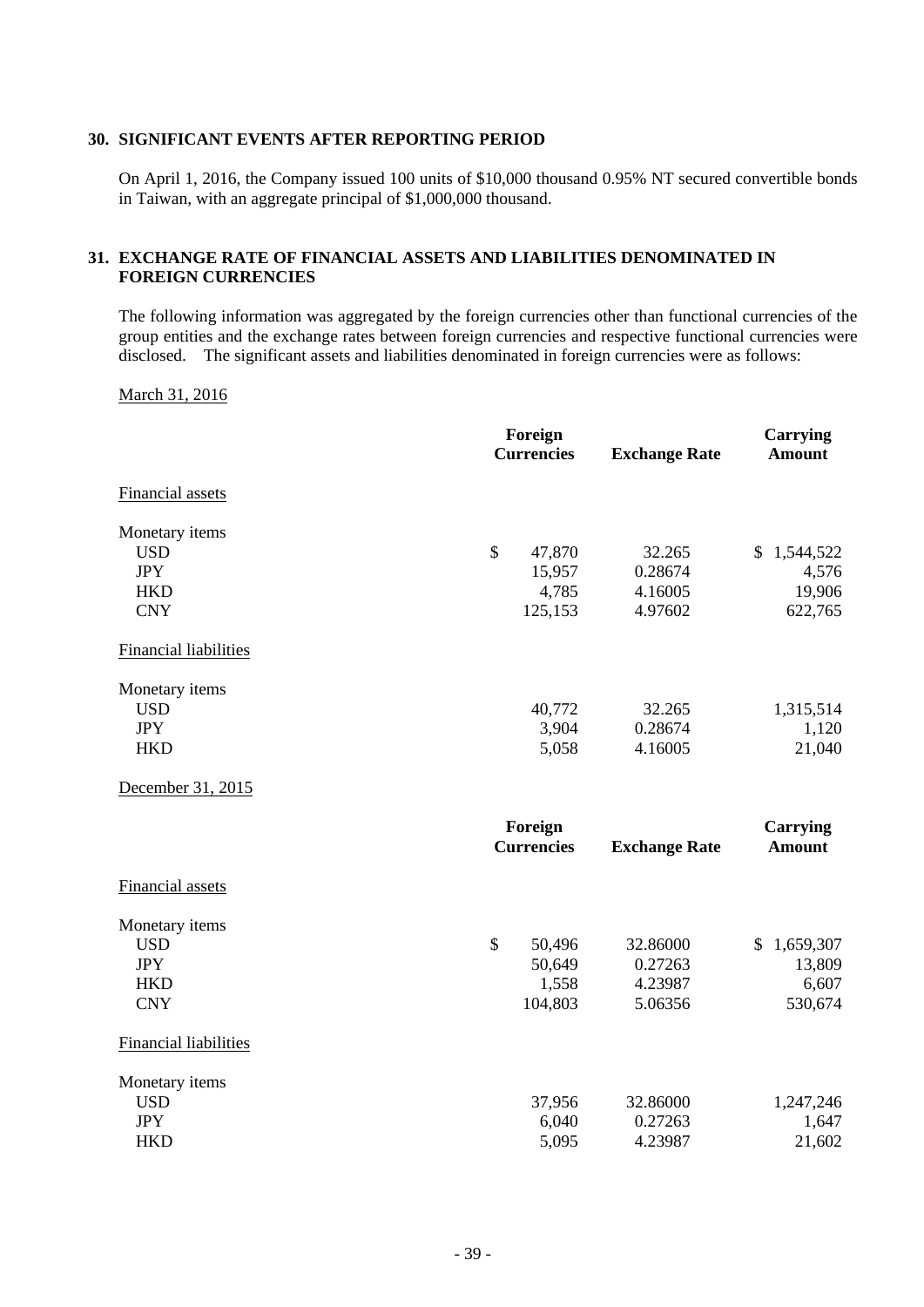March 31, 2015

|                       | Foreign<br><b>Currencies</b> |        | <b>Exchange Rate</b> | Carrying<br><b>Amount</b> |  |
|-----------------------|------------------------------|--------|----------------------|---------------------------|--|
| Financial assets      |                              |        |                      |                           |  |
| Monetary items        |                              |        |                      |                           |  |
| <b>USD</b>            | \$                           | 53,002 | 31.28500             | \$1,658,168               |  |
| <b>JPY</b>            |                              | 48,647 | 0.26316              | 12,804                    |  |
| <b>HKD</b>            |                              | 1,393  | 4.03461              | 5,620                     |  |
| <b>CNY</b>            |                              | 72,660 | 5.09511              | 370,211                   |  |
| Financial liabilities |                              |        |                      |                           |  |
| Monetary items        |                              |        |                      |                           |  |
| <b>USD</b>            |                              | 38,139 | 31.28500             | 1,193,179                 |  |
| <b>JPY</b>            |                              | 7,479  | 0.26316              | 1,968                     |  |
| <b>HKD</b>            |                              | 4,174  | 4.03461              | 16,840                    |  |

#### **32. SEGMENT INFORMATION**

The Group's power supply segment is the only one reportable segment. The power supply segment mainly engages in the manufacturing and selling of AC/DC power adapters, charger bases, and power supply modules for computers. The Group's other operating segments did not exceed the quantitative threshold so they are not disclosed as reportable segments. These segments mainly engage in manufacturing and selling of lighting supply and developing, manufacturing and selling monitors.

The Group adopted operating profits as the measurement threshold. There was no material inconsistency between the accounting policies of the operating segment and the accounting policies described in Note 4.

The following was an analysis of the Group's revenue and results from continuing operations by reportable segment.

a.

|                                                                                                                                         | <b>Power Supply</b> | <b>Others</b> | <b>Total</b>                                                |
|-----------------------------------------------------------------------------------------------------------------------------------------|---------------------|---------------|-------------------------------------------------------------|
| For the three months ended March 31, 2016                                                                                               |                     |               |                                                             |
| Revenue from external customers                                                                                                         | 2,414,366           | 165,763       | 2,580,129                                                   |
| Segment revenues<br>Other revenues<br>Other gain and loss<br>Financial cost<br>Investment income recognized under equity<br>method, net | (195, 229)<br>S     | S<br>(10,261) | \$<br>(205, 490)<br>30,572<br>(17, 805)<br>(9,952)<br>1,656 |
| Income before income tax                                                                                                                |                     |               | (201,019)<br>(Continued)                                    |